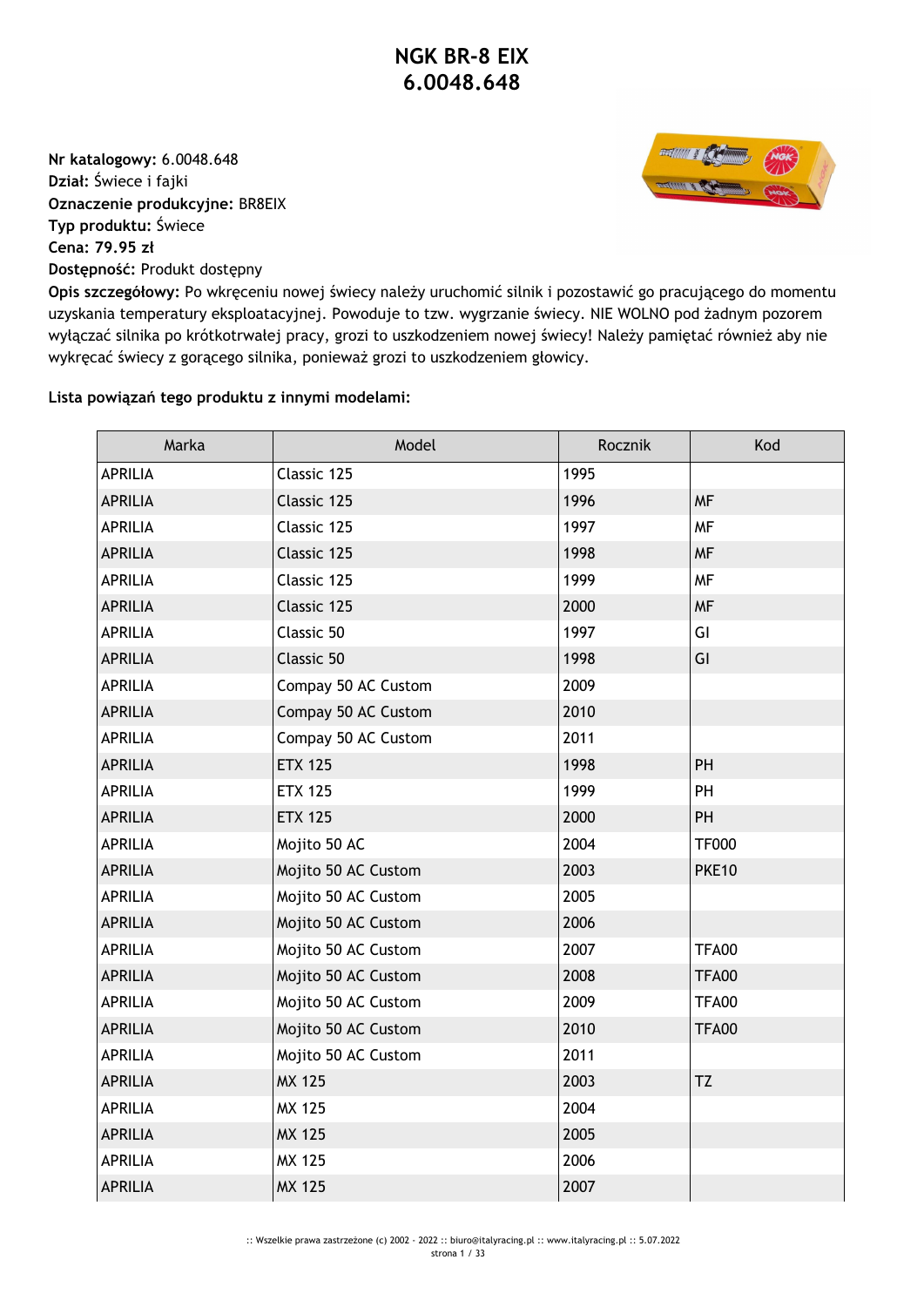| <b>APRILIA</b> | Red Rose 50 LC Classic  | 1992 | GI            |
|----------------|-------------------------|------|---------------|
| <b>APRILIA</b> | Red Rose 50 LC Classic  | 1993 |               |
| <b>APRILIA</b> | Red Rose 50 LC Classic  | 1994 |               |
| <b>APRILIA</b> | Red Rose 50 LC Classic  | 1995 |               |
| <b>APRILIA</b> | Red Rose 50 LC Classic  | 1996 |               |
| <b>APRILIA</b> | Red Rose 50 LC Classic  | 1997 | LP010         |
| <b>APRILIA</b> | Red Rose 50 LC Classic  | 1998 | LP010         |
| <b>APRILIA</b> | <b>RS 125</b>           | 1996 |               |
| <b>APRILIA</b> | <b>RS 125</b>           | 2004 |               |
| <b>APRILIA</b> | <b>RS 125</b>           | 2005 |               |
| <b>APRILIA</b> | <b>RS 125</b>           | 2006 |               |
| <b>APRILIA</b> | RS 125 80km/h Extr/Repl | 1997 | MPA0          |
| <b>APRILIA</b> | RS 125 80km/h Extr/Repl | 1998 | MPA0          |
| <b>APRILIA</b> | RS 125 80km/h Extr/Repl | 1999 | MPB1          |
| <b>APRILIA</b> | RS 125 80km/h Extr/Repl | 2000 | MPB1          |
| <b>APRILIA</b> | RS 125 80km/h Extr/Repl | 2001 | MPB1          |
| <b>APRILIA</b> | RS 125 80km/h Extr/Repl | 2002 | <b>SFA</b>    |
| <b>APRILIA</b> | RS 125 80km/h Extr/Repl | 2003 | <b>SFA</b>    |
| <b>APRILIA</b> | RS 125 80km/h Extr/Repl | 2004 | <b>SFG</b>    |
| <b>APRILIA</b> | RS 125 80km/h Extr/Repl | 2005 | <b>SFG</b>    |
| <b>APRILIA</b> | RS 125 80km/h Extr/Repl | 2008 | PYA/RD        |
| <b>APRILIA</b> | RS 125 80km/h Extr/Repl | 2009 | PYA/RD/RM/RDA |
| <b>APRILIA</b> | RS 125 80km/h Extr/Repl | 2010 | PYA           |
| <b>APRILIA</b> | RS 125 Extr/Repl        | 2008 | PYA/RD        |
| <b>APRILIA</b> | RS 125 Extr/Repl        | 2009 | PYA/RD/RM/RDA |
| <b>APRILIA</b> | RS 125 Extr/Repl        | 2010 | <b>PYA</b>    |
| <b>APRILIA</b> | RS 50 LC Extre/Repl     | 1993 | <b>HP</b>     |
| <b>APRILIA</b> | RS 50 LC Extre/Repl     | 1994 | LM            |
| <b>APRILIA</b> | RS 50 LC Extre/Repl     | 1995 | <b>MM000</b>  |
| <b>APRILIA</b> | RS 50 LC Extre/Repl     | 1996 | <b>MM000</b>  |
| <b>APRILIA</b> | RS 50 LC Extre/Repl     | 1997 | <b>MM020</b>  |
| <b>APRILIA</b> | RS 50 LC Extre/Repl     | 1998 | <b>MM020</b>  |
| <b>APRILIA</b> | RS 50 LC Extre/Repl     | 1999 | PG            |
| <b>APRILIA</b> | RS 50 LC Extre/Repl     | 2000 | PG            |
| <b>APRILIA</b> | RS 50 LC Extre/Repl     | 2001 | PG            |
| <b>APRILIA</b> | RS 50 LC Extre/Repl     | 2002 | <b>SE</b>     |
| <b>APRILIA</b> | RS 50 LC Extre/Repl     | 2003 | <b>SE</b>     |
| <b>APRILIA</b> | RS 50 LC Repl           | 2006 | <b>PL</b>     |
| <b>APRILIA</b> | RS 50 LC Repl           | 2007 | PL            |
| <b>APRILIA</b> | RS 50 LC Repl           | 2008 | <b>PL</b>     |
| <b>APRILIA</b> | RS 50 LC Repl           | 2009 | PL            |
| <b>APRILIA</b> | RS 50 LC Repl           | 2010 | PL            |
| <b>APRILIA</b> | RS4 50 LC Repl          | 2011 | <b>TK000</b>  |
| <b>APRILIA</b> | <b>RX 125</b>           | 2008 |               |
|                |                         |      |               |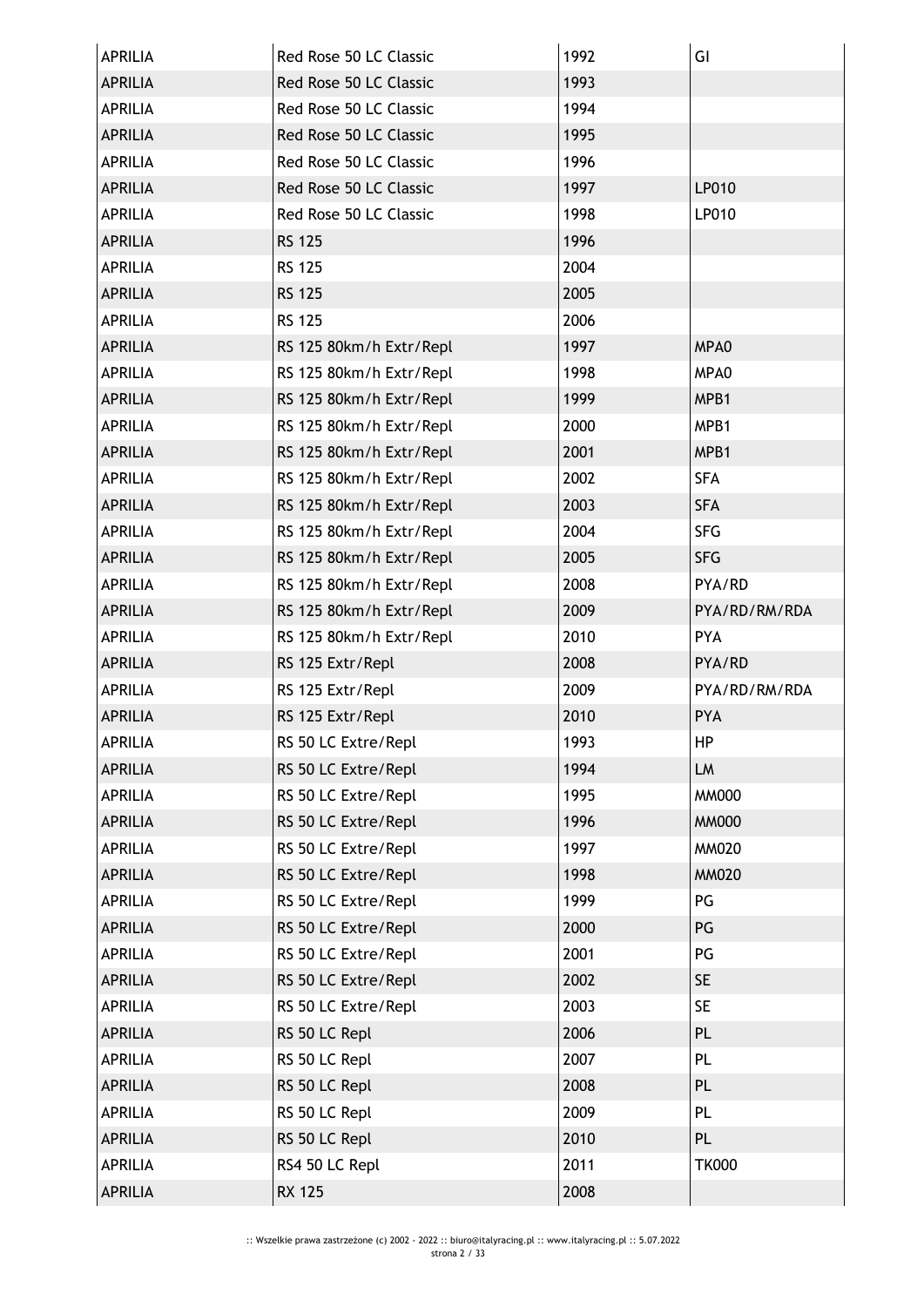| <b>APRILIA</b> | <b>RX 125</b>   | 2009 |                  |
|----------------|-----------------|------|------------------|
| <b>APRILIA</b> | <b>RX 125</b>   | 2010 | <b>RVA00</b>     |
| <b>APRILIA</b> | <b>RX 125</b>   | 2011 |                  |
| <b>APRILIA</b> | <b>RX 50</b>    | 1991 | <b>FZ</b>        |
| <b>APRILIA</b> | <b>RX 50</b>    | 1992 | HB               |
| <b>APRILIA</b> | <b>RX 50</b>    | 1993 | HB               |
| <b>APRILIA</b> | <b>RX 50</b>    | 1994 | LR               |
| <b>APRILIA</b> | <b>RX 50</b>    | 1995 | MU00             |
| <b>APRILIA</b> | <b>RX 50</b>    | 1996 | <b>MU00</b>      |
| <b>APRILIA</b> | <b>RX 50</b>    | 1997 | <b>MU00</b>      |
| <b>APRILIA</b> | <b>RX 50</b>    | 1998 | <b>MU00</b>      |
| <b>APRILIA</b> | <b>RX 50</b>    | 1999 | MU00             |
| <b>APRILIA</b> | <b>RX 50</b>    | 2000 | <b>MU00</b>      |
| <b>APRILIA</b> | <b>RX 50</b>    | 2001 | MU00             |
| <b>APRILIA</b> | <b>RX 50</b>    | 2006 | <b>PV000</b>     |
| <b>APRILIA</b> | <b>RX 50</b>    | 2007 | <b>PV000</b>     |
| <b>APRILIA</b> | <b>RX 50</b>    | 2008 | <b>PV000</b>     |
| <b>APRILIA</b> | <b>RX 50</b>    | 2009 | <b>PV000</b>     |
| <b>APRILIA</b> | <b>RX 50</b>    | 2010 |                  |
| <b>APRILIA</b> | <b>RX 50</b>    | 2011 | PV               |
| <b>APRILIA</b> | RX 50 2         | 2002 | ST <sub>00</sub> |
| <b>APRILIA</b> | RX 50 3         | 2003 | <b>ST00</b>      |
| <b>APRILIA</b> | RX 50 3         | 2004 | STA0             |
| <b>APRILIA</b> | SR 125 Racing   | 1999 | PXA0             |
| <b>APRILIA</b> | SR 125 Racing   | 2000 | PXA0             |
| <b>APRILIA</b> | SR 125 Racing   | 2001 | PXA0             |
| <b>APRILIA</b> | SR 125 Racing   | 2002 | PXA0             |
| <b>APRILIA</b> | SX 125          | 2008 |                  |
| <b>APRILIA</b> | SX 125          | 2009 | RV000/RVA00      |
| <b>APRILIA</b> | SX 125          | 2010 | <b>RVA00</b>     |
| <b>APRILIA</b> | SX 125          | 2011 |                  |
| <b>APRILIA</b> | <b>SX 50 SM</b> | 2006 | <b>PVA</b>       |
| APRILIA        | <b>SX 50 SM</b> | 2007 | <b>PVA</b>       |
| <b>APRILIA</b> | <b>SX 50 SM</b> | 2008 | <b>PVA</b>       |
| <b>APRILIA</b> | <b>SX 50 SM</b> | 2009 | <b>PVA</b>       |
| <b>APRILIA</b> | <b>SX 50 SM</b> | 2010 | <b>PVA</b>       |
| <b>APRILIA</b> | <b>SX 50 SM</b> | 2011 | PV               |
| <b>BENELLI</b> | Spring 50       | 1994 |                  |
| <b>BENELLI</b> | Spring 50       | 1995 |                  |
| <b>BETA</b>    | Super Trial 240 | 1993 |                  |
| <b>BETA</b>    | Super Trial 240 | 1994 |                  |
| <b>BETA</b>    | <b>Synt 260</b> | 1995 |                  |
| <b>BETA</b>    | Synt 260        | 1996 |                  |
| BUFFALO/QUELLE | Alpino 50       | 2007 |                  |
|                |                 |      |                  |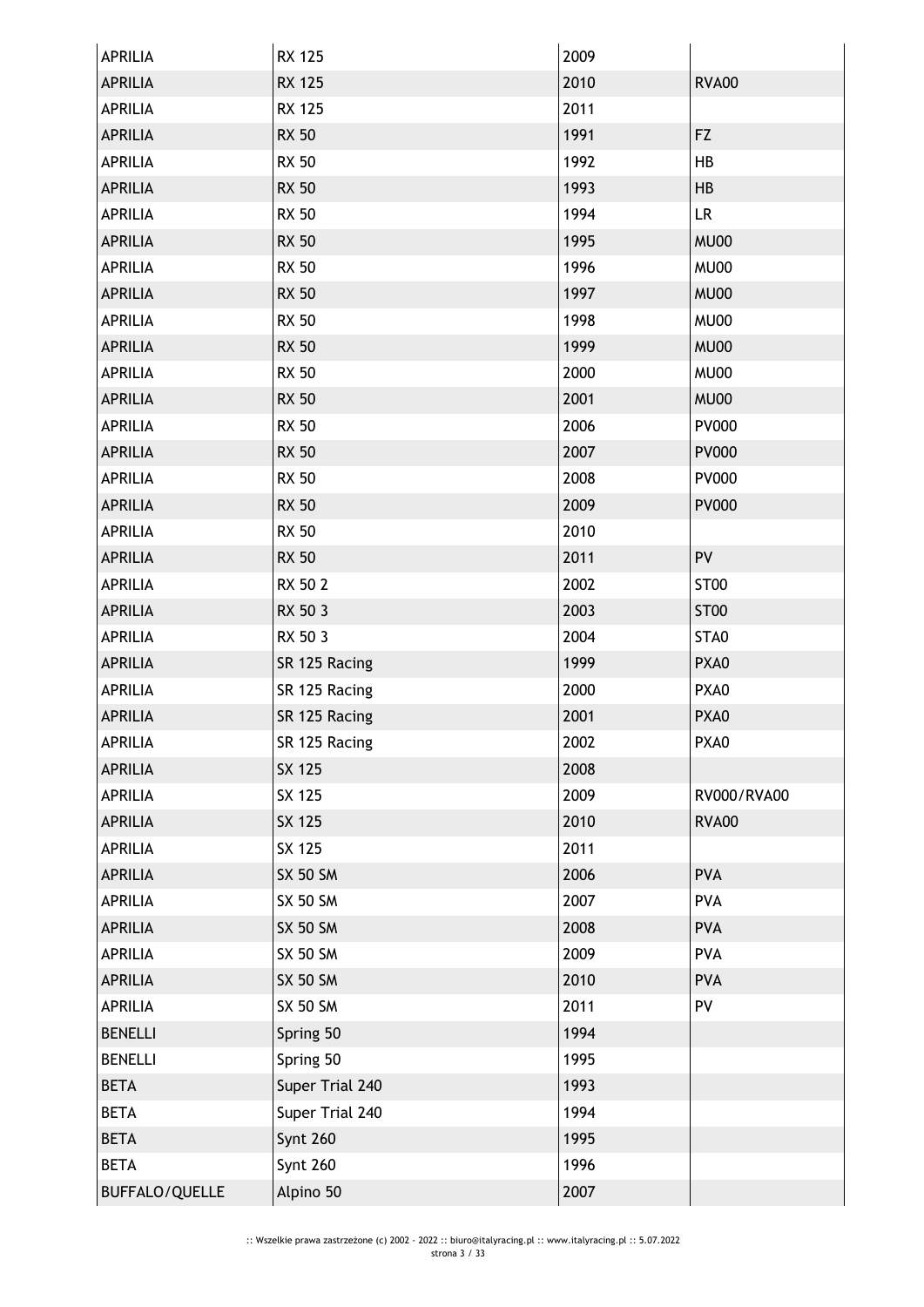| <b>CAGIVA</b> | Ala Verde 350         | 1985 |        |
|---------------|-----------------------|------|--------|
| <b>CAGIVA</b> | Ala Verde 350         | 1986 |        |
| <b>CAGIVA</b> | Ala Verde 350         | 1987 |        |
| <b>CPI</b>    | <b>GTR 50</b>         | 2007 |        |
| <b>CPI</b>    | SMX 50 Supermoto      | 2007 |        |
| <b>CPI</b>    | SMX 50 Supermoto      | 2008 |        |
| <b>CPI</b>    | SMX 50 Supermoto      | 2009 |        |
| <b>CPI</b>    | SMX 50 Supermoto      | 2010 |        |
| <b>DERBI</b>  | Atlantis 25 AC City   | 2007 | AL1AE2 |
| <b>DERBI</b>  | Atlantis 25 AC City   | 2008 | AL1AE2 |
| <b>DERBI</b>  | Atlantis 25 AC City   | 2009 | AL1AE2 |
| <b>DERBI</b>  | Atlantis 50 AC Bullet | 2007 | AL1AE2 |
| <b>DERBI</b>  | Atlantis 50 AC Bullet | 2008 | AL1AE2 |
| <b>DERBI</b>  | Atlantis 50 AC Bullet | 2009 | AL1AE2 |
| <b>DERBI</b>  | Atlantis 50 AC Bullet | 2010 | AL1AE2 |
| <b>DERBI</b>  | Atlantis 50 AC Bullet | 2011 |        |
| <b>DERBI</b>  | Atlantis 50 AC City   | 2007 | AL1AE2 |
| <b>DERBI</b>  | Atlantis 50 AC City   | 2008 | AL1AE2 |
| <b>DERBI</b>  | Atlantis 50 AC City   | 2009 | AL1AE2 |
| <b>DERBI</b>  | Atlantis 50 AC City   | 2010 | AL1AE2 |
| <b>DERBI</b>  | Atlantis 50 AC City   | 2011 |        |
| <b>DERBI</b>  | Boulevard 25 2T       | 2009 |        |
| <b>DERBI</b>  | Boulevard 25 2T       | 2010 |        |
| <b>DERBI</b>  | Boulevard 25 2T       | 2011 |        |
| <b>DERBI</b>  | Boulevard 50 2T       | 2009 |        |
| <b>DERBI</b>  | Boulevard 50 2T       | 2010 |        |
| <b>DERBI</b>  | Boulevard 50 2T       | 2011 |        |
| <b>DERBI</b>  | GPR 125 Nude          | 2004 | GS1A1B |
| <b>DERBI</b>  | GPR 125 Nude          | 2005 | GS1A1B |
| <b>DERBI</b>  | GPR 125 Nude          | 2006 | GS1A1B |
| <b>DERBI</b>  | GPR 125 Nude          | 2007 | GS1A1B |
| <b>DERBI</b>  | GPR 125 Rac2T         | 2005 | GS1A1A |
| <b>DERBI</b>  | GPR 125 Rac2T         | 2006 | GS1A1A |
| <b>DERBI</b>  | GPR 125 Rac2T         | 2007 | GS1A1A |
| <b>DERBI</b>  | GPR 125 Rac2T         | 2008 | GS1A1A |
| <b>DERBI</b>  | GPR 125 Rac2T         | 2009 | GS1A1A |
| <b>DERBI</b>  | GPR 125 Rac2T         | 2010 | GS1A1A |
| <b>DERBI</b>  | GPR 125 Rac2T         | 2011 |        |
| <b>DERBI</b>  | <b>GPR 50</b>         | 2003 |        |
| <b>DERBI</b>  | <b>GPR 50</b>         | 2004 |        |
| <b>DERBI</b>  | GPR 50 Nude           | 2004 |        |
| <b>DERBI</b>  | GPR 50 Nude           | 2005 |        |
| <b>DERBI</b>  | GPR 50 Nude           | 2006 |        |
| <b>DERBI</b>  | GPR 50 Nude           | 2007 |        |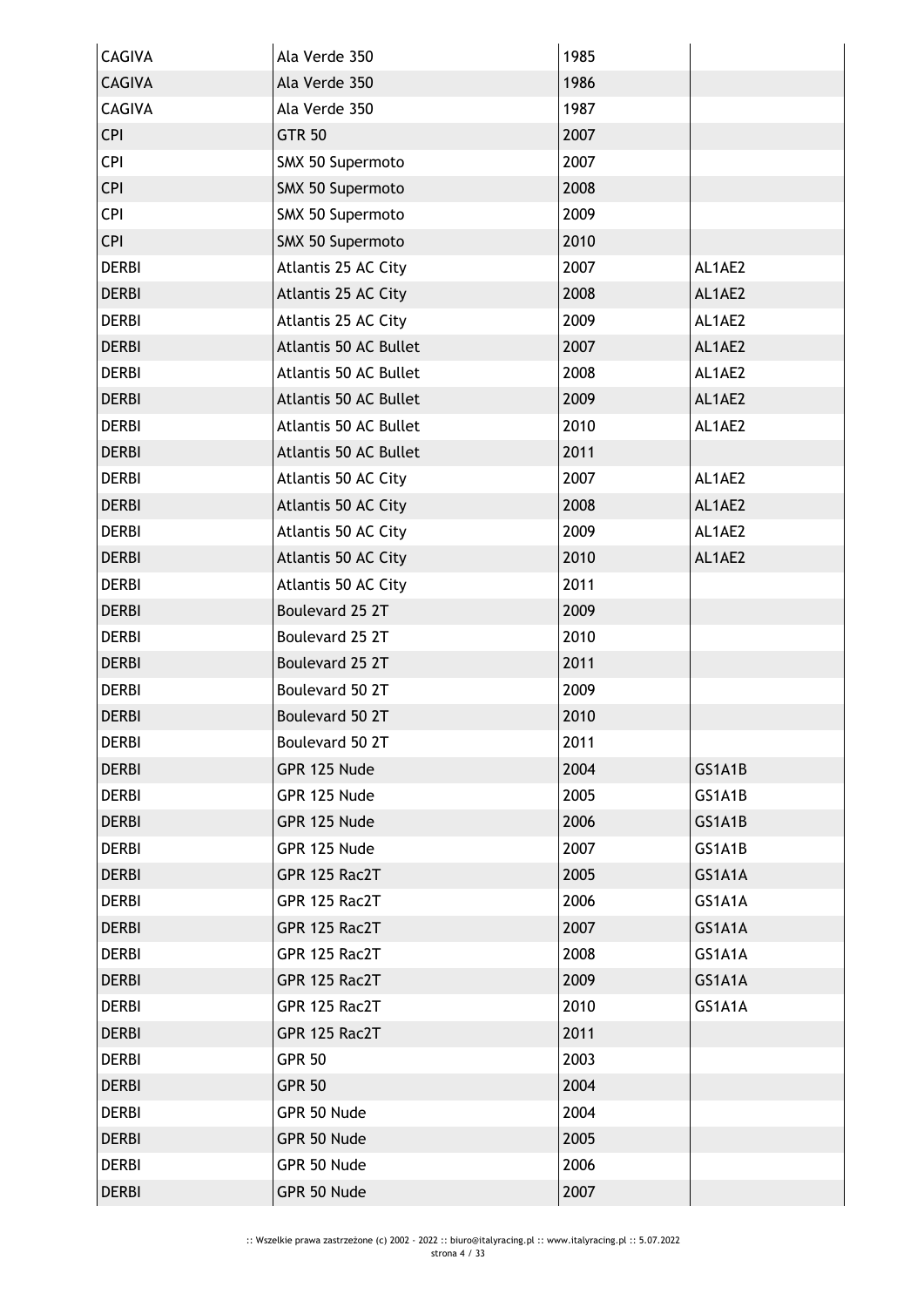| <b>DERBI</b> | GPR 50 Nude           | 2008 |                |
|--------------|-----------------------|------|----------------|
| <b>DERBI</b> | GPR 50 Nude           | 2009 |                |
| <b>DERBI</b> | GPR 50 Nude           | 2010 |                |
| <b>DERBI</b> | GPR 50 Nude           | 2011 |                |
| <b>DERBI</b> | GPR 50 Racing         | 2003 |                |
| <b>DERBI</b> | GPR 50 Racing         | 2004 |                |
| <b>DERBI</b> | GPR 50 Racing         | 2005 |                |
| <b>DERBI</b> | GPR 50 Racing         | 2006 |                |
| <b>DERBI</b> | GPR 50 Racing         | 2007 |                |
| <b>DERBI</b> | GPR 50 Racing         | 2008 |                |
| <b>DERBI</b> | GPR 50 Racing         | 2009 |                |
| <b>DERBI</b> | GPR 50 Racing         | 2010 |                |
| <b>DERBI</b> | GPR 50 Racing         | 2011 |                |
| <b>DERBI</b> | Senda 50 R            | 1994 |                |
| <b>DERBI</b> | Senda 50 R            | 1995 | <b>SENDA H</b> |
| <b>DERBI</b> | Senda 50 R DRD Racing | 2003 |                |
| <b>DERBI</b> | Senda 50 R DRD Racing | 2004 | SR1A2B         |
| <b>DERBI</b> | Senda 50 R DRD Racing | 2005 | SR1A2B         |
| <b>DERBI</b> | Senda 50 R DRD Racing | 2006 | SR1D2B         |
| <b>DERBI</b> | Senda 50 R DRD Racing | 2007 | SR1D2B         |
| <b>DERBI</b> | Senda 50 R DRD Racing | 2008 | SR1D2B         |
| <b>DERBI</b> | Senda 50 R DRD Racing | 2009 | SR1D2B         |
| <b>DERBI</b> | Senda 50 R DRD Racing | 2010 | SR1D2B         |
| <b>DERBI</b> | Senda 50 R DRD Racing | 2011 |                |
| <b>DERBI</b> | Senda 50 R X-Race     | 2005 |                |
| <b>DERBI</b> | Senda 50 R X-Race     | 2006 |                |
| DERBI        | Senda 50 R X-Race     | 2007 |                |
| <b>DERBI</b> | Senda 50 R X-Race     | 2008 | SR1D1A         |
| <b>DERBI</b> | Senda 50 R X-Race     | 2009 | SR1D1A         |
| <b>DERBI</b> | Senda 50 R X-Race     | 2010 | SR1D1A         |
| <b>DERBI</b> | Senda 50 R X-Race     | 2011 |                |
| <b>DERBI</b> | Senda 50 R X-Trem     | 2005 | SR1D1A         |
| <b>DERBI</b> | Senda 50 R X-Trem     | 2006 | SR1D1A         |
| <b>DERBI</b> | Senda 50 R X-Trem     | 2007 | SR1D1A         |
| <b>DERBI</b> | Senda 50 R X-Trem     | 2008 | SR1D1A         |
| <b>DERBI</b> | Senda 50 R X-Trem     | 2009 |                |
| <b>DERBI</b> | Senda 50 R X-Trem     | 2010 | SR1D1A         |
| <b>DERBI</b> | Senda 50 R X-Trem     | 2011 |                |
| <b>DERBI</b> | Senda 50 SM DRD       | 2002 | SDR1DB/SDR1HB  |
| <b>DERBI</b> | Senda 50 SM DRD       | 2003 |                |
| <b>DERBI</b> | Senda 50 SM DRD Evo   | 2008 |                |
| <b>DERBI</b> | Senda 50 SM DRD Evo   | 2009 |                |
| <b>DERBI</b> | Senda 50 SM DRD Evo   | 2010 |                |
| <b>DERBI</b> | Senda 50 SM DRD Evo   | 2011 |                |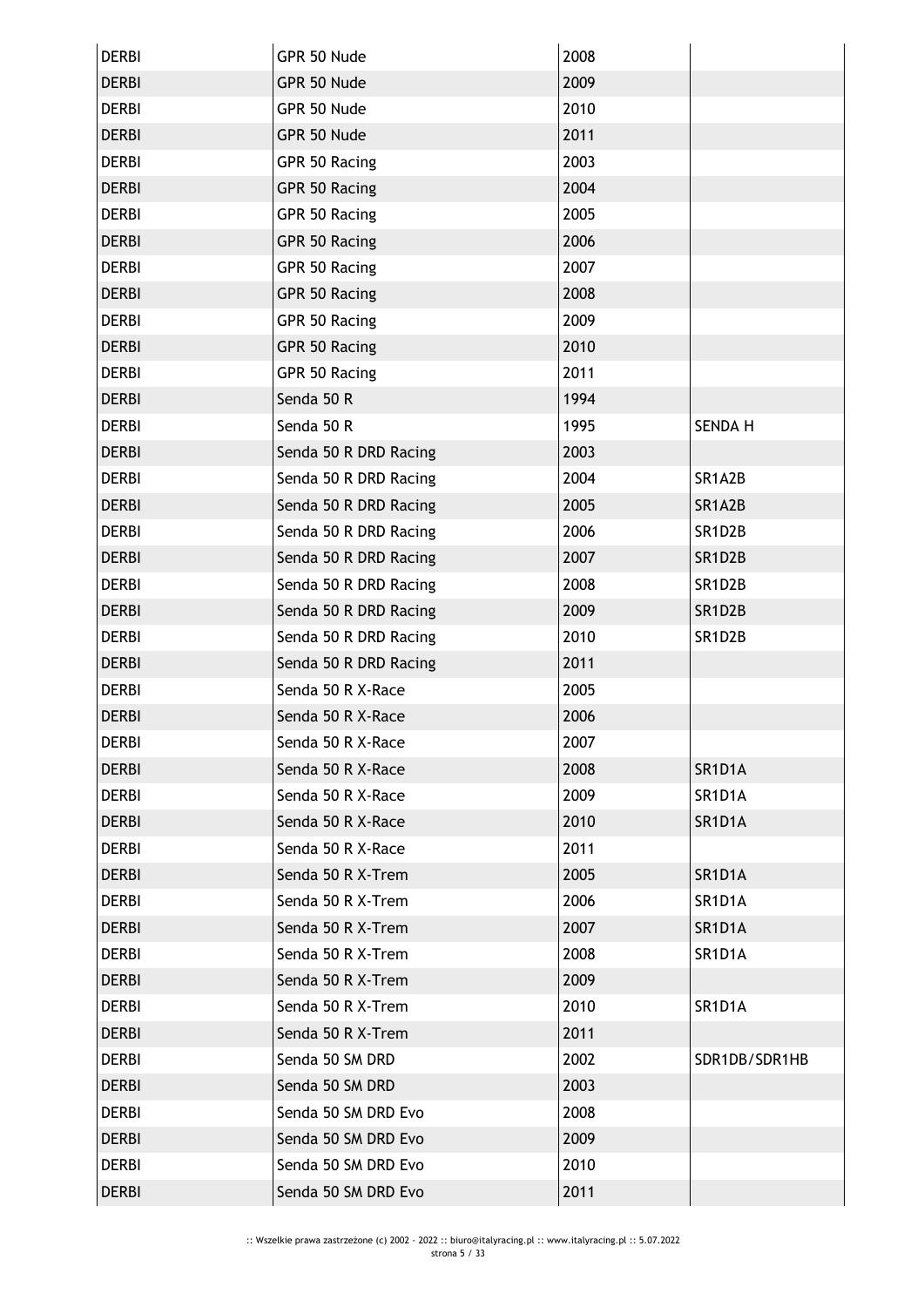| <b>DERBI</b>   | Senda 50 SM DRD Racing | 2004 | SR2A2B           |
|----------------|------------------------|------|------------------|
| <b>DERBI</b>   | Senda 50 SM DRD Racing | 2005 | SR2A2B           |
| <b>DERBI</b>   | Senda 50 SM DRD Racing | 2006 | SR2D2B           |
| <b>DERBI</b>   | Senda 50 SM DRD Racing | 2007 | SR2D2B           |
| <b>DERBI</b>   | Senda 50 SM DRD Racing | 2008 | SR2D2B           |
| <b>DERBI</b>   | Senda 50 SM DRD Racing | 2009 | SR2D2B           |
| <b>DERBI</b>   | Senda 50 SM DRD Racing | 2010 | SR2D2B           |
| <b>DERBI</b>   | Senda 50 SM DRD Racing | 2011 |                  |
| <b>DERBI</b>   | Senda 50 SM X-Race     | 2005 |                  |
| <b>DERBI</b>   | Senda 50 SM X-Race     | 2006 |                  |
| <b>DERBI</b>   | Senda 50 SM X-Race     | 2007 |                  |
| <b>DERBI</b>   | Senda 50 SM X-Race     | 2008 |                  |
| <b>DERBI</b>   | Senda 50 SM X-Race     | 2009 |                  |
| <b>DERBI</b>   | Senda 50 SM X-Race     | 2010 |                  |
| <b>DERBI</b>   | Senda 50 SM X-Trem     | 2003 | SDR1FB           |
| <b>DERBI</b>   | Senda 50 SM X-Trem     | 2004 | SR2A1A           |
| <b>DERBI</b>   | Senda 50 SM X-Trem     | 2005 |                  |
| <b>DERBI</b>   | Senda 50 SM X-Trem     | 2006 |                  |
| <b>DERBI</b>   | Senda 50 SM X-Trem     | 2007 |                  |
| <b>DERBI</b>   | Senda 50 SM X-Trem     | 2008 |                  |
| <b>DERBI</b>   | Senda 50 SM X-Trem     | 2009 |                  |
| <b>DERBI</b>   | Senda 50 SM X-Trem     | 2010 | SR2D1A           |
| <b>DERBI</b>   | Senda 50 SM X-Trem     | 2011 |                  |
| <b>FANTIC</b>  | Koala 50               | 1993 |                  |
| <b>FANTIC</b>  | Koala 50               | 1994 |                  |
| <b>FANTIC</b>  | Koala 50               | 1995 |                  |
| <b>FANTIC</b>  | Koala 50               | 1996 |                  |
| <b>FANTIC</b>  | Koala 50               | 1997 |                  |
| <b>FANTIC</b>  | Koala 80               | 1993 |                  |
| <b>FANTIC</b>  | Koala 80               | 1994 |                  |
| <b>FANTIC</b>  | Koala 80               | 1995 |                  |
| <b>FANTIC</b>  | Koala 80               | 1996 |                  |
| <b>FANTIC</b>  | Oasis 50 S2            | 1993 |                  |
| <b>GAS GAS</b> | 250                    | 1996 |                  |
| <b>GAS GAS</b> | 250                    | 1997 |                  |
| <b>GAS GAS</b> | 250 TT                 | 1995 |                  |
| <b>GAS GAS</b> | EC 200 2T              | 1999 |                  |
| <b>GAS GAS</b> | EC 200 2T              | 2000 |                  |
| <b>GAS GAS</b> | EC 200 2T              | 2001 | <b>VTREC2001</b> |
| <b>GAS GAS</b> | EC 200 2T              | 2002 | VTREC2000C       |
| <b>GAS GAS</b> | EC 200 2T              | 2003 | VTREC2000D       |
| <b>GAS GAS</b> | EC 200 2T              | 2004 | VTREC2000E       |
| <b>GAS GAS</b> | EC 200 2T              | 2005 |                  |
| <b>GAS GAS</b> | EC 200 2T              | 2006 |                  |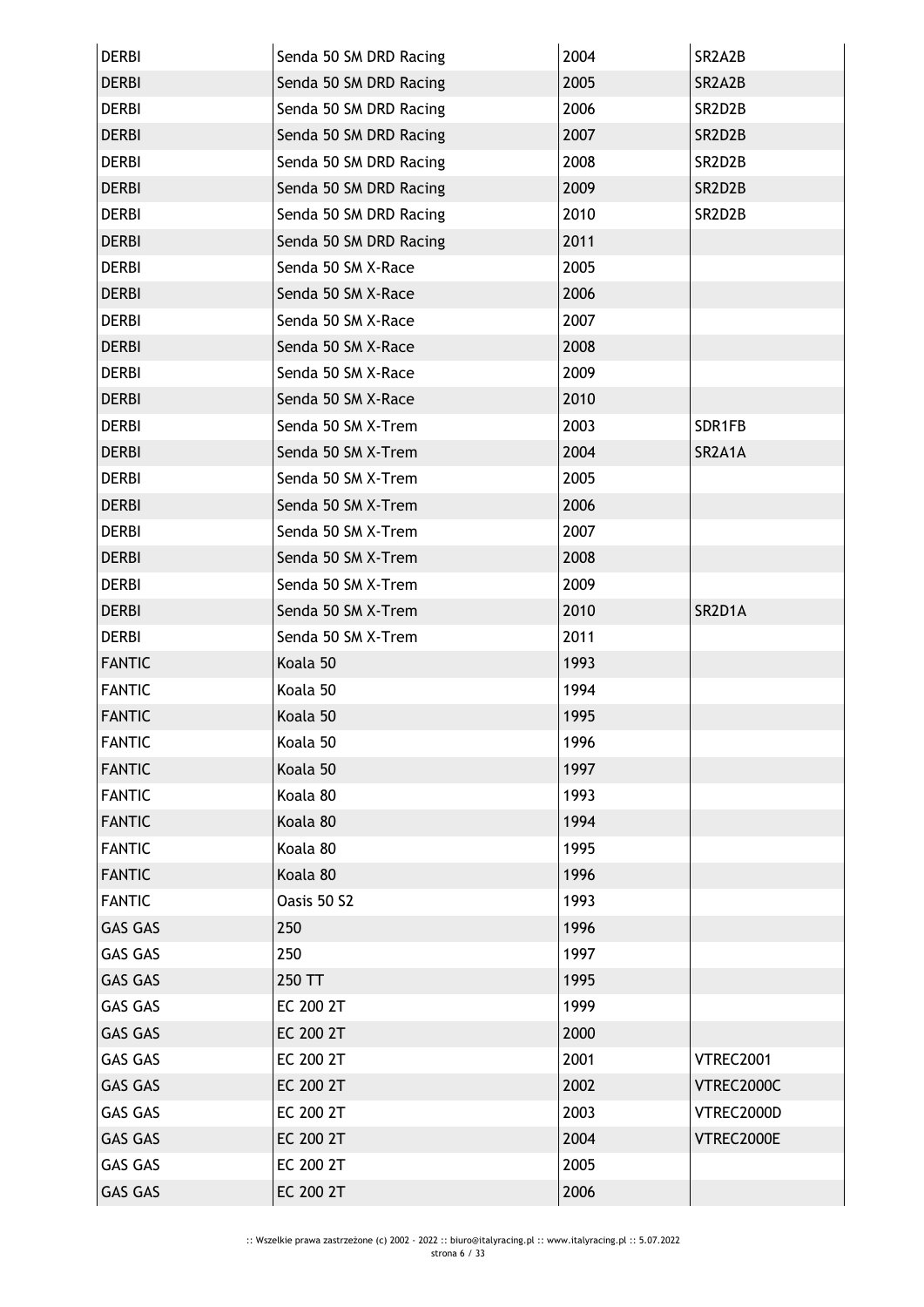| <b>GAS GAS</b> | EC 200 2T                  | 2007 |                  |
|----------------|----------------------------|------|------------------|
| <b>GAS GAS</b> | EC 200 2T                  | 2008 |                  |
| <b>GAS GAS</b> | EC 200 2T                  | 2009 |                  |
| <b>GAS GAS</b> | EC 200 2T                  | 2010 |                  |
| <b>GAS GAS</b> | EC 250 2T                  | 1999 |                  |
| <b>GAS GAS</b> | EC 250 2T                  | 2000 |                  |
| <b>GAS GAS</b> | EC 250 2T                  | 2001 | VTREC2501        |
| <b>GAS GAS</b> | EC 250 2T                  | 2002 | VTREC2500C       |
| <b>GAS GAS</b> | EC 250 2T                  | 2003 | VTREC2500D       |
| <b>GAS GAS</b> | EC 250 2T                  | 2004 | VTREC2500E       |
| <b>GAS GAS</b> | EC 250 2T                  | 2005 |                  |
| <b>GAS GAS</b> | EC 250 2T                  | 2006 |                  |
| <b>GAS GAS</b> | EC 250 2T                  | 2007 |                  |
| <b>GAS GAS</b> | EC 250 2T                  | 2008 |                  |
| <b>GAS GAS</b> | EC 250 2T                  | 2009 |                  |
| <b>GAS GAS</b> | EC 250 2T                  | 2010 |                  |
| <b>GAS GAS</b> | EC 250 2T                  | 2011 |                  |
| <b>GAS GAS</b> | EC 250 2T E-Start          | 2011 | GG-E2511-E       |
| <b>GAS GAS</b> | EC 250 2T Racing           | 2008 |                  |
| <b>GAS GAS</b> | EC 250 2T Racing           | 2009 |                  |
| <b>GAS GAS</b> | EC 250 2T Racing           | 2010 | GG-E2510-R       |
| <b>GAS GAS</b> | EC 250 2T Racing           | 2011 | GG-E2511-R       |
| <b>GAS GAS</b> | EC 300 2T                  | 1999 |                  |
| <b>GAS GAS</b> | EC 300 2T                  | 2000 |                  |
| <b>GAS GAS</b> | EC 300 2T                  | 2001 | <b>VTREC3001</b> |
| <b>GAS GAS</b> | EC 300 2T                  | 2002 | VTREC3000C       |
| GAS GAS        | EC 300 2T                  | 2003 | VTREC3000D       |
| <b>GAS GAS</b> | EC 300 2T                  | 2004 | VTREC3000E       |
| <b>GAS GAS</b> | EC 300 2T                  | 2005 |                  |
| <b>GAS GAS</b> | EC 300 2T                  | 2006 |                  |
| <b>GAS GAS</b> | EC 300 2T                  | 2007 |                  |
| <b>GAS GAS</b> | EC 300 2T                  | 2008 |                  |
| <b>GAS GAS</b> | EC 300 2T                  | 2009 |                  |
| <b>GAS GAS</b> | EC 300 2T                  | 2010 |                  |
| <b>GAS GAS</b> | EC 300 2T                  | 2011 | GG-E3011         |
| <b>GAS GAS</b> | EC 300 2T E-Start          | 2011 | GG-E3011-E       |
| <b>GAS GAS</b> | EC 300 2T Racing           | 2008 |                  |
| <b>GAS GAS</b> | EC 300 2T Racing           | 2009 |                  |
| <b>GAS GAS</b> | EC 300 2T Racing           | 2010 | GG-E3010-R       |
| <b>GAS GAS</b> | EC 300 2T Racing           | 2011 | GG-E3011-R       |
| GAS GAS        | EC 300 2T Replica Nambotin | 2010 | GG-E3010-N       |
| <b>GAS GAS</b> | EC 50 End                  | 2003 |                  |
| GAS GAS        | EC 50 End                  | 2004 |                  |
| <b>GAS GAS</b> | EC 50 End                  | 2005 |                  |
|                |                            |      |                  |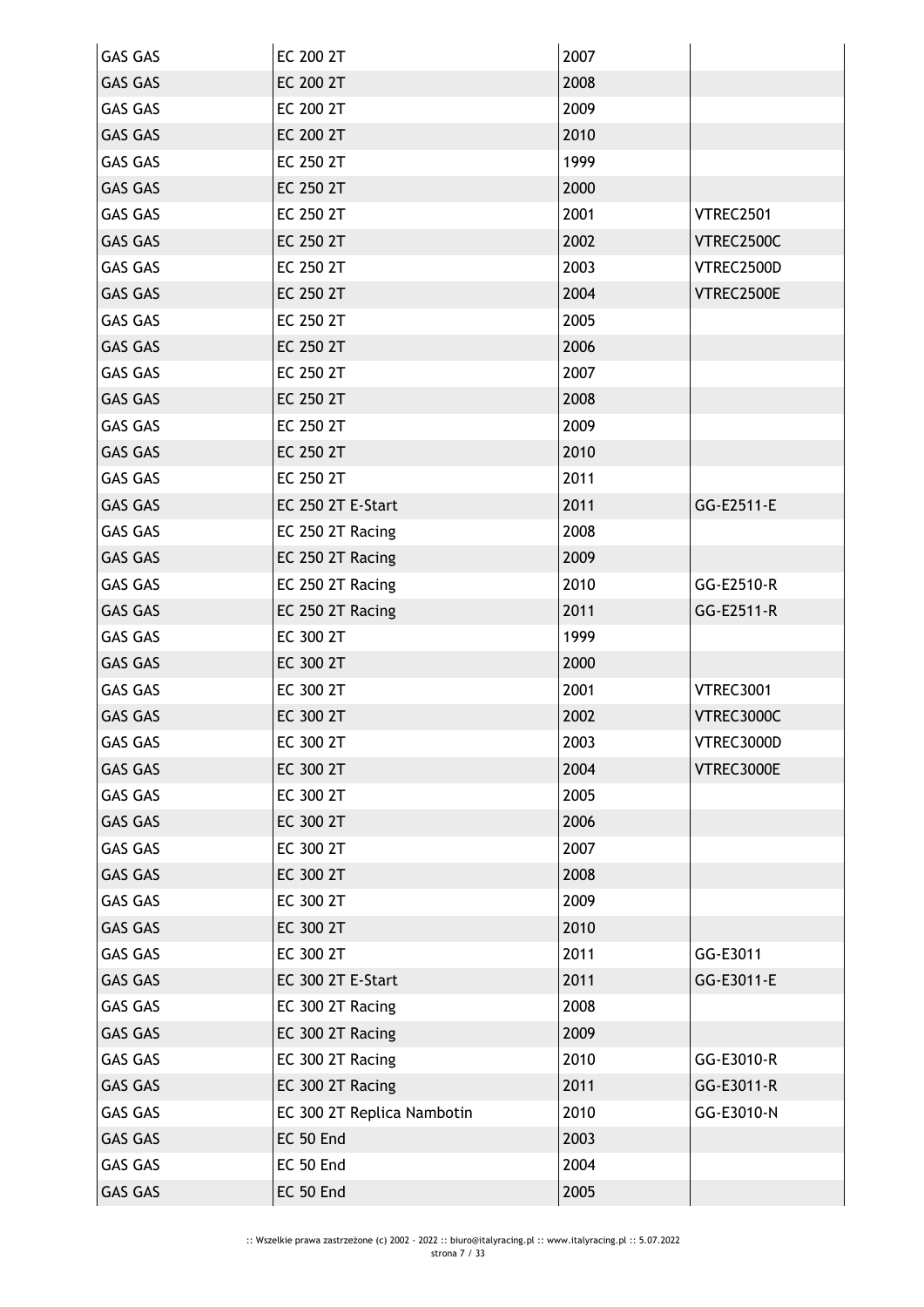| <b>GAS GAS</b>  | EC 50 End          | 2006 |             |
|-----------------|--------------------|------|-------------|
| <b>GAS GAS</b>  | EC 50 End          | 2007 |             |
| <b>GAS GAS</b>  | EC 50 Rookie       | 2001 | VTREC0501A  |
| <b>GAS GAS</b>  | EC 50 Rookie       | 2002 | VTREC0500C  |
| <b>GAS GAS</b>  | EC 50 Rookie       | 2003 | VTREC0500C  |
| <b>GAS GAS</b>  | EC 50 Rookie       | 2004 |             |
| <b>GAS GAS</b>  | EC 50 Rookie       | 2005 |             |
| <b>GAS GAS</b>  | EC 50 Rookie       | 2006 |             |
| <b>GAS GAS</b>  | HP-Wild 300        | 2003 |             |
| <b>GAS GAS</b>  | HP-Wild 300        | 2004 |             |
| <b>GAS GAS</b>  | HP-Wild 300        | 2005 |             |
| <b>GAS GAS</b>  | HP-Wild 300 2T     | 2003 |             |
| <b>GAS GAS</b>  | HP-Wild 300 2T     | 2004 |             |
| <b>GAS GAS</b>  | HP-Wild 300 2T     | 2005 |             |
| <b>GAS GAS</b>  | MC 250 2T          | 1998 |             |
| <b>GAS GAS</b>  | MC 250 2T          | 1999 |             |
| <b>GAS GAS</b>  | MC 250 2T          | 2000 |             |
| <b>GAS GAS</b>  | MC 250 2T          | 2001 |             |
| <b>GAS GAS</b>  | MC 250 2T          | 2002 | VTREC2500C  |
| <b>GAS GAS</b>  | MC 250 2T          | 2003 | VTREC2500D  |
| <b>GAS GAS</b>  | MC 250 2T          | 2004 | VTREC2500E  |
| <b>GAS GAS</b>  | MC 250 2T          | 2005 |             |
| GAS GAS         | MC 250 2T          | 2006 |             |
| <b>GAS GAS</b>  | MC 250 2T          | 2007 |             |
| <b>GAS GAS</b>  | MC 250 2T          | 2008 |             |
| <b>GAS GAS</b>  | MC 250 2T          | 2009 |             |
| <b>GAS GAS</b>  | <b>SM 50</b>       | 2003 |             |
| <b>GAS GAS</b>  | <b>SM 50</b>       | 2004 |             |
| <b>GAS GAS</b>  | <b>SM 50</b>       | 2005 |             |
| <b>GAS GAS</b>  | <b>SM 50</b>       | 2006 |             |
| <b>GILERA</b>   | RCR 50 Enduro      | 2003 | VTHSDR1EB3H |
| <b>GILERA</b>   | RCR 50 Enduro      | 2004 | VTHSDR1EB3H |
| <b>GILERA</b>   | Runner SP 50 DD    | 2008 |             |
| <b>GILERA</b>   | Runner SP 50 DD    | 2009 |             |
| <b>GILERA</b>   | Runner SP 50 DD    | 2010 |             |
| <b>GILERA</b>   | SMT 50 Supermotard | 2003 | VTHSDR1FB3H |
| <b>GILERA</b>   | SMT 50 Supermotard | 2004 | VTHSDR1FB3H |
| <b>GILERA</b>   | Storm 50           | 2007 | ZAPC29000   |
| <b>GILERA</b>   | Storm 50           | 2008 |             |
| <b>GILERA</b>   | Storm 50           | 2009 |             |
| <b>GILERA</b>   | Storm 50           | 2010 | C29000      |
| <b>GILERA</b>   | Storm 50           | 2011 |             |
| <b>HERCULES</b> | W 2000 Wankel      | 1974 |             |
| <b>HERCULES</b> | W 2000 Wankel      | 1975 |             |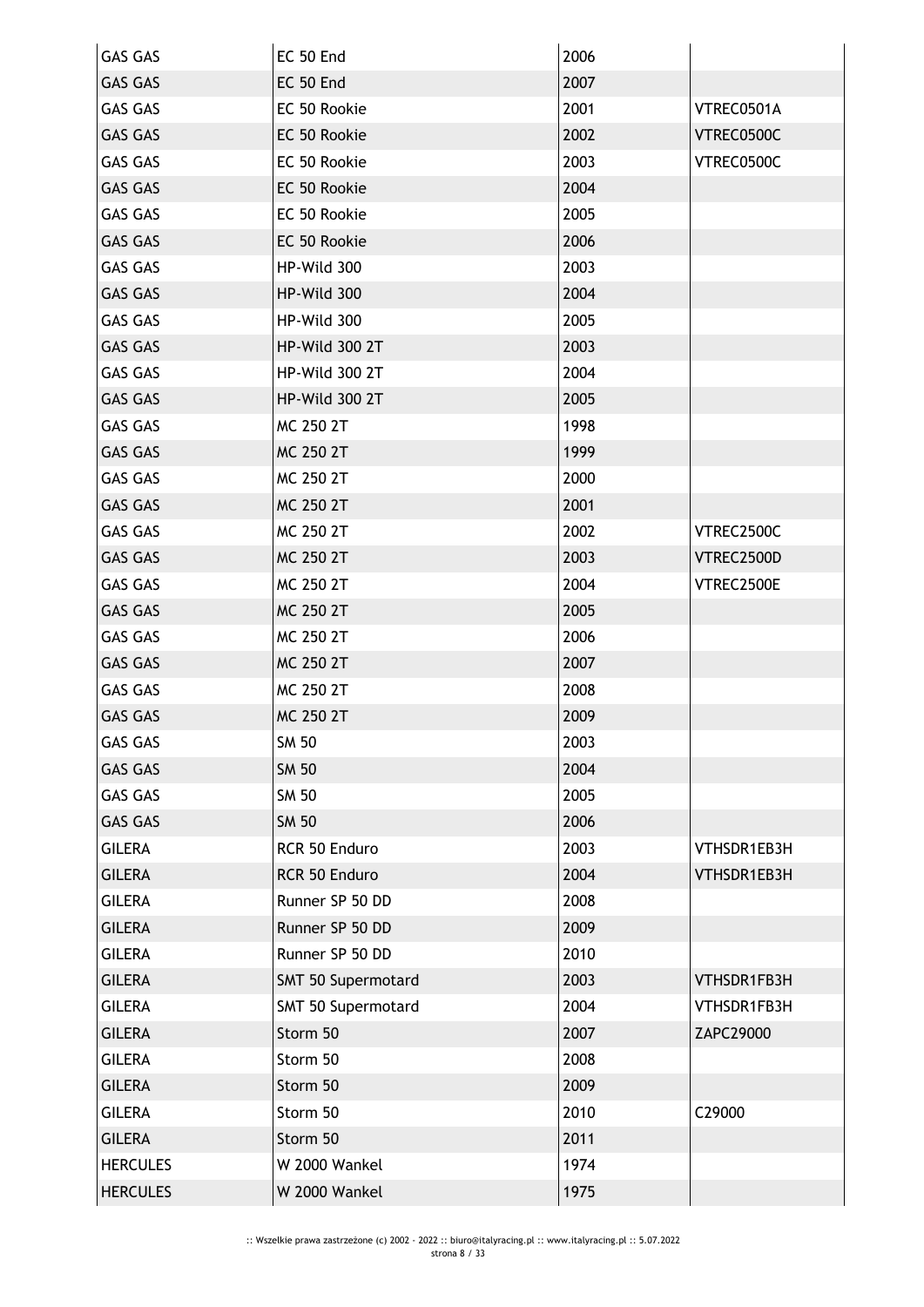| <b>HERCULES</b> | W 2000 Wankel    | 1976 |               |
|-----------------|------------------|------|---------------|
| <b>HERCULES</b> | W 2000 Wankel    | 1977 |               |
| <b>HERCULES</b> | W 2000 Wankel    | 1978 |               |
| HERCULES/SACHS  | W 2000           | 1974 |               |
| HERCULES/SACHS  | W 2000           | 1975 |               |
| HERCULES/SACHS  | W 2000           | 1976 |               |
| HERCULES/SACHS  | W 2000           | 1977 |               |
| HERCULES/SACHS  | W 2000           | 1978 |               |
| HERCULES/SACHS  | <b>XTC-N 125</b> | 1998 |               |
| HERCULES/SACHS  | <b>XTC-N 125</b> | 1999 |               |
| HERCULES/SACHS  | <b>XTC-N 125</b> | 2000 |               |
| HERCULES/SACHS  | ZZ 125           | 2001 |               |
| <b>HONDA</b>    | CB 500 T Twin    | 1974 | <b>CB500T</b> |
| <b>HONDA</b>    | CB 500 T Twin    | 1975 | <b>CB500T</b> |
| <b>HONDA</b>    | CB 500 T Twin    | 1976 | <b>CB500T</b> |
| <b>HONDA</b>    | CJ 250 T         | 1976 | <b>CJ250T</b> |
| <b>HONDA</b>    | CJ 250 T         | 1977 | CJ250T        |
| <b>HONDA</b>    | CJ 250 T         | 1978 | CJ250T        |
| <b>HONDA</b>    | CJ 250 T         | 1979 | CJ250T        |
| <b>HONDA</b>    | CJ 360 T         | 1976 | CJ360T        |
| <b>HONDA</b>    | CJ 360 T         | 1977 | CJ360T        |
| <b>HONDA</b>    | CJ 360 T         | 1978 | CJ360T        |
| <b>HONDA</b>    | CJ 360 T         | 1979 | CJ360T        |
| <b>HONDA</b>    | CR 250 R         | 1981 | <b>ME030</b>  |
| <b>HONDA</b>    | <b>CR 250 R</b>  | 1982 | <b>ME030</b>  |
| <b>HONDA</b>    | <b>CR 250 R</b>  | 1983 | <b>ME030</b>  |
| <b>HONDA</b>    | CR 250 R         | 1984 | <b>ME030</b>  |
| <b>HONDA</b>    | <b>CR 250 R</b>  | 1985 | <b>ME030</b>  |
| <b>HONDA</b>    | <b>CR 250 R</b>  | 1986 | <b>ME030</b>  |
| <b>HONDA</b>    | <b>CR 250 R</b>  | 1987 | <b>ME030</b>  |
| <b>HONDA</b>    | <b>CR 250 R</b>  | 1988 | ME03          |
| <b>HONDA</b>    | <b>CR 250 R</b>  | 1989 | ME03          |
| <b>HONDA</b>    | <b>CR 250 R</b>  | 1990 | ME03          |
| <b>HONDA</b>    | <b>CR 250 R</b>  | 1991 | ME03          |
| <b>HONDA</b>    | <b>CR 250 R</b>  | 1992 | ME03          |
| <b>HONDA</b>    | <b>CR 250 R</b>  | 1993 | ME03          |
| <b>HONDA</b>    | <b>CR 250 R</b>  | 1994 | ME03          |
| <b>HONDA</b>    | <b>CR 250 R</b>  | 1995 | ME03          |
| <b>HONDA</b>    | <b>CR 250 R</b>  | 1996 | ME03          |
| <b>HONDA</b>    | <b>CR 250 R</b>  | 1997 | ME03          |
| <b>HONDA</b>    | <b>CR 250 R</b>  | 1998 | ME03          |
| <b>HONDA</b>    | <b>CR 250 R</b>  | 1999 | ME03          |
| <b>HONDA</b>    | <b>CR 250 R</b>  | 2000 | ME03          |
| <b>HONDA</b>    | <b>CR 250 R</b>  | 2001 | ME03          |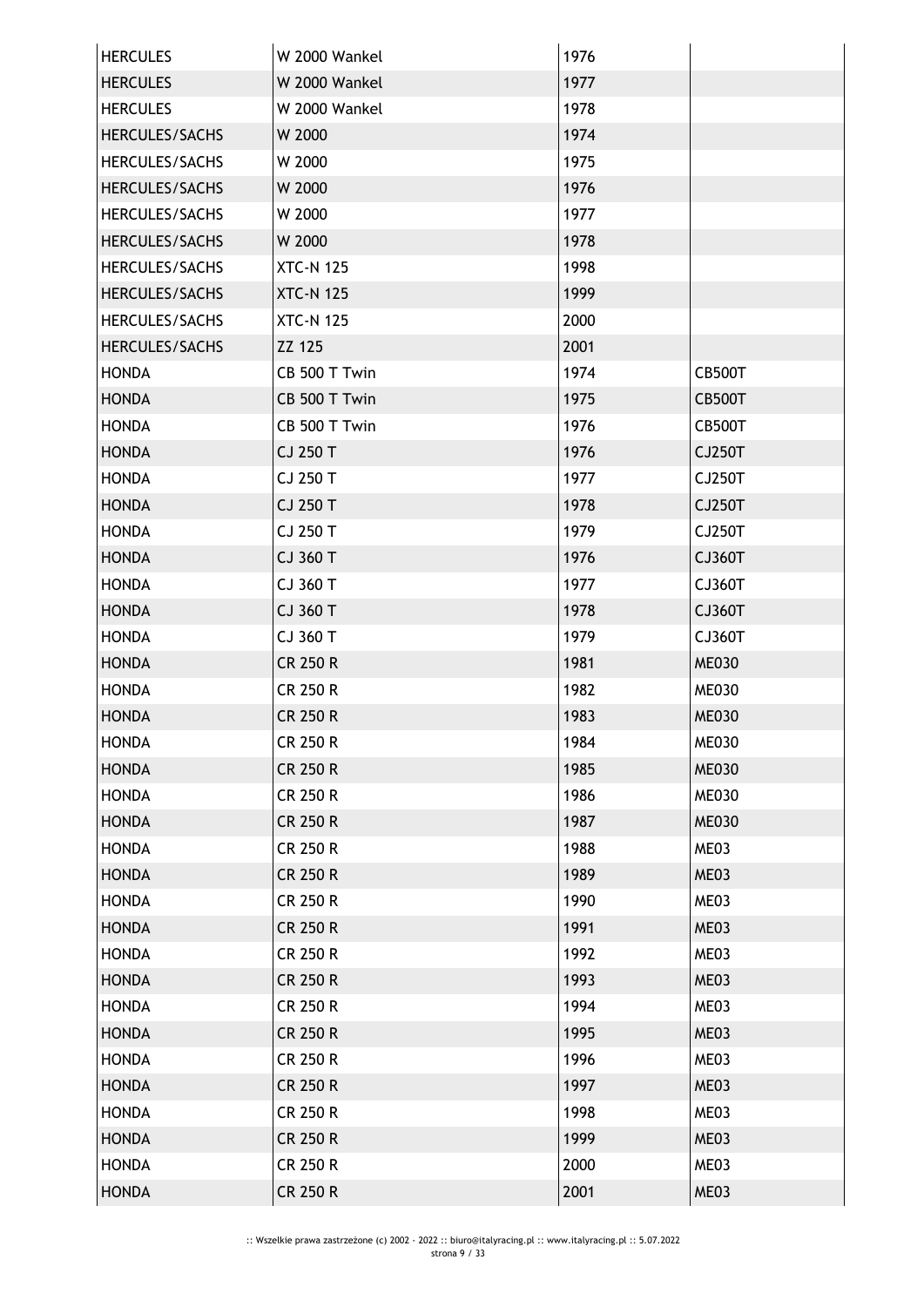| <b>HONDA</b> | <b>CR 250 R</b>  | 2002 | ME03             |
|--------------|------------------|------|------------------|
| <b>HONDA</b> | <b>CR 250 R</b>  | 2003 | ME03             |
| <b>HONDA</b> | <b>CR 250 R</b>  | 2004 | ME03             |
| <b>HONDA</b> | <b>CR 250 R</b>  | 2006 | ME03             |
| <b>HONDA</b> | <b>CR 250 R</b>  | 2007 | ME03             |
| <b>HONDA</b> | <b>CR 480 R</b>  | 1982 | <b>PE020</b>     |
| <b>HONDA</b> | <b>CR 480 R</b>  | 1983 | <b>PE020</b>     |
| <b>HONDA</b> | <b>CR 500 R</b>  | 1995 | <b>PE02</b>      |
| <b>HONDA</b> | <b>CR 500 R</b>  | 1996 | <b>PE02</b>      |
| <b>HONDA</b> | <b>CR 500 R</b>  | 1997 | <b>PE02</b>      |
| <b>HONDA</b> | <b>CR 500 R</b>  | 1998 | <b>PE02</b>      |
| <b>HONDA</b> | CR 500 R         | 1999 | <b>PE02</b>      |
| <b>HONDA</b> | <b>CR 500 R</b>  | 2000 | <b>PE02</b>      |
| <b>HONDA</b> | <b>CR 500 R</b>  | 2001 | <b>PE02</b>      |
| <b>HONDA</b> | FES 125 Pantheon | 1998 | JF05             |
| <b>HONDA</b> | FES 125 Pantheon | 1999 | <b>JF05</b>      |
| <b>HONDA</b> | FES 125 Pantheon | 2000 | JF05             |
| <b>HONDA</b> | FES 125 Pantheon | 2001 | <b>JF05</b>      |
| <b>HONDA</b> | FES 125 Pantheon | 2002 | JF <sub>05</sub> |
| <b>HONDA</b> | <b>MTX 125 R</b> | 1983 |                  |
| <b>HONDA</b> | <b>MTX 125 R</b> | 1984 |                  |
| <b>HONDA</b> | <b>MTX 125 R</b> | 1985 |                  |
| <b>HONDA</b> | <b>MTX 125 R</b> | 1986 |                  |
| <b>HONDA</b> | <b>MTX 125 R</b> | 1987 |                  |
| <b>HONDA</b> | <b>MTX 125 R</b> | 1988 |                  |
| <b>HONDA</b> | <b>MTX 125 R</b> | 1989 |                  |
| <b>HONDA</b> | <b>MTX 125 R</b> | 1990 |                  |
| <b>HONDA</b> | <b>MTX 125 R</b> | 1991 |                  |
| <b>HONDA</b> | <b>MTX 125 R</b> | 1992 |                  |
| <b>HONDA</b> | <b>MTX 125 R</b> | 1993 |                  |
| <b>HONDA</b> | <b>MTX 50 R</b>  | 1984 |                  |
| <b>HONDA</b> | <b>NSR 80 R</b>  | 1987 |                  |
| <b>HONDA</b> | <b>NSR 80 R</b>  | 1988 |                  |
| <b>HONDA</b> | <b>NSR 80 R</b>  | 1989 |                  |
| <b>HONDA</b> | <b>NSR 80 R</b>  | 1990 |                  |
| <b>HONDA</b> | <b>NSR 80 R</b>  | 1991 |                  |
| <b>HONDA</b> | <b>NSR 80 R</b>  | 1992 |                  |
| Husqvarna    | <b>CR 250</b>    | 2001 |                  |
| Husqvarna    | <b>CR 250</b>    | 2002 |                  |
| Husqvarna    | <b>CR 250</b>    | 2003 |                  |
| Husqvarna    | <b>CR 250</b>    | 2004 |                  |
| Husqvarna    | <b>CR 250</b>    | 2005 |                  |
| Husqvarna    | SM 125 S 2T      | 2011 | <b>H200AB</b>    |
| Husqvarna    | <b>WR 250</b>    | 2011 | 3H02AB           |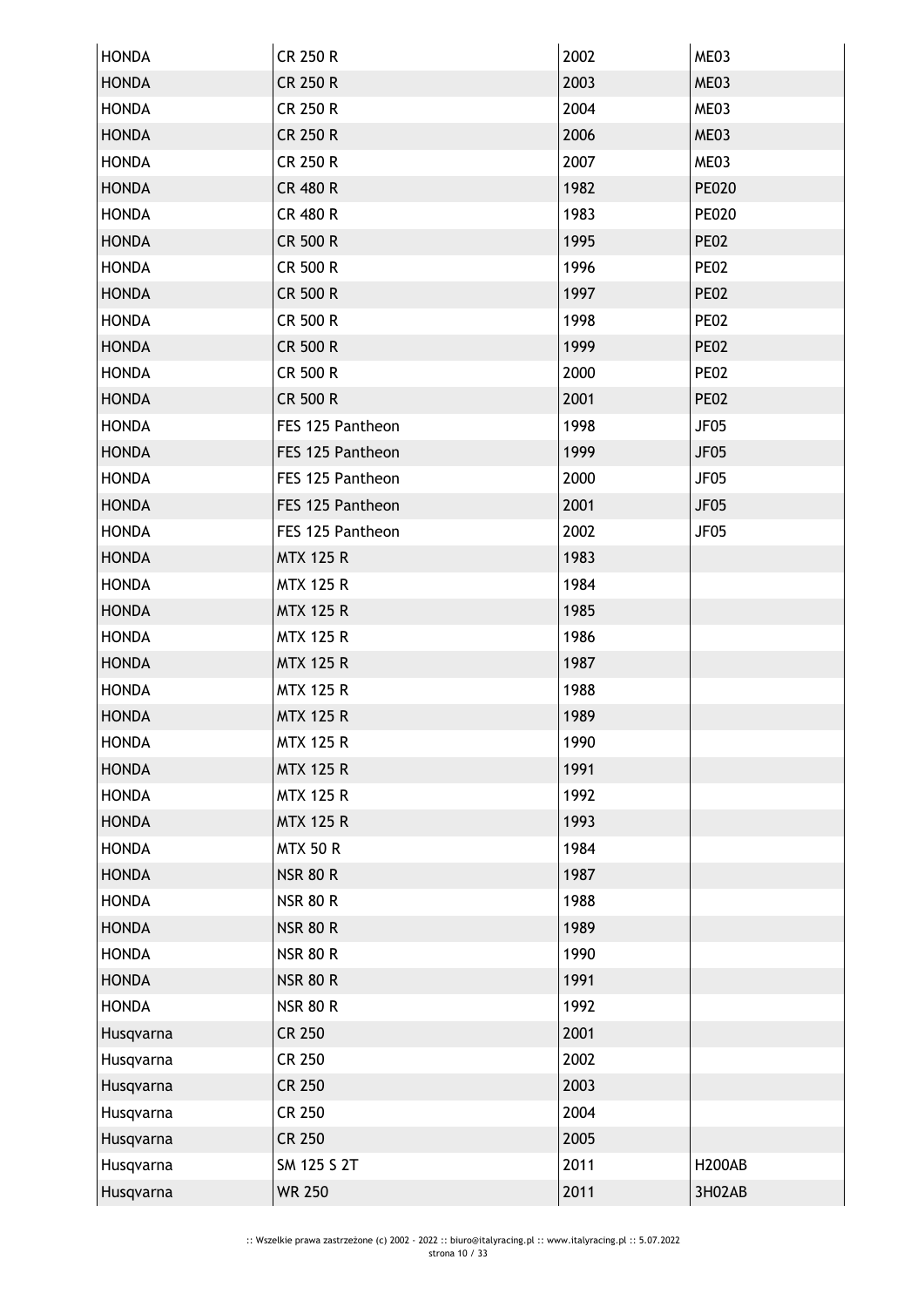| Husqvarna       | <b>WR 300</b>        | 2011 |               |
|-----------------|----------------------|------|---------------|
| Husqvarna       | <b>WR/E 125 Dual</b> | 2011 | <b>H200AA</b> |
| KAWASAKI        | AR 125               | 1982 |               |
| <b>KAWASAKI</b> | AR 125               | 1983 |               |
| <b>KAWASAKI</b> | AR 125               | 1984 |               |
| <b>KAWASAKI</b> | AR 125               | 1985 |               |
| <b>KAWASAKI</b> | <b>AR 125</b>        | 1986 |               |
| <b>KAWASAKI</b> | AR 125               | 1987 |               |
| <b>KAWASAKI</b> | AR 125               | 1988 |               |
| <b>KAWASAKI</b> | AR 125               | 1989 |               |
| <b>KAWASAKI</b> | AR 125               | 1990 |               |
| <b>KAWASAKI</b> | AR 125               | 1991 |               |
| KAWASAKI        | AR 125               | 1992 |               |
| <b>KAWASAKI</b> | AR 50 A              | 1981 | AR050A        |
| KAWASAKI        | GPZ 1100 A Uni Trak  | 1983 | ZXT10A        |
| <b>KAWASAKI</b> | GPZ 1100 A Uni Trak  | 1984 | ZXT10A        |
| KAWASAKI        | GPZ 1100 A Uni Trak  | 1985 | ZXT10A        |
| <b>KAWASAKI</b> | GPZ 1100 B           | 1981 | KZT10B        |
| KAWASAKI        | GPZ 1100 B           | 1982 | KZT10B        |
| <b>KAWASAKI</b> | GT 750 P             | 1982 | <b>KZ750P</b> |
| <b>KAWASAKI</b> | GT 750 P             | 1983 | <b>KZ750P</b> |
| <b>KAWASAKI</b> | GT 750 P             | 1984 | <b>KZ750P</b> |
| <b>KAWASAKI</b> | GT 750 P             | 1985 | <b>KZ750P</b> |
| <b>KAWASAKI</b> | <b>KDX 125</b>       | 1990 |               |
| KAWASAKI        | <b>KDX 125</b>       | 1991 |               |
| <b>KAWASAKI</b> | <b>KDX 125</b>       | 1992 |               |
| KAWASAKI        | <b>KDX 125</b>       | 1993 |               |
| <b>KAWASAKI</b> | <b>KDX 125</b>       | 1994 |               |
| KAWASAKI        | <b>KDX 200</b>       | 1995 |               |
| <b>KAWASAKI</b> | <b>KDX 200</b>       | 1996 |               |
| KAWASAKI        | <b>KDX 200</b>       | 1997 |               |
| <b>KAWASAKI</b> | <b>KDX 200</b>       | 1998 |               |
| KAWASAKI        | <b>KDX 200</b>       | 1999 |               |
| <b>KAWASAKI</b> | <b>KDX 200</b>       | 2000 |               |
| KAWASAKI        | <b>KDX 200</b>       | 2001 |               |
| <b>KAWASAKI</b> | <b>KDX 200</b>       | 2002 |               |
| KAWASAKI        | <b>KDX 200</b>       | 2003 |               |
| <b>KAWASAKI</b> | <b>KDX 200</b>       | 2004 |               |
| KAWASAKI        | <b>KDX 220 R</b>     | 1996 |               |
| <b>KAWASAKI</b> | <b>KDX 220 R</b>     | 1997 |               |
| <b>KAWASAKI</b> | <b>KDX 220 R</b>     | 1998 |               |
| <b>KAWASAKI</b> | <b>KDX 220 R</b>     | 1999 |               |
| KAWASAKI        | <b>KDX 220 R</b>     | 2000 |               |
| <b>KAWASAKI</b> | <b>KDX 220 R</b>     | 2001 |               |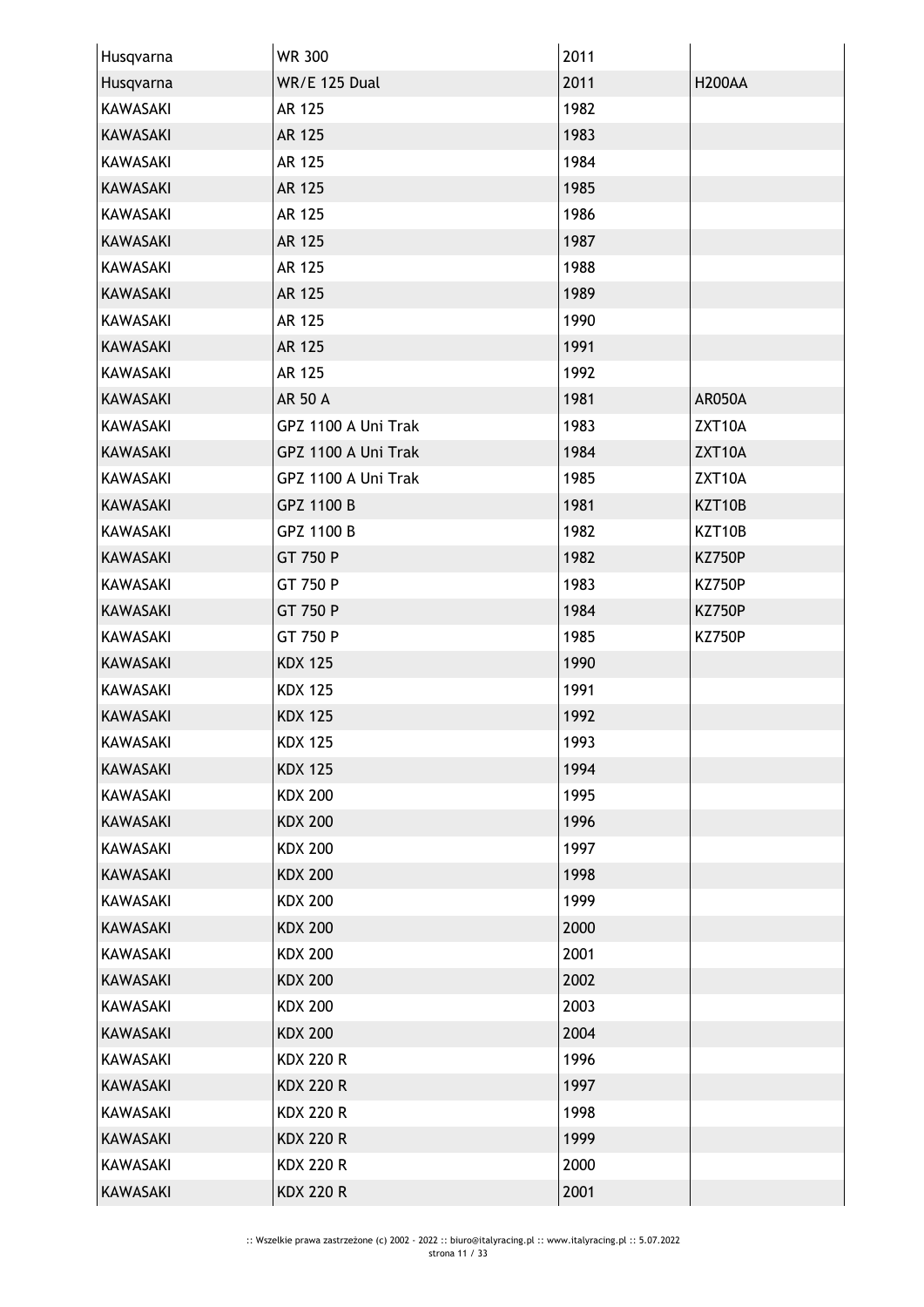| <b>KAWASAKI</b> | <b>KDX 220 R</b>    | 2002 |               |
|-----------------|---------------------|------|---------------|
| <b>KAWASAKI</b> | <b>KDX 220 R</b>    | 2003 |               |
| KAWASAKI        | <b>KDX 220 R</b>    | 2004 |               |
| <b>KAWASAKI</b> | <b>KDX 250</b>      | 1992 |               |
| <b>KAWASAKI</b> | <b>KDX 250</b>      | 1993 |               |
| <b>KAWASAKI</b> | <b>KDX 250</b>      | 1994 |               |
| <b>KAWASAKI</b> | <b>KE 100</b>       | 1993 |               |
| <b>KAWASAKI</b> | <b>KE 100</b>       | 1994 |               |
| <b>KAWASAKI</b> | <b>KE 100</b>       | 1995 |               |
| <b>KAWASAKI</b> | <b>KE 100</b>       | 1996 |               |
| <b>KAWASAKI</b> | <b>KE 100</b>       | 1997 |               |
| <b>KAWASAKI</b> | <b>KE 100</b>       | 1998 |               |
| <b>KAWASAKI</b> | <b>KE 125 A</b>     | 1981 | K1 091        |
| <b>KAWASAKI</b> | <b>KE 125 A</b>     | 1982 | K1 091        |
| KAWASAKI        | <b>KH 125 A</b>     | 1977 | <b>KH125A</b> |
| <b>KAWASAKI</b> | <b>KH 125 A</b>     | 1978 | <b>KH125A</b> |
| <b>KAWASAKI</b> | <b>KH 125 A</b>     | 1979 | <b>KH125A</b> |
| <b>KAWASAKI</b> | <b>KH 125 A</b>     | 1980 | <b>KH125A</b> |
| <b>KAWASAKI</b> | KLF 300 B Bayou 2x4 | 2000 |               |
| <b>KAWASAKI</b> | KLF 300 B Bayou 2x4 | 2001 |               |
| <b>KAWASAKI</b> | KLF 300 B Bayou 2x4 | 2002 |               |
| <b>KAWASAKI</b> | KLF 300 B Bayou 2x4 | 2003 |               |
| <b>KAWASAKI</b> | KLF 300 B Bayou 2x4 | 2004 |               |
| <b>KAWASAKI</b> | <b>KMX 125 B</b>    | 1991 | <b>MX125B</b> |
| <b>KAWASAKI</b> | <b>KMX 125 B</b>    | 1992 | <b>MX125B</b> |
| <b>KAWASAKI</b> | <b>KMX 125 B</b>    | 1993 | <b>MX125B</b> |
| <b>KAWASAKI</b> | <b>KMX 125 B</b>    | 1994 | <b>MX125B</b> |
| <b>KAWASAKI</b> | <b>KMX 125 B</b>    | 1995 | <b>MX125B</b> |
| <b>KAWASAKI</b> | <b>KMX 125 B</b>    | 1996 | <b>MX125B</b> |
| KAWASAKI        | <b>KMX 125 B</b>    | 1997 | <b>MX125B</b> |
| KAWASAKI        | <b>KMX 125 B</b>    | 1998 | <b>MX125B</b> |
| <b>KAWASAKI</b> | <b>KMX 125 B</b>    | 1999 | <b>MX125B</b> |
| KAWASAKI        | <b>KMX 125 B</b>    | 2000 | <b>MX125B</b> |
| <b>KAWASAKI</b> | <b>KMX 125 B</b>    | 2001 | <b>MX125B</b> |
| KAWASAKI        | <b>KMX 125 B</b>    | 2002 | <b>MX125B</b> |
| <b>KAWASAKI</b> | <b>KMX 125 B</b>    | 2003 | <b>MX125B</b> |
| KAWASAKI        | <b>KMX 200 A</b>    | 1988 | <b>MX200A</b> |
| KAWASAKI        | <b>KMX 200 A</b>    | 1989 | <b>MX200A</b> |
| KAWASAKI        | <b>KMX 200 A</b>    | 1990 | <b>MX200A</b> |
| KAWASAKI        | <b>KMX 200 A</b>    | 1991 | <b>MX200A</b> |
| KAWASAKI        | <b>KMX 200 A</b>    | 1992 | <b>MX200A</b> |
| <b>KAWASAKI</b> | <b>KX 250</b>       | 1983 |               |
| KAWASAKI        | KX 250              | 1984 |               |
| <b>KAWASAKI</b> | KX 250              | 1985 |               |
|                 |                     |      |               |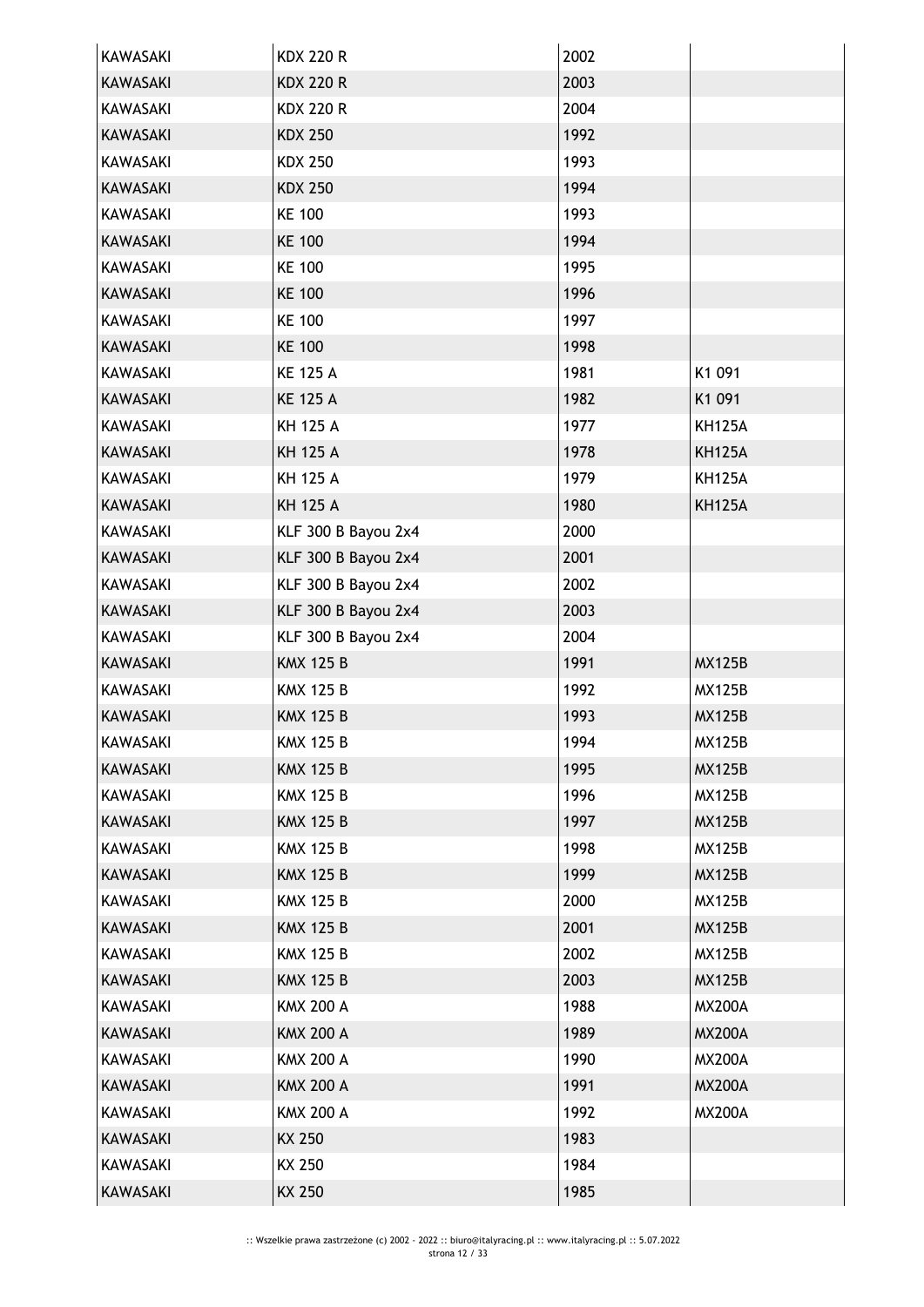| <b>KAWASAKI</b> | KX 250               | 1992 |               |
|-----------------|----------------------|------|---------------|
| <b>KAWASAKI</b> | KX 250               | 1993 |               |
| <b>KAWASAKI</b> | KX 250               | 1994 |               |
| <b>KAWASAKI</b> | <b>KX 250</b>        | 1995 |               |
| KAWASAKI        | KX 250               | 1996 |               |
| <b>KAWASAKI</b> | <b>KX 250</b>        | 1997 |               |
| <b>KAWASAKI</b> | KX 250               | 1998 |               |
| <b>KAWASAKI</b> | <b>KX 250</b>        | 1999 |               |
| <b>KAWASAKI</b> | KX 250               | 2000 |               |
| <b>KAWASAKI</b> | <b>KX 250</b>        | 2001 |               |
| <b>KAWASAKI</b> | KX 250               | 2002 |               |
| <b>KAWASAKI</b> | <b>KX 250</b>        | 2003 |               |
| <b>KAWASAKI</b> | KX 250               | 2004 | <b>KX250M</b> |
| <b>KAWASAKI</b> | <b>KX 250</b>        | 2005 | <b>KX250R</b> |
| <b>KAWASAKI</b> | KX 250 F 4T          | 2004 | <b>KX250N</b> |
| <b>KAWASAKI</b> | KX 250 F 4T          | 2005 | <b>KX250N</b> |
| <b>KAWASAKI</b> | KX 500               | 1993 |               |
| <b>KAWASAKI</b> | <b>KX 500</b>        | 1994 |               |
| <b>KAWASAKI</b> | KX 500               | 1995 |               |
| <b>KAWASAKI</b> | KX 500               | 1996 |               |
| <b>KAWASAKI</b> | KX 500               | 1997 |               |
| <b>KAWASAKI</b> | <b>KX 500</b>        | 1998 |               |
| <b>KAWASAKI</b> | KX 500               | 1999 |               |
| <b>KAWASAKI</b> | <b>KX 500</b>        | 2000 |               |
| <b>KAWASAKI</b> | KX 500               | 2001 |               |
| <b>KAWASAKI</b> | <b>KX 500</b>        | 2002 |               |
| KAWASAKI        | KX 500               | 2003 |               |
| <b>KAWASAKI</b> | <b>KX 80</b>         | 1979 |               |
| <b>KAWASAKI</b> | <b>KX 80</b>         | 1980 |               |
| <b>KAWASAKI</b> | KZ 1000 Police       | 1996 |               |
| <b>KAWASAKI</b> | KZ 1000 Police       | 1997 |               |
| <b>KAWASAKI</b> | KZ 1000 Police       | 1998 |               |
| KAWASAKI        | KZ 1000 Police       | 1999 |               |
| <b>KAWASAKI</b> | KZ 1000 Police       | 2000 |               |
| KAWASAKI        | KZ 1000 Police       | 2001 |               |
| <b>KAWASAKI</b> | KZ 1000 Police       | 2002 |               |
| KAWASAKI        | KZ 1100 L1 LTD Shaft | 1983 |               |
| <b>KAWASAKI</b> | KZ 700               | 1984 |               |
| <b>KAWASAKI</b> | Z 1000 A             | 1977 | KZT00A        |
| <b>KAWASAKI</b> | Z 1000 A             | 1978 | KZT00A        |
| <b>KAWASAKI</b> | Z 1000 A             | 1979 | KZT00A        |
| <b>KAWASAKI</b> | Z 1000 H             | 1980 | KZT00H        |
| <b>KAWASAKI</b> | Z 1000 J             | 1981 | KZCJ1BA       |
| <b>KAWASAKI</b> | Z 1000 J             | 1982 | KZT00J        |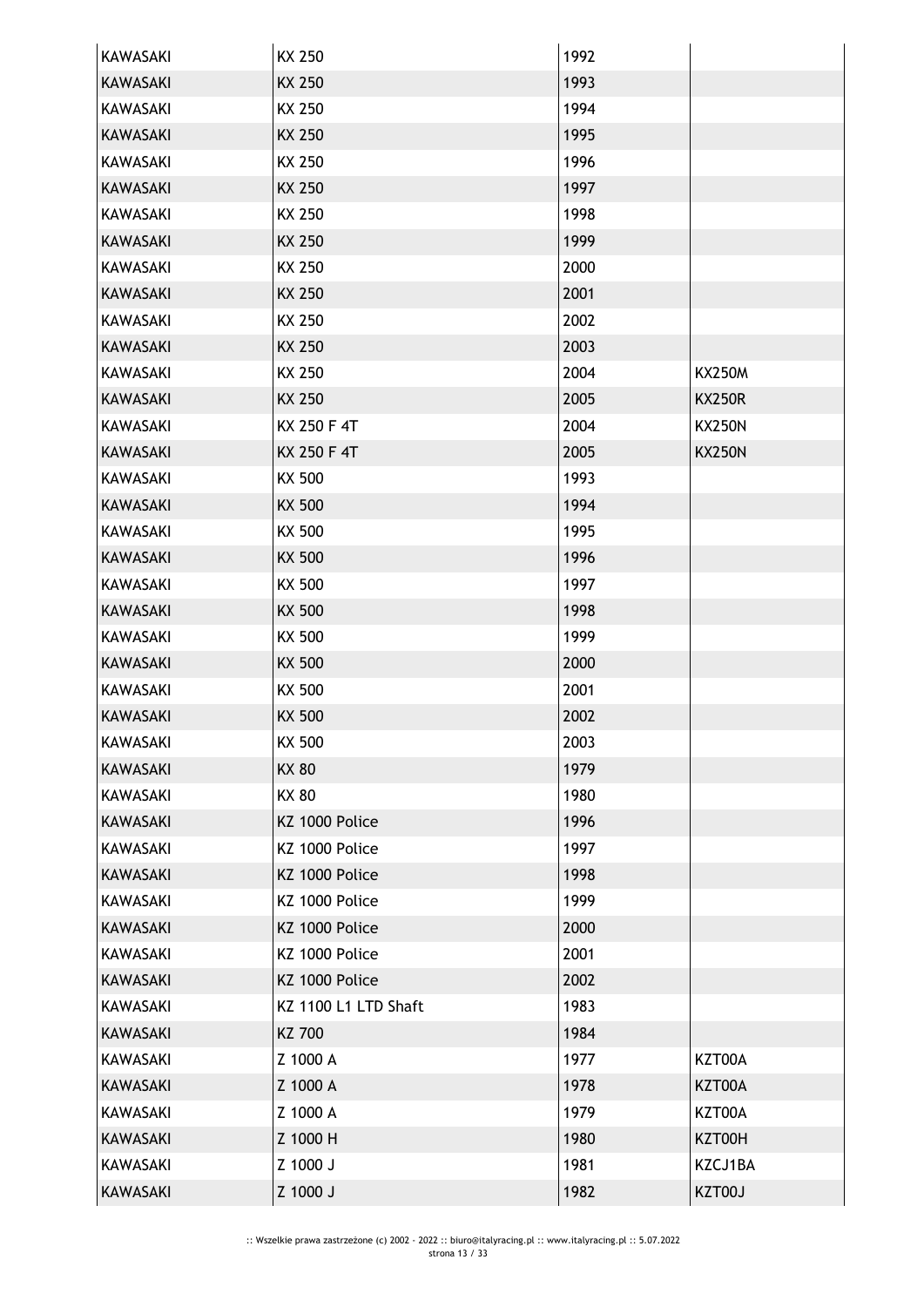| KAWASAKI        | Z 1000 K LTD                | 1981 | KZCK1BA       |
|-----------------|-----------------------------|------|---------------|
| <b>KAWASAKI</b> | Z 1000 MK2                  | 1979 | KZT00A        |
| <b>KAWASAKI</b> | Z 1000 MK2                  | 1980 | KZT00A        |
| KAWASAKI        | Z 1000 R2                   | 1983 | KZT00R        |
| <b>KAWASAKI</b> | Z 1000 ST                   | 1979 | KZT00E        |
| <b>KAWASAKI</b> | Z 1000 ST                   | 1980 | KZT00E        |
| KAWASAKI        | Z 1100 GP B                 | 1981 | KZT10B        |
| <b>KAWASAKI</b> | Z 1100 GP B                 | 1982 | KZT10B        |
| KAWASAKI        | Z 1100 ST                   | 1981 | KZT10A        |
| KAWASAKI        | Z 1100 ST                   | 1982 | KZT10A        |
| <b>KAWASAKI</b> | Z 1100 ST                   | 1983 | KZT10A        |
| KAWASAKI        | Z 1300 A                    | 1979 | KZT30A        |
| KAWASAKI        | Z 1300 A                    | 1980 | KZT30A        |
| <b>KAWASAKI</b> | Z 400 D                     | 1974 | K4            |
| <b>KAWASAKI</b> | Z 400 D                     | 1975 | K4            |
| <b>KAWASAKI</b> | Z 400 D                     | 1976 | K4            |
| <b>KAWASAKI</b> | Z 400 D                     | 1977 | K4            |
| <b>KAWASAKI</b> | Z 650 B                     | 1978 | B             |
| KAWASAKI        | Z 650 C                     | 1978 | <b>KZ650C</b> |
| <b>KAWASAKI</b> | Z 650 C                     | 1979 | <b>KZ650C</b> |
| KAWASAKI        | Z 650 F                     | 1981 | <b>KZ650F</b> |
| <b>KAWASAKI</b> | Z 650 F                     | 1982 | <b>KZ650F</b> |
| <b>KAWASAKI</b> | Z 650 F                     | 1983 | <b>KZ650F</b> |
| <b>KAWASAKI</b> | Z 650 SR D                  | 1979 | <b>KZ650D</b> |
| KAWASAKI        | Z 650 SR D                  | 1980 | KZ650D        |
| <b>KAWASAKI</b> | Z 700 A                     | 1984 |               |
| KAWASAKI        | Z 750 B Twin                | 1976 | <b>KZ750B</b> |
| <b>KAWASAKI</b> | Z 750 B Twin                | 1977 | <b>KZ750B</b> |
| <b>KAWASAKI</b> | <b>Z 750 B Twin</b>         | 1978 | <b>KZ750B</b> |
| KAWASAKI        | Z 750 E                     | 1980 | <b>KZ750E</b> |
| KAWASAKI        | Z 750 GP A Uni Trak         | 1983 | <b>ZX750A</b> |
| KAWASAKI        | Z 750 GP A Uni Trak         | 1984 | <b>ZX750A</b> |
| <b>KAWASAKI</b> | Z 750 GP R                  | 1982 | <b>KZ750R</b> |
| KAWASAKI        | Z 750 H Ltd 4Zyl            | 1980 | <b>KZ750H</b> |
| <b>KAWASAKI</b> | Z 750 H Ltd 4Zyl            | 1981 | <b>KZ750H</b> |
| <b>KAWASAKI</b> | Z 750 H Ltd 4Zyl            | 1982 | <b>KZ750H</b> |
| KAWASAKI        | Z 750 H Ltd 4Zyl            | 1983 | <b>KZ750H</b> |
| KAWASAKI        | Z 750 K Ltd Twin Belt Drive | 1983 | <b>KZ750K</b> |
| KAWASAKI        | Z 750 L Sport               | 1980 | <b>KZ750E</b> |
| <b>KAWASAKI</b> | Z 750 L Sport               | 1981 | <b>KZ750E</b> |
| <b>KAWASAKI</b> | Z 750 L Sport               | 1982 |               |
| KAWASAKI        | Z 750 L Sport               | 1983 | <b>KZ750R</b> |
| KAWASAKI        | Z 750 L Sport               | 1984 |               |
| KAWASAKI        | Z 750 Y Ltd Twin            | 1982 | <b>KZ750Y</b> |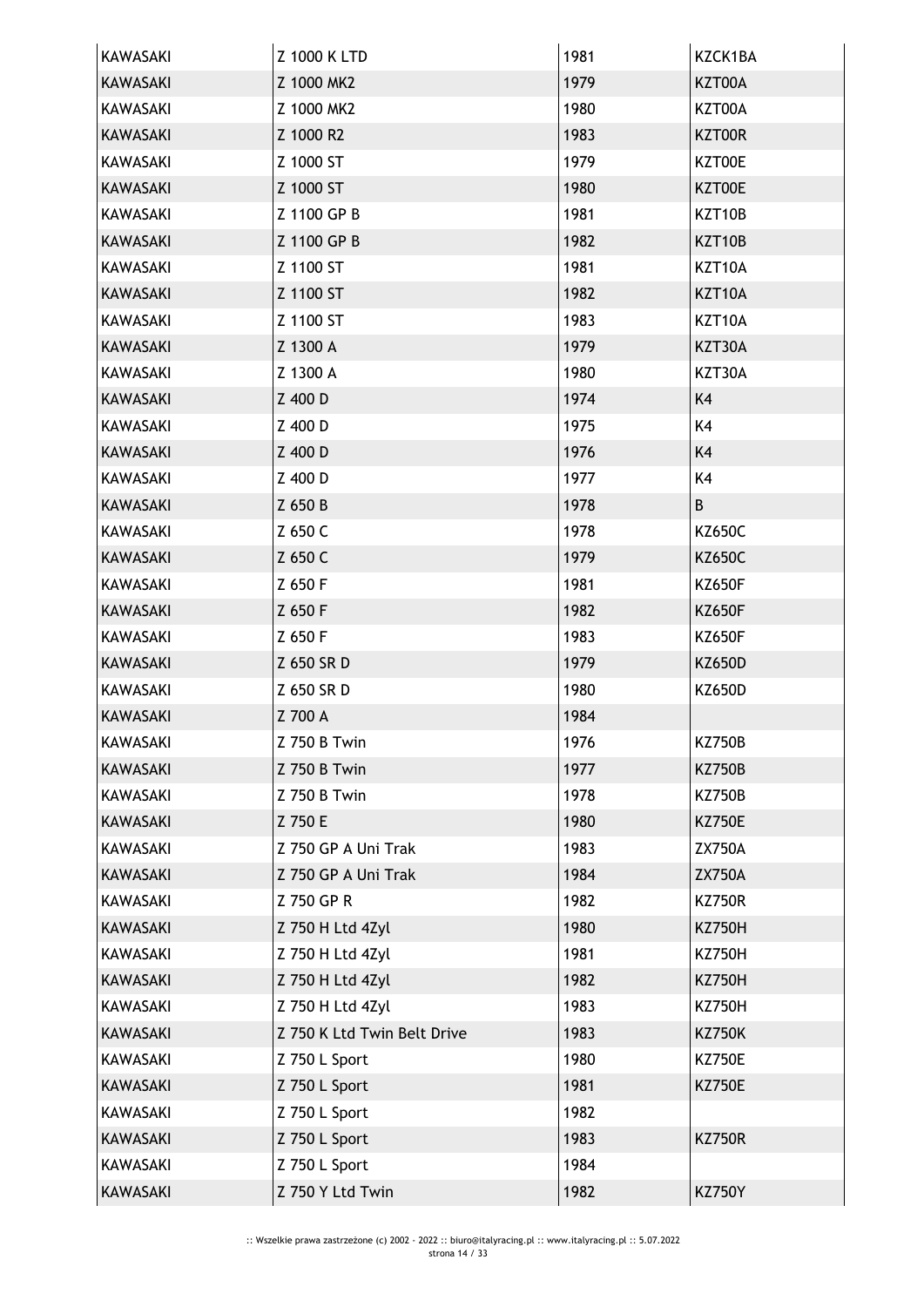| KAWASAKI        | Z 750 Y Ltd Twin  | 1983 | <b>KZ750Y</b>   |
|-----------------|-------------------|------|-----------------|
| <b>KAWASAKI</b> | Z 900 A           | 1976 | Z <sub>1F</sub> |
| <b>KAWASAKI</b> | Z1 900            | 1973 | Z <sub>1F</sub> |
| KAWASAKI        | Z1A 900           | 1974 | Z1F             |
| KAWASAKI        | Z1B 900           | 1975 | Z <sub>1F</sub> |
| KAWASAKI        | Z1R 1000          | 1978 | KZT00D          |
| KAWASAKI        | ZRX 1100 C        | 1997 | ZRT10C          |
| <b>KAWASAKI</b> | <b>ZRX 1100 C</b> | 1998 | ZRT10C          |
| <b>KAWASAKI</b> | ZRX 1100 C        | 1999 | ZRT10C          |
| KAWASAKI        | <b>ZRX 1100 C</b> | 2000 | ZRT10C          |
| <b>KEEWAY</b>   | X-Ray 50          | 2007 | EXRY005001      |
| <b>KEEWAY</b>   | X-Ray 50          | 2008 | EXRY005001      |
| <b>KEEWAY</b>   | X-Ray 50 SM       | 2007 | EXRY005001      |
| <b>KEEWAY</b>   | X-Ray 50 SM       | 2008 | EXRY005001      |
| <b>KTM</b>      | <b>EGS 200</b>    | 1998 |                 |
| <b>KTM</b>      | <b>EGS 200</b>    | 1999 |                 |
| <b>KTM</b>      | EGS 200 2T        | 1998 |                 |
| <b>KTM</b>      | EGS 200 2T        | 1999 |                 |
| <b>KTM</b>      | EGS 250 2T        | 1993 |                 |
| <b>KTM</b>      | EGS 250 2T        | 1994 |                 |
| <b>KTM</b>      | EGS 250 2T        | 1995 |                 |
| <b>KTM</b>      | EGS 250 2T        | 1996 |                 |
| <b>KTM</b>      | EGS 360 2T        | 1996 |                 |
| <b>KTM</b>      | <b>EXC 200</b>    | 1998 |                 |
| <b>KTM</b>      | <b>EXC 200</b>    | 1999 | 2T-200          |
| <b>KTM</b>      | <b>EXC 200</b>    | 2002 | 2T-200          |
| KTM             | <b>EXC 200</b>    | 2003 | 2T-200          |
| <b>KTM</b>      | <b>EXC 200</b>    | 2004 |                 |
| <b>KTM</b>      | <b>EXC 200</b>    | 2005 |                 |
| <b>KTM</b>      | <b>EXC 200</b>    | 2006 |                 |
| <b>KTM</b>      | <b>EXC 200 2T</b> | 1998 |                 |
| <b>KTM</b>      | <b>EXC 200 2T</b> | 1999 |                 |
| <b>KTM</b>      | <b>EXC 200 2T</b> | 2000 |                 |
| <b>KTM</b>      | <b>EXC 200 2T</b> | 2001 |                 |
| <b>KTM</b>      | <b>EXC 200 2T</b> | 2002 |                 |
| <b>KTM</b>      | <b>EXC 200 2T</b> | 2003 |                 |
| <b>KTM</b>      | <b>EXC 200 2T</b> | 2004 |                 |
| <b>KTM</b>      | <b>EXC 200 2T</b> | 2005 |                 |
| <b>KTM</b>      | <b>EXC 200 2T</b> | 2006 |                 |
| <b>KTM</b>      | <b>EXC 200 2T</b> | 2007 |                 |
| <b>KTM</b>      | <b>EXC 200 2T</b> | 2008 |                 |
| <b>KTM</b>      | <b>EXC 200 2T</b> | 2009 |                 |
| <b>KTM</b>      | <b>EXC 200 2T</b> | 2010 |                 |
| <b>KTM</b>      | <b>EXC 200 2T</b> | 2011 |                 |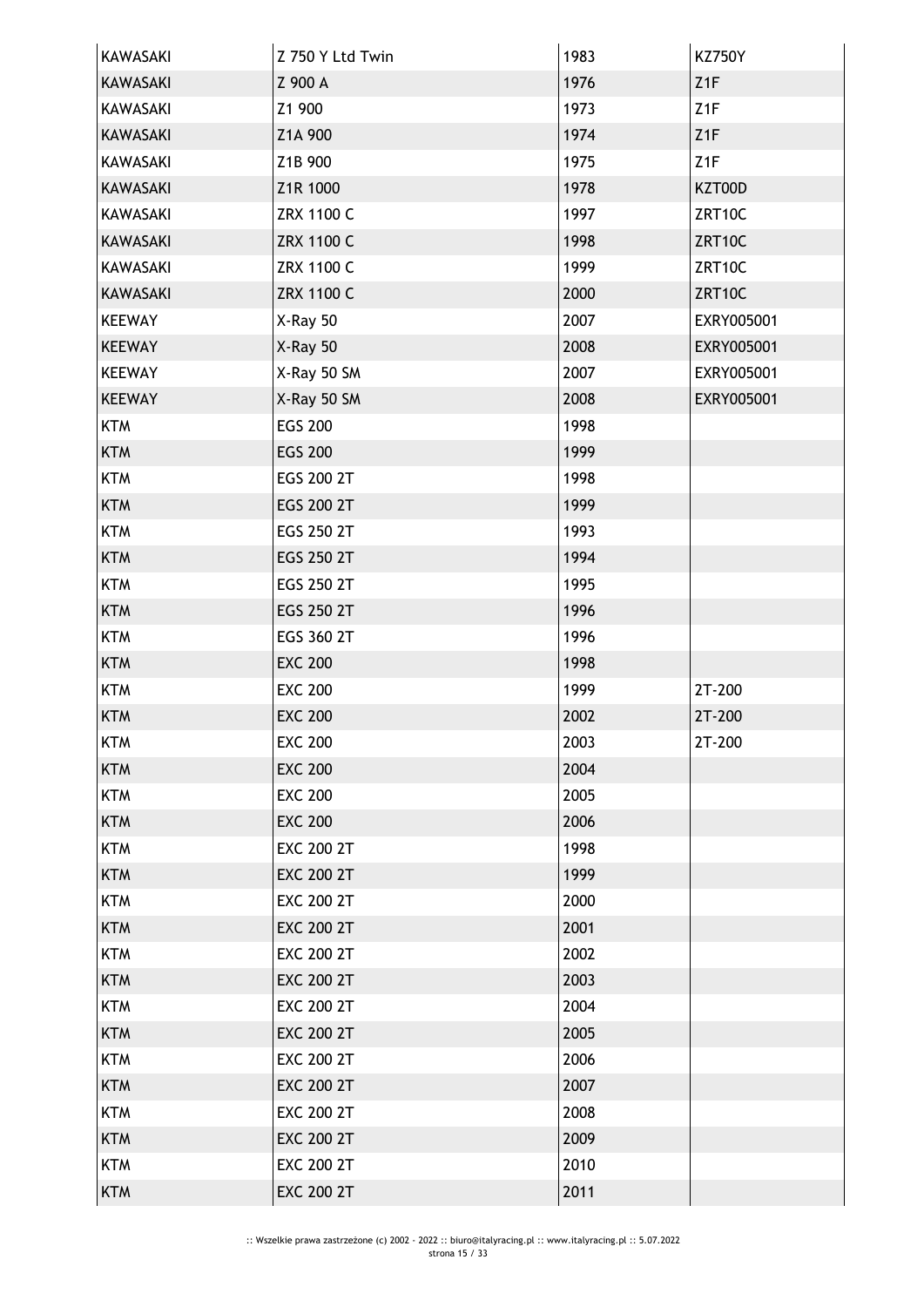| <b>KTM</b>        | <b>EXC 300 2T</b>   | 1993 |           |
|-------------------|---------------------|------|-----------|
| <b>KTM</b>        | <b>EXC 300 2T</b>   | 1994 |           |
| <b>KTM</b>        | <b>EXC 300 2T</b>   | 1995 |           |
| <b>KTM</b>        | <b>EXC 300 2T</b>   | 1996 |           |
| <b>KTM</b>        | <b>EXC 360 2T</b>   | 1996 |           |
| <b>KTM</b>        | Sting 125           | 1998 | 125LC2    |
| <b>KTM</b>        | Sting 125           | 1999 | 125LC2    |
| <b>KTM</b>        | Sting 125           | 2000 | 125LC2    |
| <b>KTM</b>        | Sting 125 2T        | 1997 |           |
| <b>KTM</b>        | Sting 125 2T        | 1998 |           |
| <b>KTM</b>        | <b>Sting 125 2T</b> | 1999 |           |
| <b>KTM</b>        | Sting 125 2T        | 2000 |           |
| <b>KTM</b>        | SX 125              | 2001 |           |
| <b>KTM</b>        | SX 200 2T           | 2003 |           |
| <b>KTM</b>        | SX 200 2T           | 2004 |           |
| <b>KTM</b>        | SX 250              | 1996 |           |
| <b>KTM</b>        | SX 250 2T           | 1993 |           |
| <b>KTM</b>        | SX 250 2T           | 1994 |           |
| <b>KTM</b>        | SX 250 2T           | 1995 |           |
| <b>KTM</b>        | SX 250 2T           | 1996 |           |
| <b>KTM</b>        | SX 360              | 1996 |           |
| <b>KTM</b>        | SX 360 2T           | 1996 |           |
| <b>MOTO GUZZI</b> | Breva 750 ie        | 2003 | LLG00     |
| <b>MOTO GUZZI</b> | Breva 750 ie        | 2004 | LLG00     |
| <b>MOTO GUZZI</b> | Breva 750 ie        | 2005 | LLG00     |
| <b>MOTO GUZZI</b> | Breva 750 ie        | 2006 | LLG00     |
| <b>MOTO GUZZI</b> | Breva 750 ie        | 2007 | LLG00     |
| <b>MOTO GUZZI</b> | Breva 750 ie        | 2008 | LLG00     |
| <b>MOTO GUZZI</b> | Breva 750 ie        | 2009 |           |
| <b>MOTO GUZZI</b> | Breva 750 ie        | 2010 | LLG00     |
| <b>MOTO GUZZI</b> | Breva 750 ie        | 2011 |           |
| <b>MOTO GUZZI</b> | Breva 750 ie Tour   | 2006 | LLG00     |
| <b>MOTO GUZZI</b> | Breva 750 ie Tour   | 2007 | LLG00     |
| <b>MOTO GUZZI</b> | Breva 750 ie Tour   | 2008 | LLG00     |
| <b>MOTO GUZZI</b> | Le Mans 850 III     | 1981 | VF        |
| <b>MOTO GUZZI</b> | Le Mans 850 III     | 1982 | VF        |
| <b>MOTO GUZZI</b> | Le Mans 850 III     | 1983 | VF        |
| <b>MOTO GUZZI</b> | Nevada 750          | 1989 | LF        |
| <b>MOTO GUZZI</b> | Nevada 750          | 1990 | <b>LF</b> |
| <b>MOTO GUZZI</b> | Nevada 750          | 1991 | LF        |
| <b>MOTO GUZZI</b> | Nevada 750          | 1992 | LF        |
| <b>MOTO GUZZI</b> | Nevada 750          | 1993 | LF        |
| <b>MOTO GUZZI</b> | Nevada 750          | 1994 | <b>LF</b> |
| <b>MOTO GUZZI</b> | Nevada 750          | 1998 |           |
|                   |                     |      |           |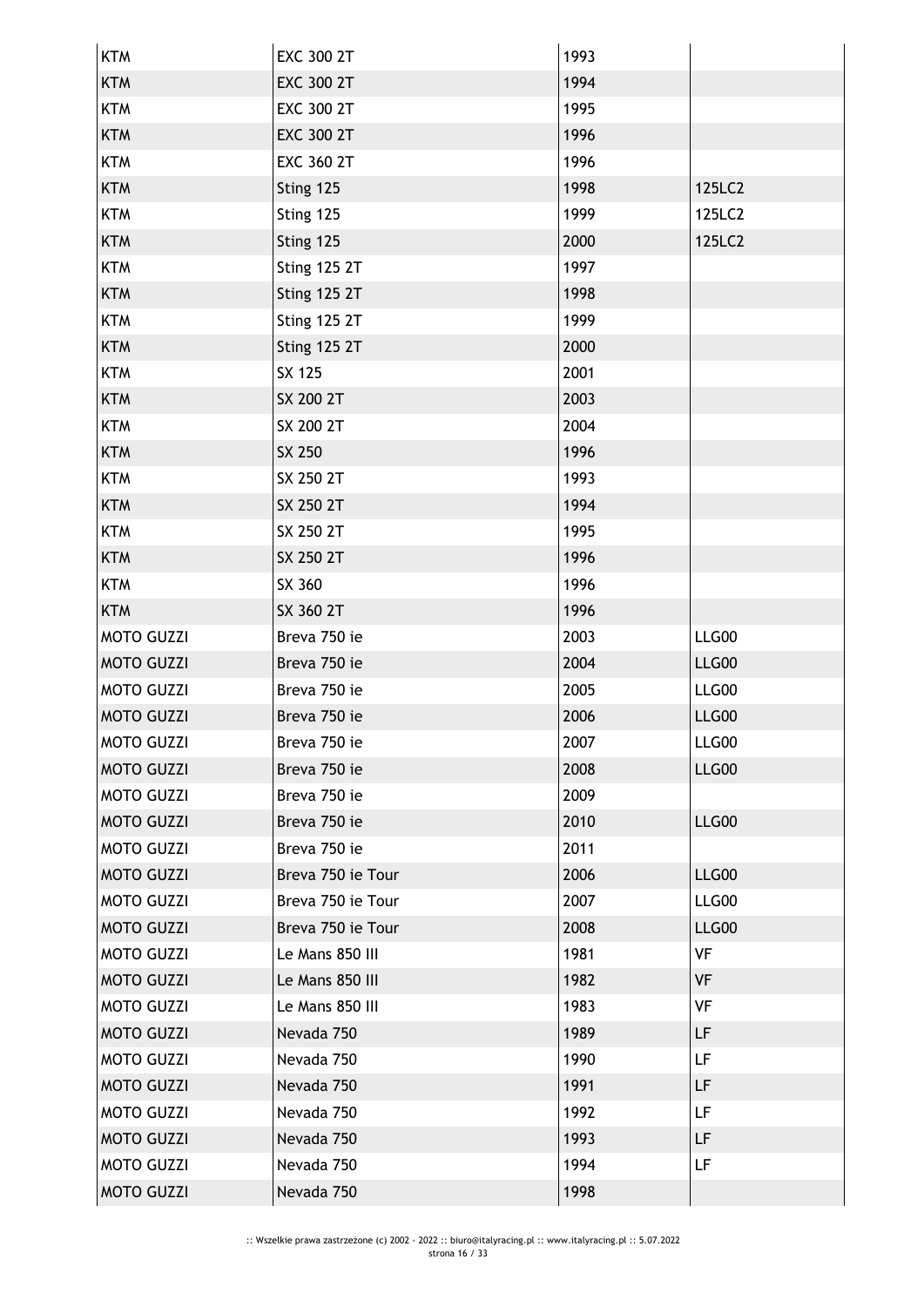| <b>MOTO GUZZI</b> | Nevada 750                 | 1999 | LK        |
|-------------------|----------------------------|------|-----------|
| <b>MOTO GUZZI</b> | Nevada 750                 | 2000 |           |
| <b>MOTO GUZZI</b> | Nevada 750                 | 2001 |           |
| <b>MOTO GUZZI</b> | Nevada 750                 | 2002 |           |
| <b>MOTO GUZZI</b> | Nevada 750                 | 2003 | LK        |
| <b>MOTO GUZZI</b> | Nevada 750                 | 2004 | LK        |
| <b>MOTO GUZZI</b> | Nevada 750 Base            | 2000 |           |
| <b>MOTO GUZZI</b> | Nevada 750 Base            | 2001 | LK.       |
| <b>MOTO GUZZI</b> | Nevada 750 Base            | 2002 | LK        |
| <b>MOTO GUZZI</b> | Nevada 750 Base            | 2004 | <b>LK</b> |
| <b>MOTO GUZZI</b> | Nevada 750 Club            | 1998 | <b>LF</b> |
| <b>MOTO GUZZI</b> | Nevada 750 Club            | 1999 | LF        |
| <b>MOTO GUZZI</b> | Nevada 750 Club            | 2000 | LK.       |
| <b>MOTO GUZZI</b> | Nevada 750 Club            | 2001 | LK        |
| <b>MOTO GUZZI</b> | Nevada 750 Club            | 2002 | LK        |
| <b>MOTO GUZZI</b> | Nevada 750 Club            | 2003 |           |
| <b>MOTO GUZZI</b> | Nevada 750 Club            | 2004 |           |
| <b>MOTO GUZZI</b> | Nevada 750 ie              | 2004 |           |
| <b>MOTO GUZZI</b> | Nevada 750 ie              | 2005 |           |
| <b>MOTO GUZZI</b> | Nevada 750 ie              | 2006 |           |
| <b>MOTO GUZZI</b> | Nevada 750 je Classic      | 2004 | LME00     |
| <b>MOTO GUZZI</b> | Nevada 750 ie Classic      | 2005 | LME00     |
| <b>MOTO GUZZI</b> | Nevada 750 je Classic      | 2006 | LME00     |
| <b>MOTO GUZZI</b> | Nevada 750 ie Classic      | 2007 | LME00     |
| <b>MOTO GUZZI</b> | Nevada 750 ie Classic      | 2008 | LME00     |
| <b>MOTO GUZZI</b> | Nevada 750 ie Classic      | 2009 | LMG00     |
| <b>MOTO GUZZI</b> | Nevada 750 je Classic      | 2010 | LMG00     |
| <b>MOTO GUZZI</b> | Nevada 750 ie Classic      | 2011 |           |
| <b>MOTO GUZZI</b> | Nevada 750 ie Touring      | 2006 | LME00     |
| <b>MOTO GUZZI</b> | Nevada 750 ie Touring      | 2007 | LME00     |
| <b>MOTO GUZZI</b> | Nevada 750 ie Touring      | 2008 | LME00     |
| <b>MOTO GUZZI</b> | Nevada 750 NT              | 1994 | LF        |
| <b>MOTO GUZZI</b> | Nevada 750 NT              | 1995 | LF        |
| <b>MOTO GUZZI</b> | Nevada 750 NT              | 1996 | LF        |
| <b>MOTO GUZZI</b> | Nevada 750 NT              | 1997 | LF        |
| <b>MOTO GUZZI</b> | Nevada 750 NT Nuovo Tipo   | 1994 | LF        |
| <b>MOTO GUZZI</b> | Nevada 750 NT Nuovo Tipo   | 1995 | LF        |
| <b>MOTO GUZZI</b> | Nevada 750 NT Nuovo Tipo   | 1996 | LF        |
| <b>MOTO GUZZI</b> | Nevada 750 NT Nuovo Tipo   | 1997 | LF        |
| <b>MOTO GUZZI</b> | Nevada 750 VT Vecchio Tipo | 1989 | LF        |
| <b>MOTO GUZZI</b> | Nevada 750 VT Vecchio Tipo | 1990 | <b>LF</b> |
| <b>MOTO GUZZI</b> | Nevada 750 VT Vecchio Tipo | 1991 | LF        |
| <b>MOTO GUZZI</b> | Nevada 750 VT Vecchio Tipo | 1992 | <b>LF</b> |
| <b>MOTO GUZZI</b> | Nevada 750 VT Vecchio Tipo | 1993 | LF        |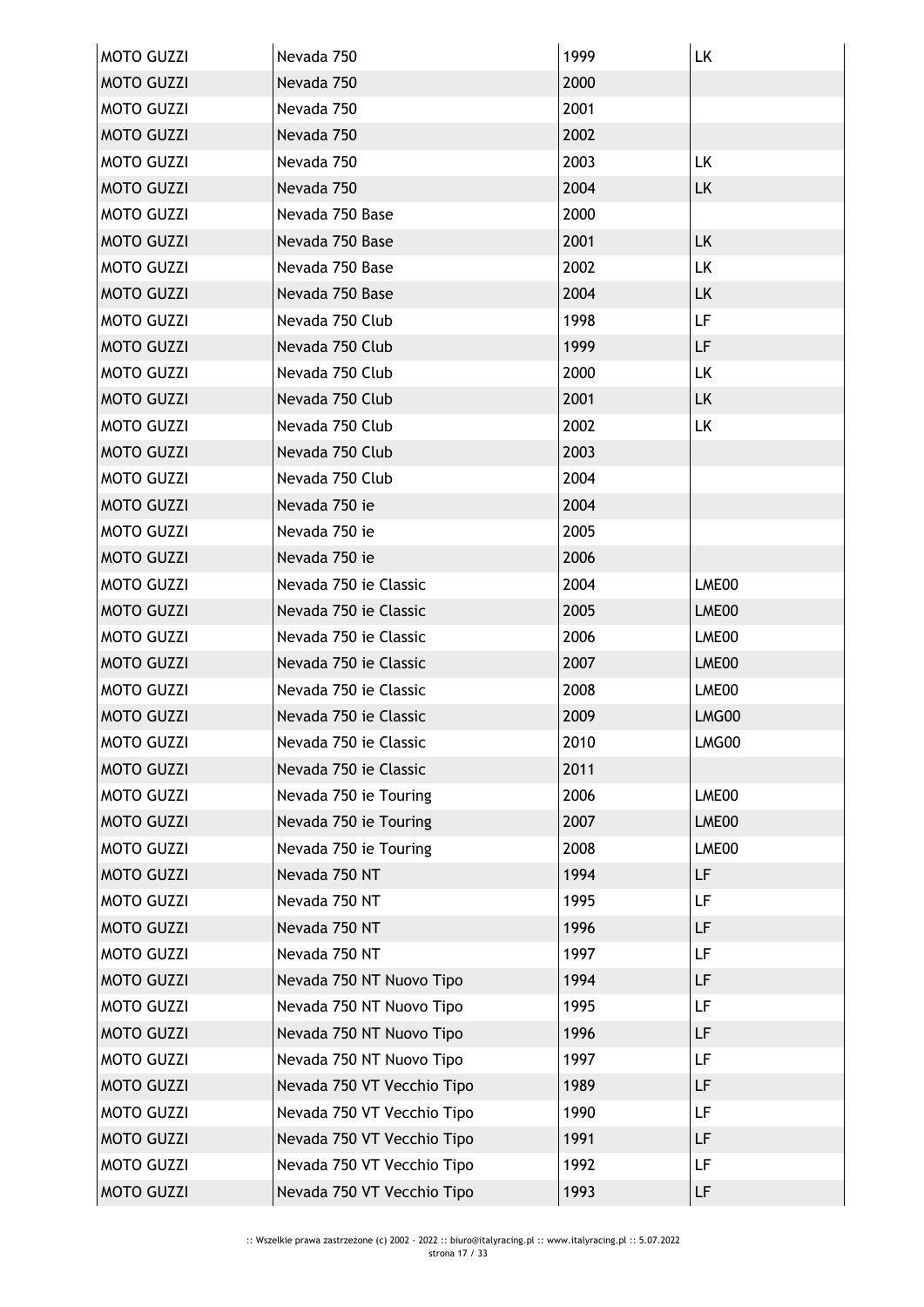| <b>MOTO GUZZI</b> | Nevada 750 VT Vecchio Tipo | 1994 | LF        |
|-------------------|----------------------------|------|-----------|
| <b>MOTO GUZZI</b> | <b>NTX 350</b>             | 1987 | LA        |
| <b>MOTO GUZZI</b> | <b>NTX 350</b>             | 1988 | LA        |
| <b>MOTO GUZZI</b> | <b>NTX 350</b>             | 1989 | LA        |
| <b>MOTO GUZZI</b> | <b>NTX 350</b>             | 1990 | LA        |
| <b>MOTO GUZZI</b> | <b>NTX 350</b>             | 1991 | LA        |
| <b>MOTO GUZZI</b> | <b>NTX 350</b>             | 1992 | LA        |
| <b>MOTO GUZZI</b> | <b>NTX 650</b>             | 1986 | LB        |
| <b>MOTO GUZZI</b> | <b>NTX 650</b>             | 1987 | LB        |
| <b>MOTO GUZZI</b> | <b>NTX 650</b>             | 1988 | LB        |
| <b>MOTO GUZZI</b> | <b>NTX 650</b>             | 1989 | PB        |
| <b>MOTO GUZZI</b> | <b>NTX 650</b>             | 1990 | LB        |
| <b>MOTO GUZZI</b> | <b>NTX 650</b>             | 1991 | LB        |
| <b>MOTO GUZZI</b> | <b>NTX 650</b>             | 1992 | LB        |
| <b>MOTO GUZZI</b> | <b>NTX 650</b>             | 1993 | LB        |
| <b>MOTO GUZZI</b> | <b>NTX 750</b>             | 1990 | <b>LX</b> |
| <b>MOTO GUZZI</b> | <b>NTX 750</b>             | 1991 | LX        |
| <b>MOTO GUZZI</b> | <b>NTX 750</b>             | 1992 | LX        |
| <b>MOTO GUZZI</b> | <b>NTX 750</b>             | 1993 | LX        |
| <b>MOTO GUZZI</b> | <b>TS 250</b>              | 1975 | AB1       |
| <b>MOTO GUZZI</b> | <b>TS 250</b>              | 1976 | AB1       |
| <b>MOTO GUZZI</b> | <b>TS 250</b>              | 1977 | AB1       |
| <b>MOTO GUZZI</b> | <b>TS 250</b>              | 1978 | AB1       |
| <b>MOTO GUZZI</b> | <b>TS 250</b>              | 1979 | AB1       |
| <b>MOTO GUZZI</b> | <b>TS 250</b>              | 1980 | AB1       |
| <b>MOTO GUZZI</b> | <b>TS 250</b>              | 1981 | AB1       |
| <b>MOTO GUZZI</b> | TS 250                     | 1982 | AB1       |
| <b>MOTO GUZZI</b> | V 750 ie                   | 2003 |           |
| <b>MOTO GUZZI</b> | V 750 ie                   | 2004 |           |
| <b>MOTO GUZZI</b> | V 750 ie                   | 2005 |           |
| <b>MOTO GUZZI</b> | V 750 ie                   | 2006 |           |
| <b>MOTO GUZZI</b> | V 750 ie Breva             | 2003 | LL.       |
| <b>MOTO GUZZI</b> | V35 350 Florida            | 1986 | PK        |
| <b>MOTO GUZZI</b> | V35 350 Florida            | 1987 | <b>PK</b> |
| <b>MOTO GUZZI</b> | V35 350 Florida            | 1988 | <b>PK</b> |
| <b>MOTO GUZZI</b> | V35 350 Florida            | 1989 | <b>PK</b> |
| <b>MOTO GUZZI</b> | V35 350 Florida            | 1990 | <b>PK</b> |
| <b>MOTO GUZZI</b> | V35 350 Florida            | 1991 | <b>PK</b> |
| <b>MOTO GUZZI</b> | V35 350 Florida            | 1992 | <b>PK</b> |
| <b>MOTO GUZZI</b> | V35 350 I                  | 1977 | PA        |
| <b>MOTO GUZZI</b> | V35 350 I                  | 1978 | PA        |
| <b>MOTO GUZZI</b> | V35 350 I                  | 1979 | PA        |
| <b>MOTO GUZZI</b> | V35 350 II                 | 1980 | PD        |
| <b>MOTO GUZZI</b> | V35 350 II                 | 1981 | <b>PD</b> |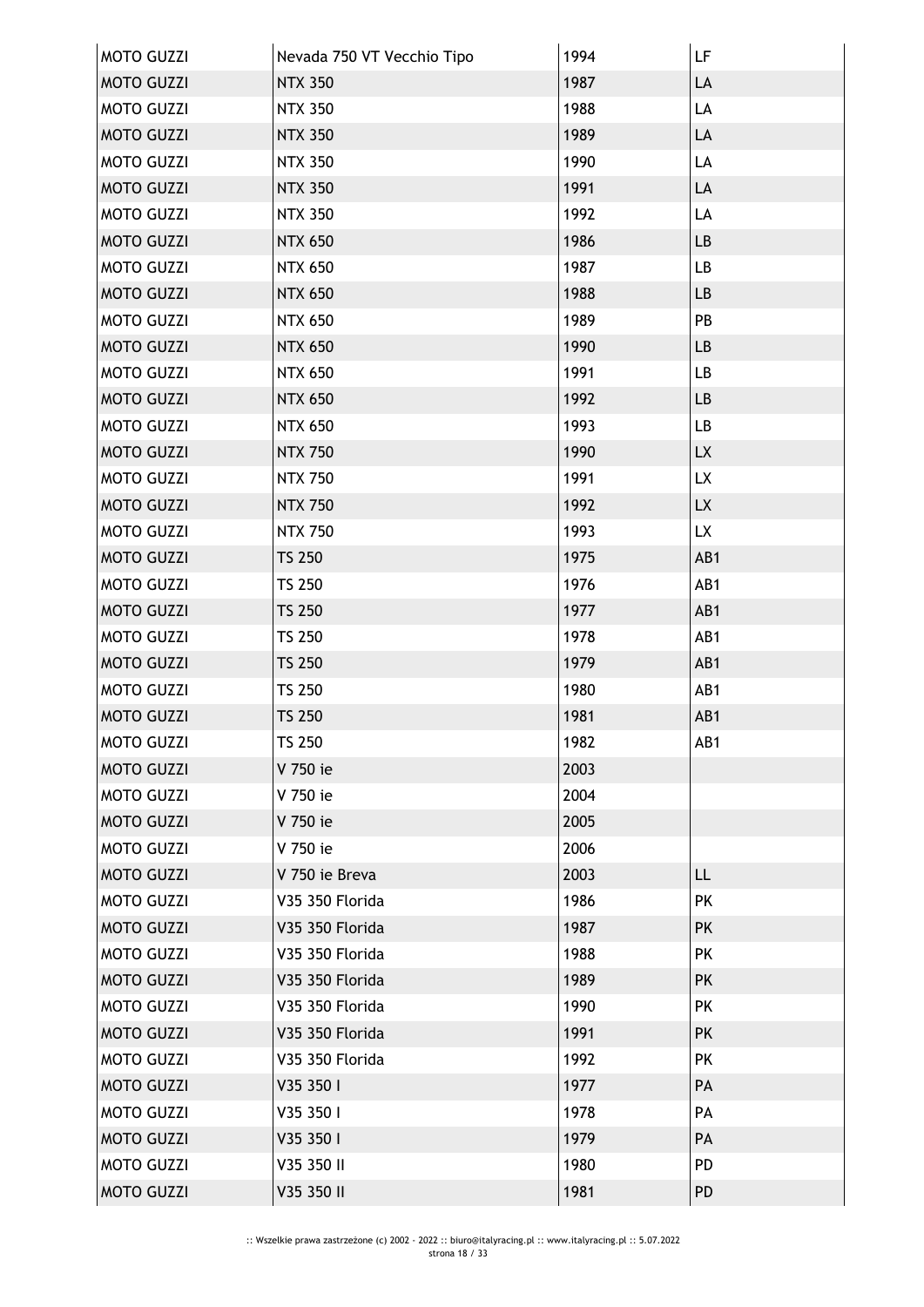| <b>MOTO GUZZI</b> | V35 350 II            | 1982 | PD        |
|-------------------|-----------------------|------|-----------|
| <b>MOTO GUZZI</b> | V35 350 II            | 1983 | <b>PD</b> |
| <b>MOTO GUZZI</b> | V35 350 II            | 1984 | PD        |
| <b>MOTO GUZZI</b> | V35 350 III           | 1985 | PY        |
| <b>MOTO GUZZI</b> | V35 350 III           | 1986 | PY        |
| <b>MOTO GUZZI</b> | V35 350 III           | 1987 | PY        |
| <b>MOTO GUZZI</b> | V35 350 III           | 1988 | PY        |
| <b>MOTO GUZZI</b> | V35 350 III           | 1989 | PY        |
| <b>MOTO GUZZI</b> | V35 350 III           | 1990 | PY        |
| <b>MOTO GUZZI</b> | V35 350 III           | 1991 | PY        |
| <b>MOTO GUZZI</b> | V35 350 III           | 1992 | PY        |
| <b>MOTO GUZZI</b> | <b>V50 500 Custom</b> | 1982 | PM        |
| <b>MOTO GUZZI</b> | V50 500 Custom        | 1983 | <b>PM</b> |
| <b>MOTO GUZZI</b> | V50 500 Custom        | 1984 | PM        |
| <b>MOTO GUZZI</b> | <b>V50 500 Custom</b> | 1985 | PM        |
| <b>MOTO GUZZI</b> | <b>V50 500 Custom</b> | 1986 | PM        |
| <b>MOTO GUZZI</b> | V50 500 I             | 1977 | PB        |
| <b>MOTO GUZZI</b> | V50 500 I             | 1978 | PB        |
| <b>MOTO GUZZI</b> | V50 500 II            | 1979 | PB        |
| <b>MOTO GUZZI</b> | V50 500 II            | 1980 | PB        |
| <b>MOTO GUZZI</b> | V50 500 III           | 1980 | PF        |
| <b>MOTO GUZZI</b> | V50 500 III           | 1981 | PF        |
| <b>MOTO GUZZI</b> | V50 500 III           | 1982 | PF        |
| <b>MOTO GUZZI</b> | V50 500 III           | 1983 | PF        |
| <b>MOTO GUZZI</b> | V50 500 III           | 1984 | PF        |
| <b>MOTO GUZZI</b> | V65 650               | 1981 | PG        |
| <b>MOTO GUZZI</b> | V65 650               | 1982 | PG        |
| <b>MOTO GUZZI</b> | V65 650               | 1983 | PG        |
| <b>MOTO GUZZI</b> | V65 650               | 1984 | PG        |
| <b>MOTO GUZZI</b> | V65 650               | 1985 | PG        |
| <b>MOTO GUZZI</b> | V65 650               | 1986 | PG        |
| <b>MOTO GUZZI</b> | V65 650               | 1987 | PG        |
| <b>MOTO GUZZI</b> | V65 650 Florida       | 1986 | PW        |
| <b>MOTO GUZZI</b> | V65 650 Florida       | 1987 | <b>PW</b> |
| <b>MOTO GUZZI</b> | V65 650 Florida       | 1988 | PW        |
| <b>MOTO GUZZI</b> | V65 650 Florida       | 1989 | PW        |
| <b>MOTO GUZZI</b> | V65 650 Florida       | 1990 | PW        |
| <b>MOTO GUZZI</b> | V65 650 Florida       | 1991 | PW        |
| <b>MOTO GUZZI</b> | V65 650 Florida       | 1992 | PW        |
| <b>MOTO GUZZI</b> | V65 650 Florida       | 1993 | <b>PW</b> |
| <b>MOTO GUZZI</b> | V65 650 Florida       | 1994 | PW        |
| <b>MOTO GUZZI</b> | V65 650 Florida       | 1995 | PW        |
| <b>MOTO GUZZI</b> | V65 650 GT            | 1987 | PG        |
| <b>MOTO GUZZI</b> | V65 650 GT            | 1988 | PG        |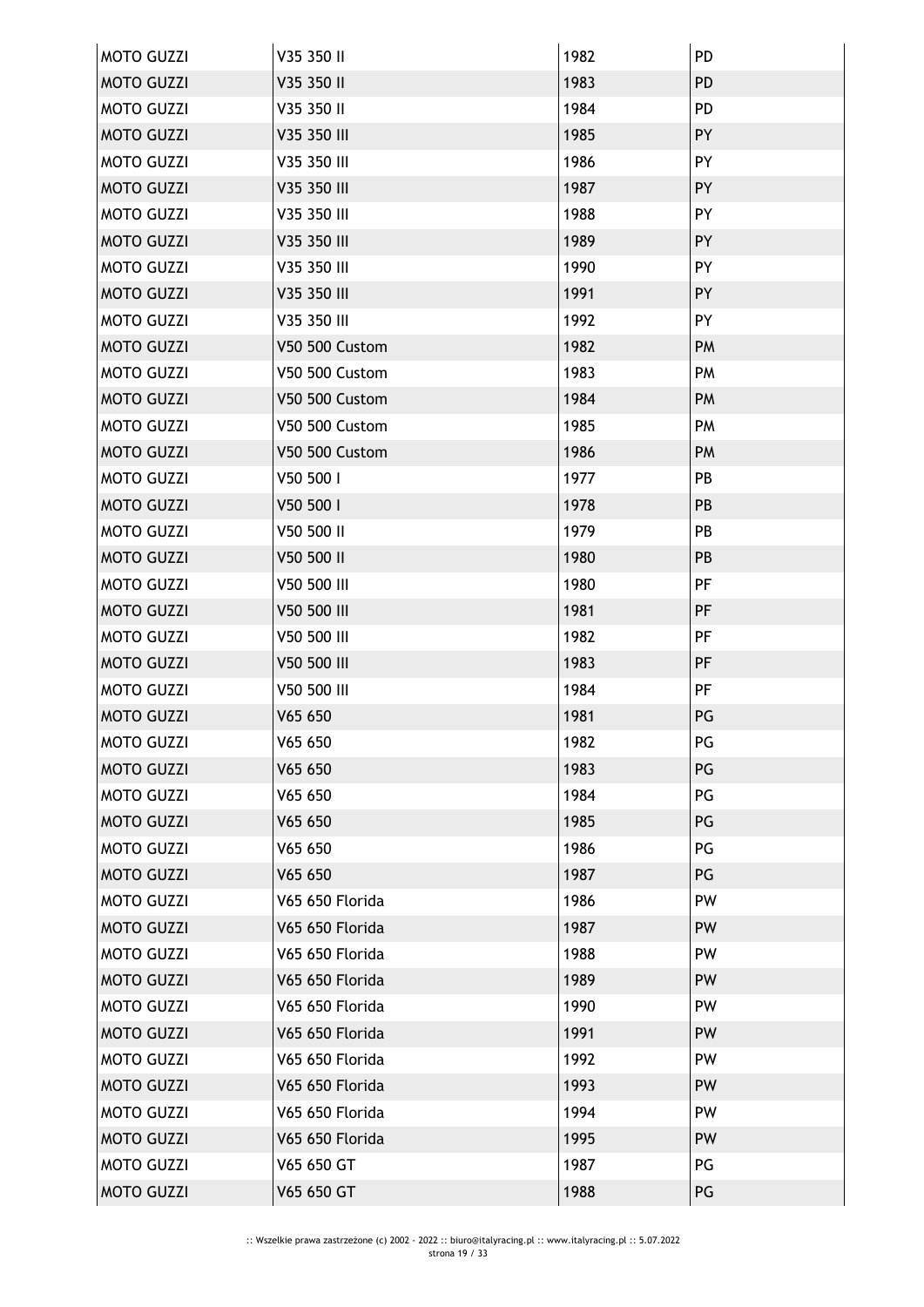| <b>MOTO GUZZI</b> | V65 650 GT          | 1989 | PG               |
|-------------------|---------------------|------|------------------|
| <b>MOTO GUZZI</b> | V65 650 GT          | 1990 | PG               |
| <b>MOTO GUZZI</b> | V65 650 GT          | 1991 | PG               |
| <b>MOTO GUZZI</b> | V65 650 GT          | 1992 | PG               |
| <b>MOTO GUZZI</b> | V65 650 GT          | 1993 | PG               |
| <b>MOTO GUZZI</b> | V7 750 Cafe Classic | 2009 | LWA00            |
| <b>MOTO GUZZI</b> | V7 750 Cafe Classic | 2010 | LWA00            |
| <b>MOTO GUZZI</b> | V7 750 Cafe Classic | 2011 |                  |
| <b>MOTO GUZZI</b> | V7 750 Classic      | 2008 | LW000/C00/J00    |
| <b>MOTO GUZZI</b> | V7 750 Classic      | 2009 | LW000/C00/J00    |
| <b>MOTO GUZZI</b> | V7 750 Classic      | 2010 | LW000/C00/J00    |
| <b>MOTO GUZZI</b> | V7 750 Classic      | 2011 | LW000/C00/J00    |
| <b>MOTO GUZZI</b> | <b>V7 750 Racer</b> | 2011 | LWB00            |
| <b>MOTO GUZZI</b> | V75 750 SP          | 1989 | LT.              |
| <b>MOTO GUZZI</b> | V75 750 SP          | 1990 | LT.              |
| <b>MOTO GUZZI</b> | V75 750 SP          | 1991 | LT.              |
| <b>MOTO GUZZI</b> | V75 750 SP          | 1992 | LT.              |
| <b>MOTO GUZZI</b> | V75 750 SP          | 1993 | LT.              |
| <b>MOTO GUZZI</b> | V75 750 SP          | 1994 | LT               |
| <b>MOTO GUZZI</b> | V75 750 SP          | 1995 | LT.              |
| <b>MOTO GUZZI</b> | V75 750 SP          | 1996 | LT.              |
| <b>MOTO GUZZI</b> | V75 750 Strada      | 1994 | LT               |
| <b>MOTO GUZZI</b> | V75 750 Strada      | 1995 | LT.              |
| <b>MOTO GUZZI</b> | V75 750 Strada      | 1996 | LT.              |
| <b>MOTO GUZZI</b> | V75 750 Targa       | 1991 | LT.              |
| <b>MOTO GUZZI</b> | V75 750 Targa       | 1992 | LT.              |
| <b>PEUGEOT</b>    | Elyseo 100          | 1998 | G2A              |
| <b>PEUGEOT</b>    | Elyseo 100          | 1999 | G <sub>2</sub> A |
| <b>PEUGEOT</b>    | Elyseo 100          | 2000 | G <sub>2</sub> A |
| <b>PEUGEOT</b>    | Elyseo 100          | 2001 | G <sub>2</sub> A |
| <b>PEUGEOT</b>    | Elystar 125         | 2006 |                  |
| <b>PEUGEOT</b>    | Elystar 125 ABS     | 2005 |                  |
| <b>PEUGEOT</b>    | Elystar 125 Advant  | 2004 | VGA H2AB         |
| <b>PEUGEOT</b>    | Elystar 125 Advant  | 2005 | VGA H2AB         |
| <b>PEUGEOT</b>    | Elystar 125 Advant  | 2006 | VGA H2AB         |
| <b>PEUGEOT</b>    | Speedfight 100      | 1997 | S <sub>2</sub> A |
| <b>PEUGEOT</b>    | Speedfight 100      | 1998 | S <sub>2</sub> A |
| <b>PEUGEOT</b>    | Speedfight 100      | 1999 | S <sub>2</sub> A |
| <b>PEUGEOT</b>    | Speedfight 100      | 2000 | S <sub>2</sub> A |
| <b>PEUGEOT</b>    | Speedfight II 100   | 2001 | S <sub>2</sub> A |
| PEUGEOT           | Speedfight II 100   | 2002 | S <sub>2</sub> A |
| <b>PEUGEOT</b>    | Speedfight II 100   | 2003 |                  |
| <b>PEUGEOT</b>    | Speedfight II 100   | 2004 |                  |
| <b>PEUGEOT</b>    | Speedfight II 100   | 2005 |                  |
|                   |                     |      |                  |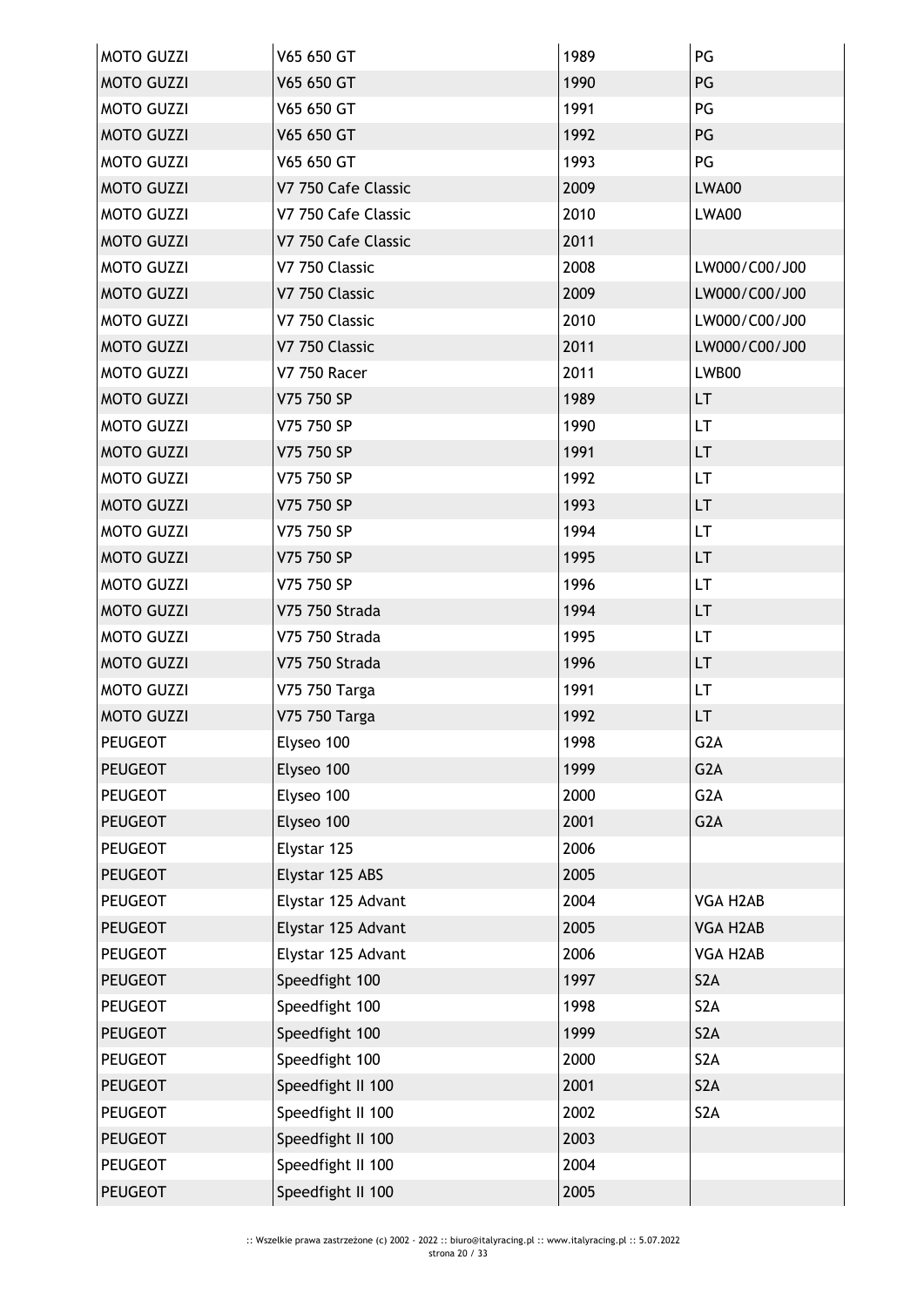| <b>PEUGEOT</b> | Speedfight II 100           | 2006 |                    |
|----------------|-----------------------------|------|--------------------|
| <b>PEUGEOT</b> | Speedfight II 100           | 2007 | S2ABL              |
| <b>PEUGEOT</b> | Speedfight II 100 Rally     | 2006 |                    |
| <b>PEUGEOT</b> | Speedfight II 100 SilvSport | 2005 | S2ABL              |
| <b>PEUGEOT</b> | Speedfight II 100 SilvSport | 2006 | S2ABL              |
| <b>PEUGEOT</b> | Speedfight II 100 WRC       | 2004 |                    |
| <b>PEUGEOT</b> | Speedfight II 100 WRC       | 2005 | S2ABL              |
| <b>PEUGEOT</b> | Speedfight II 100 X-Race    | 2003 |                    |
| <b>PEUGEOT</b> | Speedfight II 100 Xrace     | 2002 | S2ABK              |
| <b>PEUGEOT</b> | Speedfight II 100 Xrace     | 2003 | S2ABK              |
| <b>PEUGEOT</b> | SV 100                      | 1998 | F121               |
| <b>PEUGEOT</b> | Trekker 100 Road            | 1998 | S2AA0000           |
| <b>PEUGEOT</b> | Trekker 100 Road            | 1999 | S2AA0000           |
| <b>PEUGEOT</b> | Trekker 100 Road            | 2000 | S2AA0000           |
| <b>PEUGEOT</b> | Trekker 100 Road            | 2001 | S2AA0000           |
| <b>PEUGEOT</b> | Trekker Road 100            | 1998 | S <sub>2</sub> A   |
| <b>PEUGEOT</b> | Trekker Road 100            | 1999 | S <sub>2</sub> A   |
| <b>PEUGEOT</b> | Trekker Road 100            | 2000 | S <sub>2</sub> A   |
| <b>PEUGEOT</b> | Vivacity 100                | 1999 | S <sub>2</sub> A   |
| <b>PEUGEOT</b> | Vivacity 100                | 2000 | S <sub>2</sub> A   |
| <b>PEUGEOT</b> | Vivacity 100                | 2001 | S <sub>2</sub> A   |
| <b>PEUGEOT</b> | Vivacity 100                | 2002 | S <sub>2</sub> A   |
| <b>PEUGEOT</b> | Vivacity 100                | 2003 |                    |
| <b>PEUGEOT</b> | Vivacity 100                | 2004 |                    |
| <b>PEUGEOT</b> | Vivacity 100                | 2005 |                    |
| <b>PEUGEOT</b> | Vivacity 100                | 2006 |                    |
| <b>PEUGEOT</b> | XP6 50 End                  | 2008 | <b>FU1CE2</b>      |
| <b>PEUGEOT</b> | <b>XP6 50 End</b>           | 2009 | VGA FU1CE2, CP2    |
| <b>PEUGEOT</b> | <b>XP6 50 End</b>           | 2010 | FU1CP2             |
| <b>PEUGEOT</b> | <b>XP6 50 End</b>           | 2011 | FU1CP2             |
| <b>PEUGEOT</b> | <b>XP6 50 SM</b>            | 2008 | VGA FU1CE2, CP2    |
| <b>PEUGEOT</b> | <b>XP6 50 SM</b>            | 2009 | VGA FU1CE2, CP2    |
| <b>PEUGEOT</b> | <b>XP6 50 SM</b>            | 2010 | FU1CP2             |
| <b>PEUGEOT</b> | <b>XP6 50 SM</b>            | 2011 | FU1CP2             |
| <b>PEUGEOT</b> | XPS 50 End                  | 2007 | VGA DV0CE2, DV1CE2 |
| <b>PEUGEOT</b> | XPS 50 End                  | 2008 | VGA DV0CE2, DV1CE2 |
| <b>PEUGEOT</b> | XPS 50 End                  | 2009 | VGA DV0CE2, DV1CE2 |
| <b>PEUGEOT</b> | XPS 50 End                  | 2010 |                    |
| <b>PEUGEOT</b> | XPS 50 End                  | 2011 |                    |
| <b>PEUGEOT</b> | <b>XPS 50 SM</b>            | 2007 | VGA DV0CE2, DV1CE2 |
| <b>PEUGEOT</b> | <b>XPS 50 SM</b>            | 2008 | VGA DV0CE2, DV1CE2 |
| <b>PEUGEOT</b> | <b>XPS 50 SM</b>            | 2009 | VGA DV0CE2, DV1CE2 |
| <b>PEUGEOT</b> | <b>XPS 50 SM</b>            | 2010 |                    |
| <b>PEUGEOT</b> | <b>XPS 50 SM</b>            | 2011 |                    |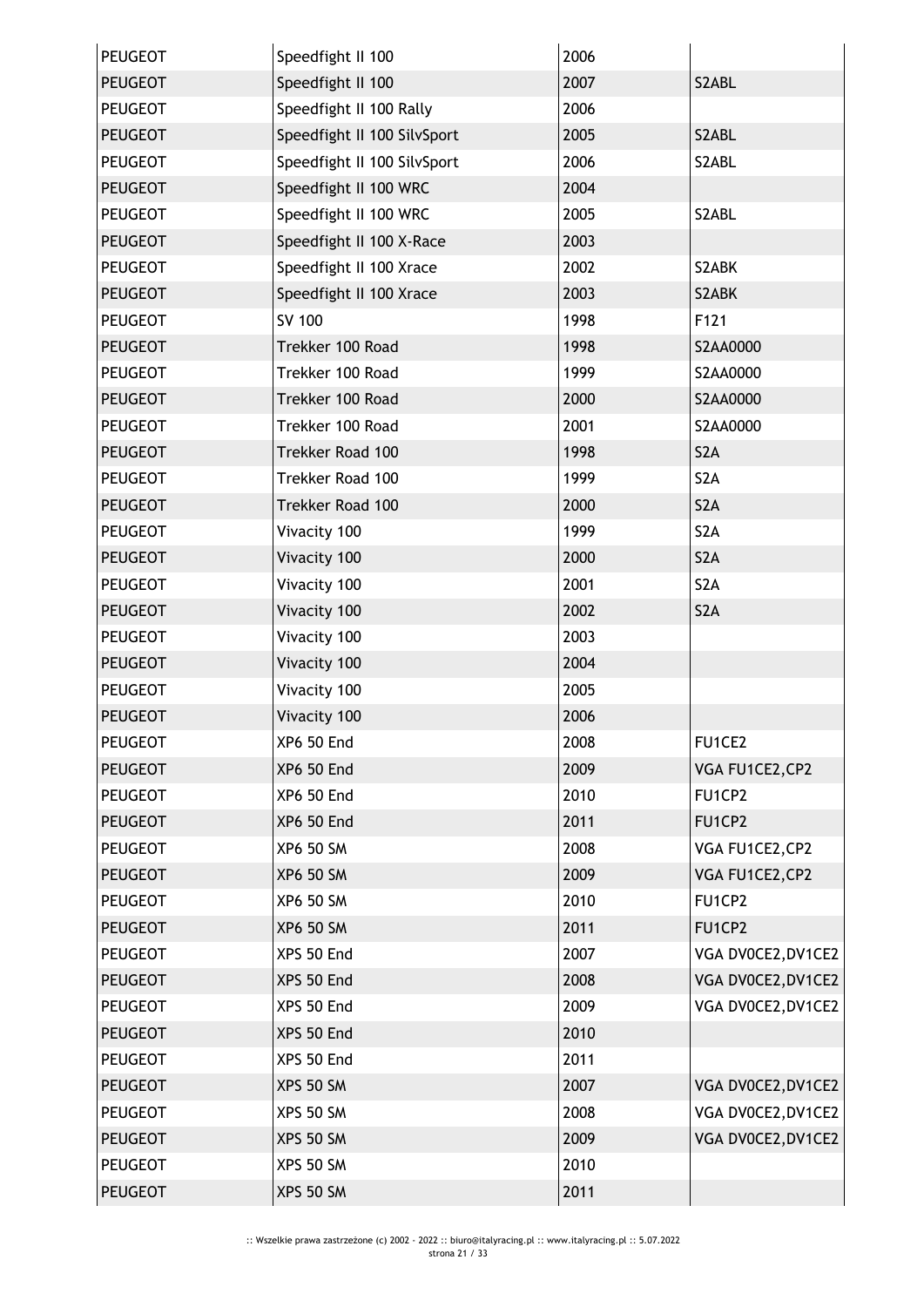| <b>PEUGEOT</b> | XPS 50 Street         | 2007 | VGA DV0CE2, DV1CE2 |
|----------------|-----------------------|------|--------------------|
| <b>PEUGEOT</b> | XPS 50 Street         | 2008 | VGA DV0CE2, DV1CE2 |
| <b>PEUGEOT</b> | XPS 50 Street         | 2009 | VGA DV0CE2, DV1CE2 |
| PIAGGIO/VESPA  | <b>Cosa 125</b>       | 1988 | VNR1T              |
| PIAGGIO/VESPA  | <b>Cosa 125</b>       | 1989 | VNR1T              |
| PIAGGIO/VESPA  | <b>Cosa 125</b>       | 1990 | VNR1T              |
| PIAGGIO/VESPA  | <b>Cosa 125</b>       | 1991 | VNR1T              |
| PIAGGIO/VESPA  | Cosa 125 FL           | 1991 | <b>VNR2T</b>       |
| PIAGGIO/VESPA  | Cosa 125 FL           | 1992 | <b>VNR2T</b>       |
| PIAGGIO/VESPA  | Cosa 125 FL           | 1993 | <b>VNR2T</b>       |
| PIAGGIO/VESPA  | Cosa 125 FL           | 1994 | <b>VNR2T</b>       |
| PIAGGIO/VESPA  | Cosa 125 FL           | 1995 | <b>VNR2T</b>       |
| PIAGGIO/VESPA  | Cosa 200              | 1988 | VSR1T              |
| PIAGGIO/VESPA  | Cosa 200              | 1989 | VSR1T              |
| PIAGGIO/VESPA  | Cosa 200              | 1990 | VSR1T              |
| PIAGGIO/VESPA  | Cosa 200              | 1991 | VSR1T              |
| PIAGGIO/VESPA  | Cosa 200 E-Start      | 1988 | VSR1T              |
| PIAGGIO/VESPA  | Cosa 200 E-Start      | 1989 | VSR1T              |
| PIAGGIO/VESPA  | Cosa 200 E-Start      | 1990 | VSR1T              |
| PIAGGIO/VESPA  | Cosa 200 E-Start      | 1991 | VSR1T              |
| PIAGGIO/VESPA  | Cosa 200 FL           | 1991 | VSR1T              |
| PIAGGIO/VESPA  | Cosa 200 FL           | 1992 | VSR1T              |
| PIAGGIO/VESPA  | Cosa 200 FL           | 1993 | VSR1T              |
| PIAGGIO/VESPA  | Cosa 200 FL           | 1994 | VSR1T              |
| PIAGGIO/VESPA  | Cosa 200 FL           | 1995 | VSR1T              |
| PIAGGIO/VESPA  | Cosa 200 FL           | 1996 | VSR1T              |
| PIAGGIO/VESPA  | Cosa 200 FL E-Start   | 1991 | VSR1T              |
| PIAGGIO/VESPA  | Cosa 200 FL E-Start   | 1992 | VSR1T              |
| PIAGGIO/VESPA  | Cosa 200 FL E-Start   | 1993 | VSR1T              |
| PIAGGIO/VESPA  | Cosa 200 FL E-Start   | 1994 | VSR1T              |
| PIAGGIO/VESPA  | Cosa 200 FL E-Start   | 1995 | VSR1T              |
| PIAGGIO/VESPA  | Cosa 200 FL E-Start   | 1996 | VSR1T              |
| PIAGGIO/VESPA  | Liberty 50 2T         | 2007 | ZAPC42500          |
| PIAGGIO/VESPA  | Liberty 50 2T         | 2008 | ZAPC42500          |
| PIAGGIO/VESPA  | Liberty 50 2T         | 2009 | ZAPC49100          |
| PIAGGIO/VESPA  | Liberty 50 2T         | 2010 | C49100             |
| PIAGGIO/VESPA  | Liberty 50 2T         | 2011 | C49100             |
| PIAGGIO/VESPA  | Liberty 50 S 2T Sport | 2007 | ZAPC42501          |
| PIAGGIO/VESPA  | Liberty 50 S 2T Sport | 2008 | ZAPC42501          |
| PIAGGIO/VESPA  | Liberty 50 S 2T Sport | 2009 | ZAPC49100          |
| PIAGGIO/VESPA  | LX 50 2T              | 2009 | C38101             |
| PIAGGIO/VESPA  | LX 50 2T              | 2010 | C38101             |
| PIAGGIO/VESPA  | LX 50 2T              | 2011 | C38101             |
| PIAGGIO/VESPA  | LX 50 2T Tour         | 2010 | C38101             |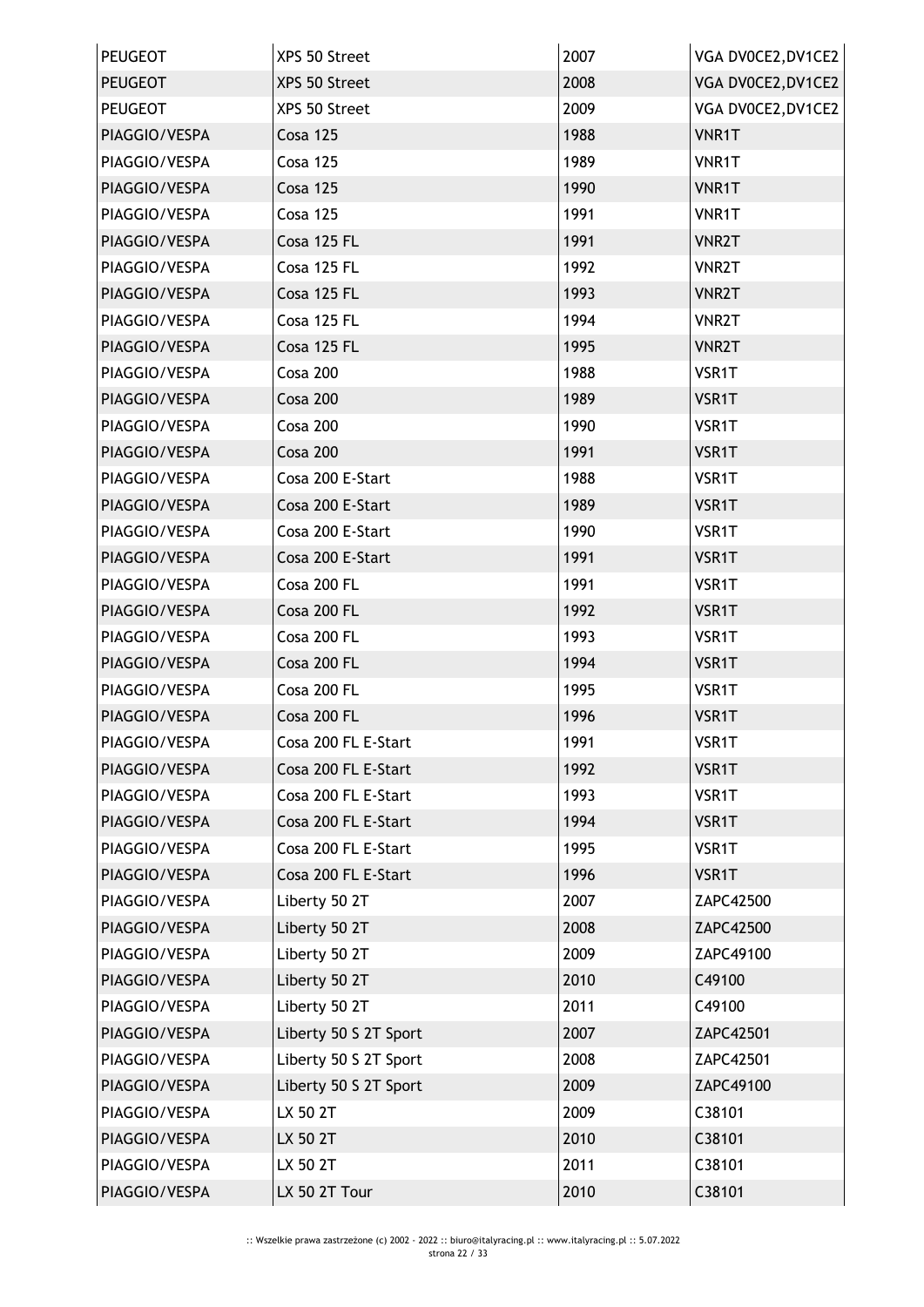| PIAGGIO/VESPA | LX 50 2T Tour                | 2011 | C38101       |
|---------------|------------------------------|------|--------------|
| PIAGGIO/VESPA | NRG mc3 DD 50 LC Power       | 2007 | ZAPC45100    |
| PIAGGIO/VESPA | NRG mc3 DD 50 LC Power       | 2008 | ZAPC45100    |
| PIAGGIO/VESPA | NRG mc3 DD 50 LC Power       | 2009 | ZAPC45100    |
| PIAGGIO/VESPA | NRG mc3 DD 50 LC Power       | 2010 | C45100       |
| PIAGGIO/VESPA | NRG mc3 DT 50 AC Power       | 2007 | ZAPC45300    |
| PIAGGIO/VESPA | NRG mc3 DT 50 AC Power       | 2008 | ZAPC45300    |
| PIAGGIO/VESPA | NRG mc3 DT 50 AC Power       | 2009 |              |
| PIAGGIO/VESPA | NRG mc3 DT 50 AC Power/Sport | 2010 | C45300       |
| PIAGGIO/VESPA | NRG mc3 DT 50 AC Power/Sport | 2011 |              |
| PIAGGIO/VESPA | <b>PK 125 XL2</b>            | 1990 | VMX6T        |
| PIAGGIO/VESPA | <b>PK 125 XL2</b>            | 1991 | VMX6T        |
| PIAGGIO/VESPA | <b>PK 125 XL2</b>            | 1992 | VMX6T        |
| PIAGGIO/VESPA | <b>PK 125 XL2</b>            | 1993 | VMX6T        |
| PIAGGIO/VESPA | PK 50 XL2 Auto               | 1990 |              |
| PIAGGIO/VESPA | PK 50 XL2 Auto               | 1991 |              |
| PIAGGIO/VESPA | PK 50 XL2 Auto               | 1992 |              |
| PIAGGIO/VESPA | PK 50 XL2 Auto               | 1993 |              |
| PIAGGIO/VESPA | PK 50 XL2 Auto               | 1994 |              |
| PIAGGIO/VESPA | PK 50 XL2 Auto               | 1995 |              |
| PIAGGIO/VESPA | PK 50 XL2 Auto               | 1996 |              |
| PIAGGIO/VESPA | PK 50 XL2 Auto               | 1997 |              |
| PIAGGIO/VESPA | PK 50 XL2 E-Start Autom      | 1990 | <b>VA52T</b> |
| PIAGGIO/VESPA | PK 50 XL2 E-Start Autom      | 1991 | <b>VA52T</b> |
| PIAGGIO/VESPA | PK 50 XL2 E-Start Autom      | 1992 | VA52T        |
| PIAGGIO/VESPA | PK 50 XL2 E-Start Autom      | 1993 | <b>VA52T</b> |
| PIAGGIO/VESPA | PK 50 XL2 E-Start Autom      | 1994 | VA52T        |
| PIAGGIO/VESPA | PK 50 XL2 E-Start Autom      | 1995 | <b>VA52T</b> |
| PIAGGIO/VESPA | PK 50 XL2 E-Start Autom      | 1996 | <b>VA52T</b> |
| PIAGGIO/VESPA | PK 50 XL2 E-Start Autom      | 1997 | <b>VA52T</b> |
| PIAGGIO/VESPA | S 50 2T                      | 2007 | ZAPC38103    |
| PIAGGIO/VESPA | S 50 2T                      | 2008 | ZAPC38103    |
| PIAGGIO/VESPA | S 50 2T                      | 2009 |              |
| PIAGGIO/VESPA | S 50 2T                      | 2010 | C38103       |
| PIAGGIO/VESPA | S 50 2T                      | 2011 | C38103       |
| PIAGGIO/VESPA | <b>TPH 50</b>                | 2010 |              |
| PIAGGIO/VESPA | <b>TPH 50</b>                | 2011 |              |
| PIAGGIO/VESPA | TPH 50 X-R Typhoon           | 2007 | ZAPC29000    |
| PIAGGIO/VESPA | TPH 50 X-R Typhoon           | 2008 | ZAPC29000    |
| PIAGGIO/VESPA | TPH 50 X-R Typhoon           | 2009 | ZAPC29000    |
| Polaris       | Big Boss 250                 | 1989 |              |
| Polaris       | Big Boss 250                 | 1990 |              |
| Polaris       | Big Boss 250                 | 1991 |              |
| Polaris       | Big Boss 250                 | 1992 |              |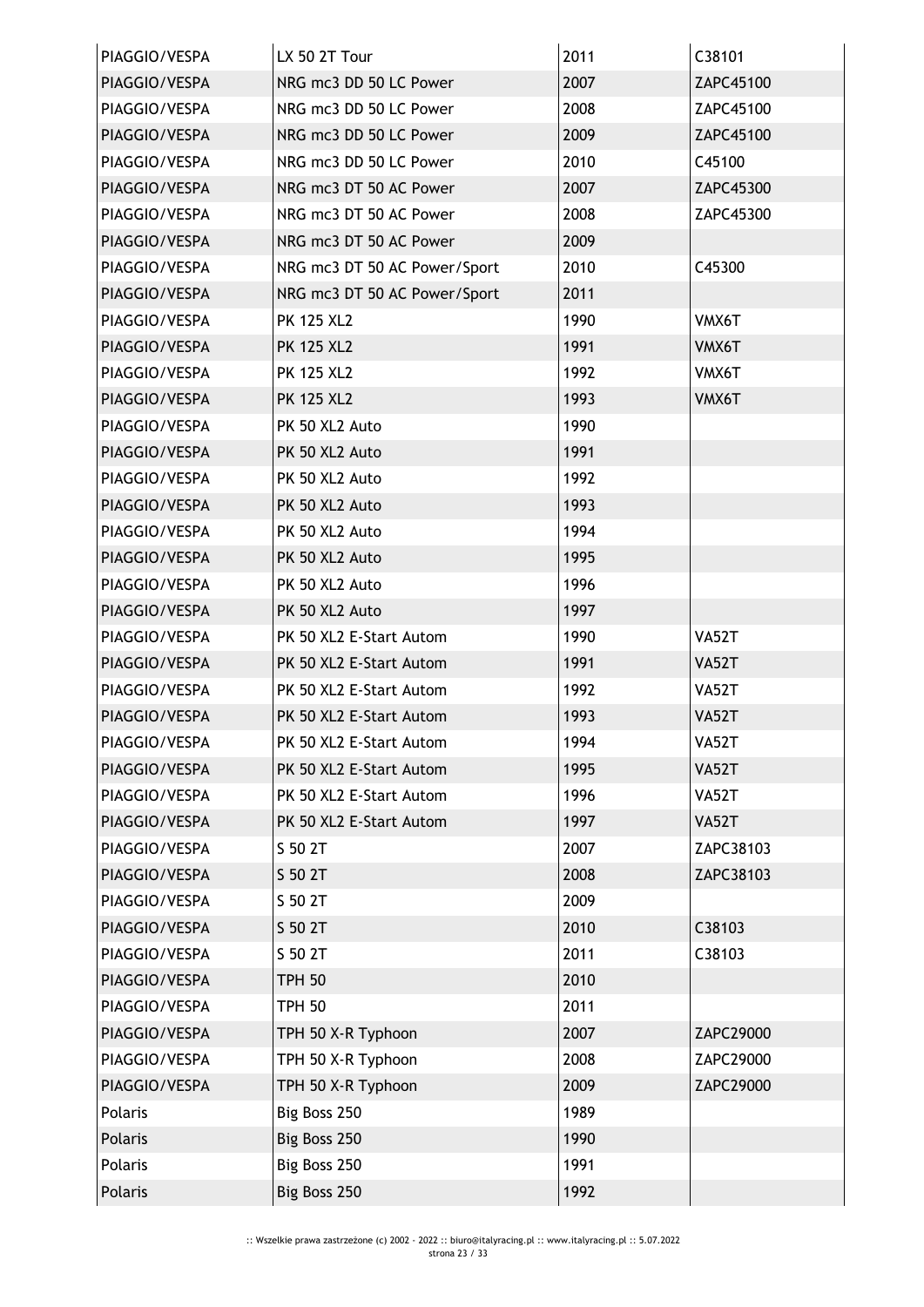| Polaris        | Big Boss 250        | 1993 |  |
|----------------|---------------------|------|--|
| Polaris        | Big Boss 350L 6x6   | 1993 |  |
| Polaris        | Big Boss 400L 6x6   | 1995 |  |
| Polaris        | Big Boss 400L 6x6   | 1996 |  |
| Polaris        | Big Boss 400L 6x6   | 1997 |  |
| Polaris        | Cyclone 250         | 1988 |  |
| Polaris        | Cyclone 250         | 1989 |  |
| <b>Polaris</b> | Scambler 400        | 1994 |  |
| Polaris        | Sport 400           | 1998 |  |
| Polaris        | Sport ATV           | 1995 |  |
| Polaris        | Sport ATV           | 1996 |  |
| Polaris        | Sport ATV           | 1997 |  |
| Polaris        | Sportsman           | 1994 |  |
| Polaris        | Sportsman           | 1995 |  |
| Polaris        | Sportsman           | 1996 |  |
| Polaris        | Sportsman           | 1997 |  |
| Polaris        | Trail Blazer 250    | 2001 |  |
| Polaris        | Trail Blazer 250    | 2002 |  |
| Polaris        | Trail Blazer 250    | 2003 |  |
| Polaris        | Trail Blazer 250    | 2004 |  |
| Polaris        | Trail Blazer 250    | 2005 |  |
| Polaris        | Trail Blazer 250 2T | 2001 |  |
| Polaris        | Trail Blazer 250 2T | 2002 |  |
| Polaris        | Trail Blazer 250 2T | 2003 |  |
| Polaris        | Trail Blazer 250 2T | 2004 |  |
| Polaris        | Trail Blazer 250 2T | 2005 |  |
| Polaris        | Trail Blazer 250 2T | 2006 |  |
| Polaris        | Trail Boss 350      | 1990 |  |
| Polaris        | Trail Boss 350      | 1991 |  |
| Polaris        | Trail Boss 350      | 1992 |  |
| Polaris        | Trail Boss 350      | 1993 |  |
| Polaris        | Xplorer 300         | 1994 |  |
| Polaris        | Xplorer 400L        | 1996 |  |
| Polaris        | Xplorer 400L        | 1997 |  |
| Polaris        | Xplorer 400L        | 1998 |  |
| Polaris        | Xplorer 400L        | 1999 |  |
| Polaris        | Xplorer 400L        | 2000 |  |
| Polaris        | Xplorer 400L        | 2001 |  |
| Polaris        | Xpress 300          | 1994 |  |
| Polaris        | Xpress 400 L 2x4    | 1996 |  |
| Polaris        | Xpress 400 L 2x4    | 1997 |  |
| <b>RIEJU</b>   | Drac 50             | 1997 |  |
| <b>RIEJU</b>   | Drac 50             | 1998 |  |
| <b>RIEJU</b>   | Drac 50             | 1999 |  |
|                |                     |      |  |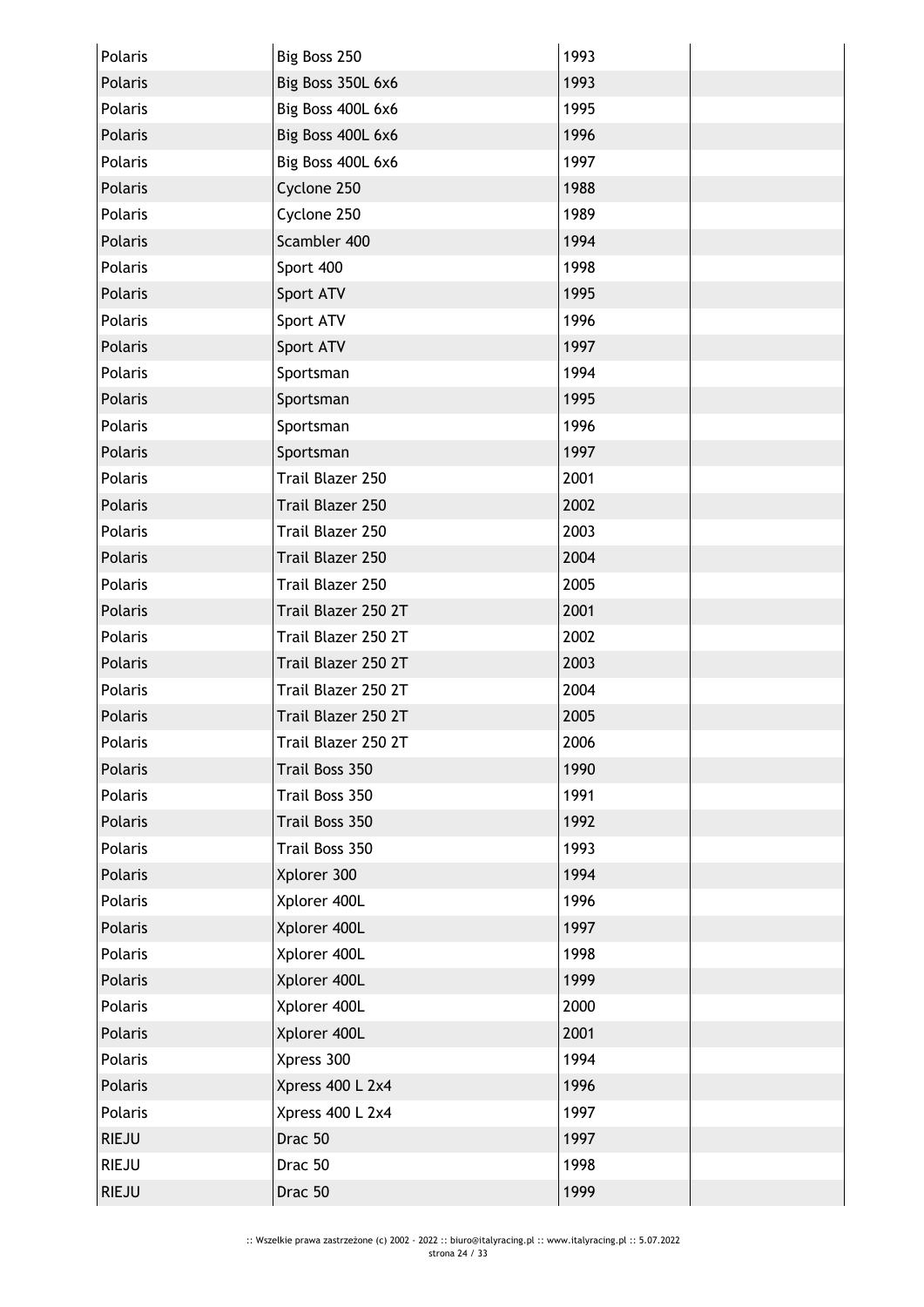| <b>RIEJU</b>  | Drac 50             | 2000 |        |
|---------------|---------------------|------|--------|
| <b>RIEJU</b>  | Drac 50 LC          | 1997 |        |
| <b>RIEJU</b>  | Drac 50 LC          | 1998 |        |
| <b>RIEJU</b>  | Drac 50 LC          | 1999 |        |
| <b>RIEJU</b>  | Drac 50 LC          | 2000 |        |
| <b>RIEJU</b>  | RR 50 Cross         | 2002 |        |
| <b>RIEJU</b>  | RR 50 Sport         | 2003 |        |
| <b>RIEJU</b>  | RR 50 Sport         | 2005 |        |
| <b>RIEJU</b>  | RR 50 Sport         | 2006 |        |
| <b>RIEJU</b>  | RR 50 Spyke         | 2001 |        |
| <b>RIEJU</b>  | RR 50 Spyke         | 2002 |        |
| <b>RIEJU</b>  | RS-1 50             | 1997 |        |
| <b>RIEJU</b>  | RS-1 50             | 1998 |        |
| <b>RIEJU</b>  | RS-1 50             | 1999 |        |
| <b>RIEJU</b>  | RS-1 50             | 2000 |        |
| <b>RIEJU</b>  | RS-1 50             | 2001 |        |
| <b>RIEJU</b>  | RS-1 50             | 2002 |        |
| <b>RIEJU</b>  | RS-1 50             | 2003 |        |
| <b>RIEJU</b>  | RS-1 50             | 2004 |        |
| <b>RIEJU</b>  | RS-1 50 EV          | 1999 |        |
| <b>RIEJU</b>  | RS-1 50 EV          | 2000 |        |
| <b>RIEJU</b>  | RS-1 50 EV          | 2001 |        |
| <b>RIEJU</b>  | RS-1 50 EV          | 2002 |        |
| <b>RIEJU</b>  | RS-1 50 EV          | 2003 |        |
| <b>RIEJU</b>  | RS-1 50 EV          | 2004 |        |
| <b>RIEJU</b>  | RS-1 50 Evolution   | 1999 |        |
| <b>RIEJU</b>  | RS-1 50 Evolution   | 2000 |        |
| <b>RIEJU</b>  | RS-1 50 Evolution   | 2003 |        |
| <b>RIEJU</b>  | RS-1 50 Evolution   | 2004 |        |
| <b>RIEJU</b>  | RS-1 50 Racing      | 2002 |        |
| <b>RIEJU</b>  | RS-1 50 Sport       | 1997 |        |
| <b>RIEJU</b>  | RS-1 50 Sport       | 1998 |        |
| RIEJU         | SMX 125 Supermotard | 2003 |        |
| <b>SACHS</b>  | <b>XTC-N 125 2T</b> | 1998 |        |
| <b>SACHS</b>  | <b>XTC-N 125 2T</b> | 1999 |        |
| <b>SACHS</b>  | <b>XTC-N 125 2T</b> | 2000 |        |
| <b>SACHS</b>  | <b>XTC-N 125 2T</b> | 2001 |        |
| <b>SUZUKI</b> | GS 1000             | 1978 | GS1000 |
| <b>SUZUKI</b> | GS 1000             | 1979 | GS1000 |
| <b>SUZUKI</b> | GS 1000             | 1980 | GS1000 |
| <b>SUZUKI</b> | GS 1000 E           | 1978 | GS1000 |
| <b>SUZUKI</b> | GS 1000 E           | 1979 | GS1000 |
| <b>SUZUKI</b> | GS 1000 E           | 1980 | GS1000 |
| <b>SUZUKI</b> | GS 1000 G           | 1980 | GS100G |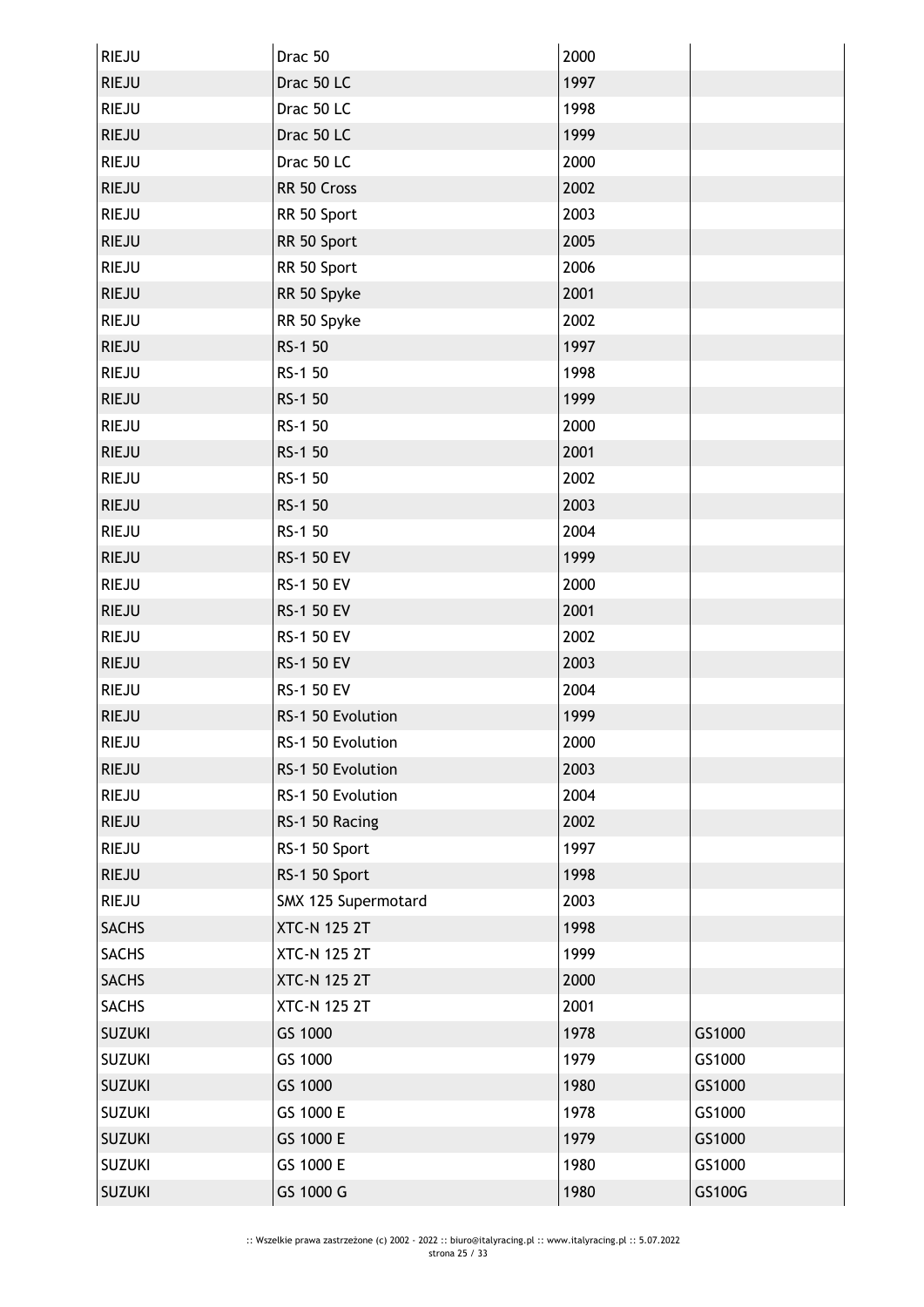| <b>SUZUKI</b> | GS 1000 G | 1981 | GS100G        |
|---------------|-----------|------|---------------|
| <b>SUZUKI</b> | GS 1000 H | 1978 |               |
| <b>SUZUKI</b> | GS 1000 H | 1979 |               |
| <b>SUZUKI</b> | GS 1000 H | 1980 |               |
| <b>SUZUKI</b> | GS 1000 L | 1979 | GS1000        |
| <b>SUZUKI</b> | GS 1000 S | 1979 | GS1000        |
| <b>SUZUKI</b> | GS 1100 G | 1984 | GU73A         |
| <b>SUZUKI</b> | GS 1100 G | 1985 | GU73A         |
| <b>SUZUKI</b> | GS 1100 G | 1986 | GU71A         |
| <b>SUZUKI</b> | GS 400    | 1977 | GS400         |
| <b>SUZUKI</b> | GS 400    | 1978 | GS400         |
| <b>SUZUKI</b> | GS 400    | 1979 | GS400         |
| <b>SUZUKI</b> | GS 400    | 1980 | GS400         |
| <b>SUZUKI</b> | GS 400    | 1981 | GS400         |
| <b>SUZUKI</b> | GS 400    | 1982 | GS400         |
| <b>SUZUKI</b> | GS 400    | 1983 | GS400         |
| <b>SUZUKI</b> | GS 400 E  | 1978 | GS400         |
| <b>SUZUKI</b> | GS 400 E  | 1979 | GS400         |
| <b>SUZUKI</b> | GS 400 E  | 1980 | GS400         |
| <b>SUZUKI</b> | GS 400 E  | 1981 | GS400         |
| <b>SUZUKI</b> | GS 400 E  | 1982 | GS400         |
| <b>SUZUKI</b> | GS 400 E  | 1983 | GS400         |
| <b>SUZUKI</b> | GS 450    | 1980 | GS450         |
| <b>SUZUKI</b> | GS 450    | 1981 | GS450         |
| <b>SUZUKI</b> | GS 450 E  | 1980 | GS450         |
| <b>SUZUKI</b> | GS 450 E  | 1981 | GS450         |
| <b>SUZUKI</b> | GS 450 E  | 1988 | GL51F         |
| <b>SUZUKI</b> | GS 450 L  | 1980 | GS450         |
| <b>SUZUKI</b> | GS 450 L  | 1981 | GS450         |
| <b>SUZUKI</b> | GS 450 L  | 1982 | GS450         |
| <b>SUZUKI</b> | GS 450 L  | 1983 | GS450         |
| <b>SUZUKI</b> | GS 450 L  | 1985 | GL51D         |
| <b>SUZUKI</b> | GS 450 L  | 1986 | GL51D         |
| <b>SUZUKI</b> | GS 450 L  | 1987 | GL51D         |
| <b>SUZUKI</b> | GS 450 S  | 1980 |               |
| <b>SUZUKI</b> | GS 450 S  | 1981 |               |
| <b>SUZUKI</b> | GS 450 S  | 1988 | GL51F         |
| <b>SUZUKI</b> | GS 450 T  | 1981 | GS450         |
| <b>SUZUKI</b> | GS 450 T  | 1982 | GS450         |
| <b>SUZUKI</b> | GS 450 T  | 1983 | GS450         |
| <b>SUZUKI</b> | GS 500 E  | 1979 | <b>GS500E</b> |
| <b>SUZUKI</b> | GS 550    | 1977 | GS550         |
| <b>SUZUKI</b> | GS 550    | 1978 | GS550         |
| <b>SUZUKI</b> | GS 550    | 1979 | GS550         |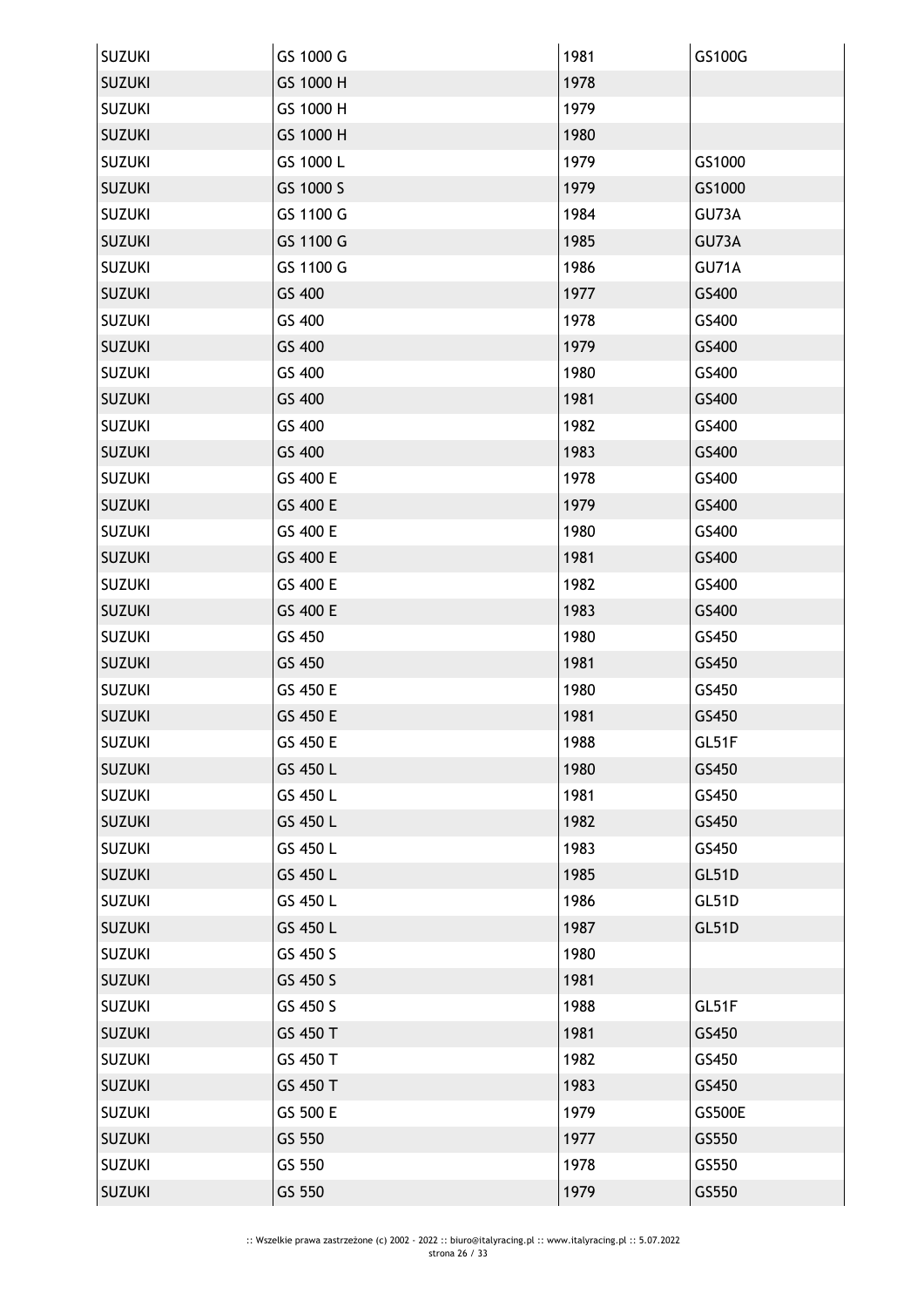| <b>SUZUKI</b> | GS 550 D           | 1980 | GS550D        |
|---------------|--------------------|------|---------------|
| <b>SUZUKI</b> | GS 550 E           | 1978 | <b>GS550E</b> |
| <b>SUZUKI</b> | GS 550 E           | 1979 | <b>GS550E</b> |
| <b>SUZUKI</b> | GS 550 E           | 1980 | GS550E        |
| <b>SUZUKI</b> | GS 550 EG Red Suzi | 1980 | <b>GS550E</b> |
| <b>SUZUKI</b> | GS 550 L Chop      | 1980 | <b>GS550E</b> |
| <b>SUZUKI</b> | GS 550 M Katana    | 1981 | GS550M        |
| <b>SUZUKI</b> | GS 550 M Katana    | 1982 | GS550M        |
| <b>SUZUKI</b> | GS 550 M Katana    | 1983 | GS550M        |
| <b>SUZUKI</b> | GS 550 T           | 1981 | <b>GS550E</b> |
| <b>SUZUKI</b> | GS 750             | 1977 | GS750         |
| <b>SUZUKI</b> | GS 750             | 1978 | GS750         |
| <b>SUZUKI</b> | GS 750             | 1979 | GS750         |
| <b>SUZUKI</b> | GS 750 D           | 1977 | GS750D        |
| <b>SUZUKI</b> | GS 750 D           | 1978 | GS750D        |
| <b>SUZUKI</b> | GS 750 D           | 1979 | GS750D        |
| <b>SUZUKI</b> | GS 750 E           | 1978 | <b>GS750E</b> |
| <b>SUZUKI</b> | GS 750 E           | 1979 | <b>GS750E</b> |
| <b>SUZUKI</b> | GS 750 L           | 1979 | <b>GS750E</b> |
| <b>SUZUKI</b> | GS 850 G           | 1979 | GS850         |
| <b>SUZUKI</b> | GS 850 G           | 1980 | GS850         |
| <b>SUZUKI</b> | GS 850 G           | 1981 | GS850         |
| <b>SUZUKI</b> | GS 850 G           | 1984 | GS72A         |
| <b>SUZUKI</b> | GS 850 G           | 1985 | GS72A         |
| <b>SUZUKI</b> | GS 850 G           | 1986 | GS72A         |
| <b>SUZUKI</b> | GS 850 GL          | 1980 | GS850         |
| <b>SUZUKI</b> | GS 850 GL          | 1981 | GS850         |
| <b>SUZUKI</b> | GT 200 E X5E       | 1979 | GT200         |
| <b>SUZUKI</b> | GT 200 E X5E       | 1980 | GT200         |
| <b>SUZUKI</b> | GT 200 E X5E       | 1981 | GT200         |
| <b>SUZUKI</b> | GT 200 X5E         | 1979 | GT200         |
| <b>SUZUKI</b> | GT 200 X5E         | 1980 | GT200         |
| <b>SUZUKI</b> | GT 200 X5E         | 1981 | GT200         |
| <b>SUZUKI</b> | GT 250             | 1973 | GT250         |
| <b>SUZUKI</b> | GT 250             | 1974 | GT250         |
| <b>SUZUKI</b> | GT 250             | 1975 | GT250         |
| <b>SUZUKI</b> | GT 550             | 1973 | GT550         |
| <b>SUZUKI</b> | GT 550             | 1974 | GT550         |
| <b>SUZUKI</b> | GT 550             | 1975 | GT550         |
| <b>SUZUKI</b> | GT 550             | 1976 | GT550         |
| <b>SUZUKI</b> | GT 550             | 1977 | GT550         |
| <b>SUZUKI</b> | GT 550             | 1978 | GT550         |
| <b>SUZUKI</b> | GT 550             | 1979 | GT550         |
| <b>SUZUKI</b> | GT 750             | 1975 | GT750         |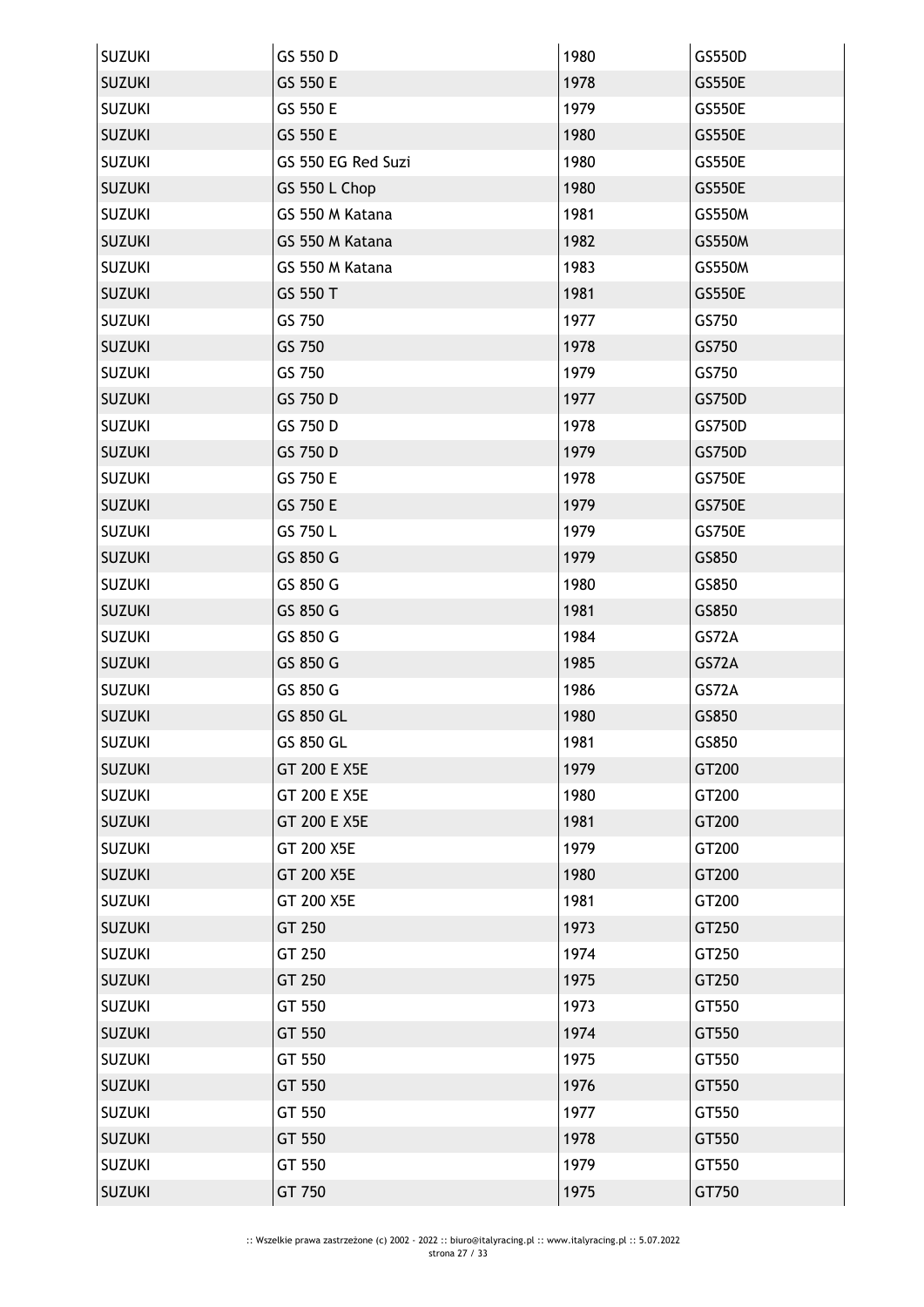| <b>SUZUKI</b> | GT 750           | 1976 | GT750        |
|---------------|------------------|------|--------------|
| <b>SUZUKI</b> | GT 750           | 1977 | GT750        |
| <b>SUZUKI</b> | GT 750           | 1978 | GT750        |
| <b>SUZUKI</b> | GT 750           | 1979 | GT750        |
| <b>SUZUKI</b> | GT 80 E X3E      | 1981 | GT80         |
| <b>SUZUKI</b> | GT 80 E X3E      | 1982 | GT80         |
| <b>SUZUKI</b> | GT 80 E X3E      | 1983 | GT80         |
| <b>SUZUKI</b> | GT 80 L          | 1981 | GT80         |
| <b>SUZUKI</b> | GT 80 L          | 1982 | GT80         |
| <b>SUZUKI</b> | GT 80 L          | 1983 | GT80         |
| <b>SUZUKI</b> | <b>RM 250</b>    | 2001 | RJ18C        |
| <b>SUZUKI</b> | <b>RM 250</b>    | 2002 | RJ18C        |
| <b>SUZUKI</b> | <b>RM 250</b>    | 2003 | RJ18C        |
| <b>SUZUKI</b> | <b>RM 250</b>    | 2004 | RJ18C        |
| <b>SUZUKI</b> | <b>RM 250</b>    | 2005 | RJ18C        |
| <b>SUZUKI</b> | <b>RM 250</b>    | 2006 | RJ18C        |
| <b>SUZUKI</b> | <b>RM 250</b>    | 2007 | RJ18A        |
| <b>SUZUKI</b> | <b>RM 250</b>    | 2008 | RJ18A        |
| <b>SUZUKI</b> | <b>RM 250</b>    | 2009 | RJ18A        |
| <b>SUZUKI</b> | <b>RM 250</b>    | 2010 | RJ18A        |
| <b>SUZUKI</b> | <b>RM 250</b>    | 2011 | RJ18A        |
| <b>SUZUKI</b> | <b>RM 80 X</b>   | 1980 | <b>RM80X</b> |
| <b>SUZUKI</b> | <b>RM 80 X</b>   | 1981 | <b>RM80X</b> |
| <b>SUZUKI</b> | <b>RM 80 X</b>   | 1982 |              |
| <b>SUZUKI</b> | <b>TS 125</b>    | 1975 | <b>TS125</b> |
| <b>SUZUKI</b> | <b>TS 125</b>    | 1976 | <b>TS125</b> |
| <b>SUZUKI</b> | TS 125           | 1977 | TS125        |
| <b>SUZUKI</b> | <b>TS 125</b>    | 1978 | TS1252       |
| <b>SUZUKI</b> | <b>TS 125 ER</b> | 1979 | TS1252       |
| <b>SUZUKI</b> | <b>TS 125 ER</b> | 1980 | TS1252       |
| <b>SUZUKI</b> | <b>TS 125 ER</b> | 1981 | TS1252       |
| <b>SUZUKI</b> | <b>TS 250</b>    | 1977 | TS2504       |
| <b>SUZUKI</b> | TS 250 X         | 1986 | <b>SJ11B</b> |
| <b>SUZUKI</b> | TS 250 X         | 1987 | <b>SJ11B</b> |
| <b>SUZUKI</b> | TS 250 X         | 1988 | <b>SJ11B</b> |
| <b>SUZUKI</b> | TS 250 X         | 1989 | <b>SJ11B</b> |
| TM RACING     | EN 250 2T        | 2005 |              |
| TM RACING     | EN 250 2T        | 2006 |              |
| TM RACING     | EN 250 2T        | 2007 |              |
| TM RACING     | EN 250 2T        | 2008 |              |
| TM RACING     | EN 250 2T        | 2009 |              |
| TM RACING     | EN 250 2T        | 2010 |              |
| TM RACING     | EN 250 2T        | 2011 |              |
| TM RACING     | <b>EN 300</b>    | 2005 |              |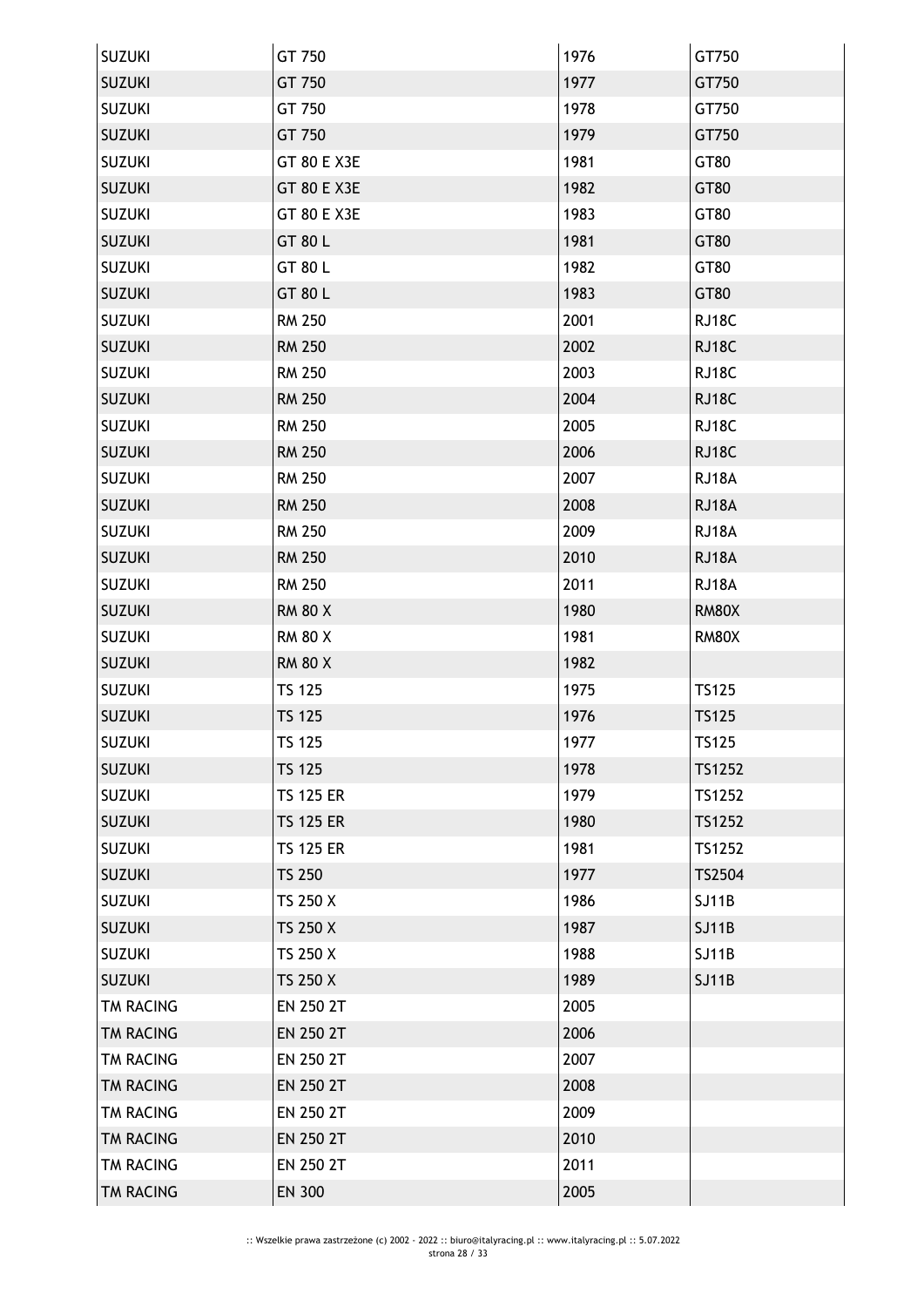| TM RACING        | EN 300               | 2006 |                 |
|------------------|----------------------|------|-----------------|
| TM RACING        | <b>EN 300</b>        | 2007 |                 |
| TM RACING        | <b>EN 300</b>        | 2008 |                 |
| <b>TM RACING</b> | <b>EN 300</b>        | 2009 |                 |
| <b>TM RACING</b> | <b>EN 300</b>        | 2010 |                 |
| TM RACING        | <b>EN 300</b>        | 2011 |                 |
| TM RACING        | MX 250 2T            | 2005 |                 |
| <b>TM RACING</b> | MX 250 2T            | 2006 |                 |
| TM RACING        | MX 250 2T            | 2007 |                 |
| <b>TM RACING</b> | MX 250 2T            | 2008 |                 |
| <b>TM RACING</b> | MX 250 2T            | 2009 |                 |
| TM RACING        | MX 250 2T            | 2010 |                 |
| <b>TM RACING</b> | MX 250 2T            | 2011 |                 |
| TM RACING        | <b>MX 300</b>        | 2008 |                 |
| TM RACING        | MX 300               | 2009 |                 |
| <b>TM RACING</b> | MX 300               | 2010 |                 |
| TM RACING        | MX 300               | 2011 |                 |
| TM RACING        | <b>SMR 250 2T</b>    | 2005 |                 |
| TM RACING        | <b>SMR 250 2T</b>    | 2006 |                 |
| TM RACING        | <b>SMR 250 2T</b>    | 2007 |                 |
| TM RACING        | <b>SMR 250 2T</b>    | 2008 |                 |
| <b>TM RACING</b> | <b>SMR 300</b>       | 2005 |                 |
| TM RACING        | <b>SMR 300</b>       | 2006 |                 |
| TM RACING        | <b>SMR 300</b>       | 2007 |                 |
| <b>TOMOS</b>     | Alpino 50            | 2006 |                 |
| <b>TOMOS</b>     | Alpino 50            | 2007 |                 |
| <b>TOMOS</b>     | Youngst 50 Rac       | 2007 |                 |
| <b>TOMOS</b>     | Youngst 50 Rac       | 2008 |                 |
| <b>TOMOS</b>     | Youngst 50 Rac       | 2009 |                 |
| <b>TOMOS</b>     | Youngst 50 Rac       | 2010 |                 |
| <b>TOMOS</b>     | Youngst 50 Rac       | 2011 |                 |
| <b>TOMOS</b>     | YoungstR 50          | 2007 |                 |
| <b>TOMOS</b>     | YoungstR 50          | 2008 |                 |
| <b>TOMOS</b>     | YoungstR 50          | 2009 |                 |
| <b>TOMOS</b>     | YoungstR 50          | 2010 |                 |
| <b>TOMOS</b>     | YoungstR 50          | 2011 |                 |
| <b>TRIUMPH</b>   | Tiger 750            | 1982 |                 |
| <b>TRIUMPH</b>   | Tiger 750            | 1983 |                 |
| <b>TRIUMPH</b>   | Tiger 750            | 1984 |                 |
| <b>TRIUMPH</b>   | Tiger 750 TR-7 Trail | 1982 |                 |
| <b>TRIUMPH</b>   | Tiger 750 TR-7RV     | 1982 |                 |
| <b>TRIUMPH</b>   | Tiger 750 Trail      | 1982 |                 |
| YAMAHA           | DT 125               | 1974 | AT <sub>2</sub> |
| YAMAHA           | DT 125 E             | 1975 | AT <sub>2</sub> |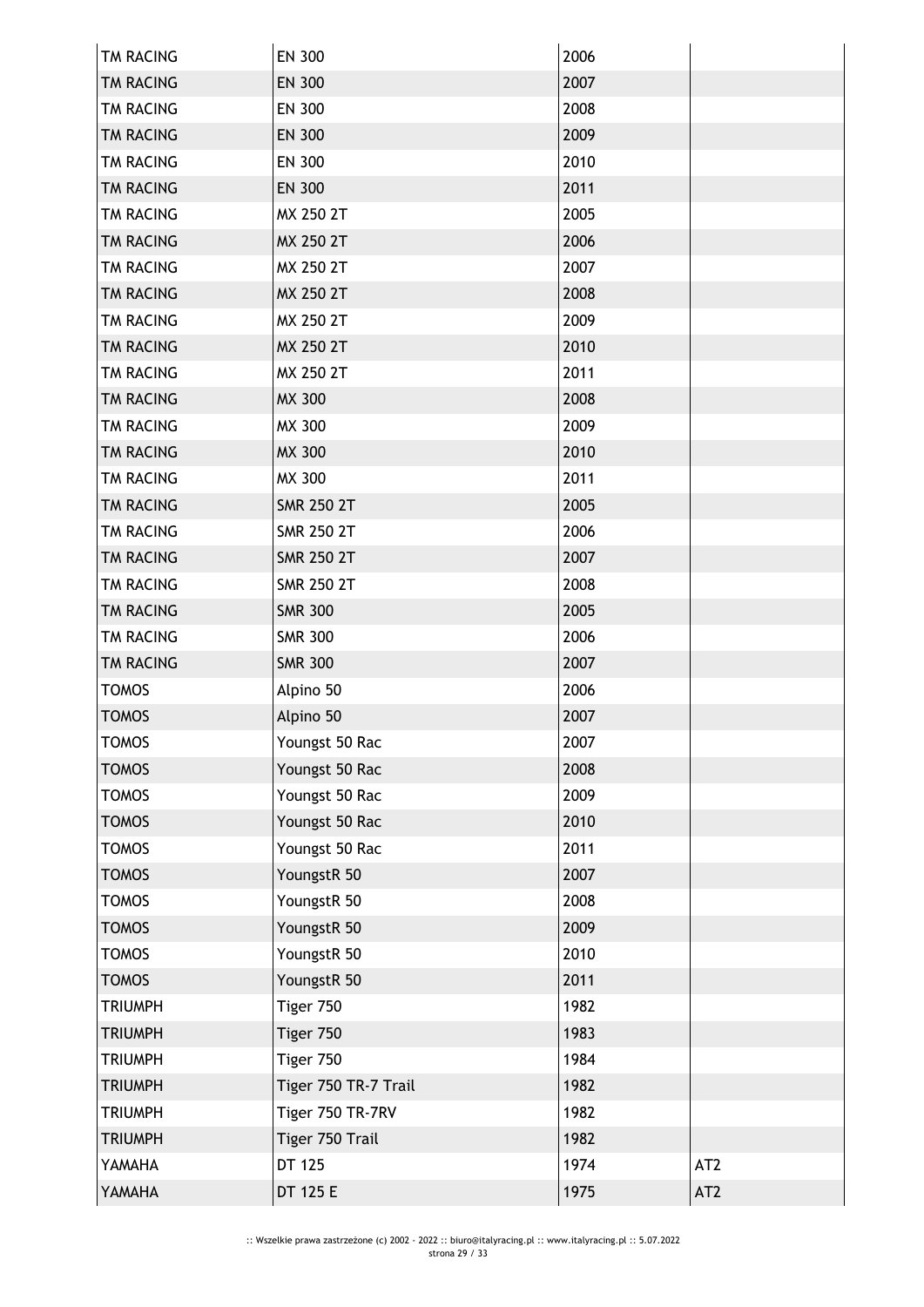| YAMAHA | DT 125 E         | 1976 | 1G <sub>0</sub> |
|--------|------------------|------|-----------------|
| YAMAHA | DT 125 E         | 1977 | 1G <sub>0</sub> |
| YAMAHA | DT 125 E         | 1978 | 1G0             |
| YAMAHA | DT 125 E         | 1979 | 1G <sub>0</sub> |
| YAMAHA | DT 125 LC        | 1982 | <b>10V</b>      |
| YAMAHA | DT 125 LC        | 1983 | <b>10V</b>      |
| YAMAHA | DT 125 LC        | 1984 | 10V             |
| YAMAHA | <b>DT 125 RE</b> | 2004 | DE061           |
| YAMAHA | DT 125 RE        | 2005 | DE061           |
| YAMAHA | <b>DT 125 RE</b> | 2006 | DE061           |
| YAMAHA | DT 125 X         | 2005 | <b>DE062</b>    |
| YAMAHA | DT 125 X         | 2006 | <b>DE062</b>    |
| YAMAHA | DT 175           | 1974 | CT <sub>1</sub> |
| YAMAHA | DT 175           | 1975 | CT <sub>1</sub> |
| YAMAHA | DT 175           | 1976 | <b>1G1</b>      |
| YAMAHA | DT 175           | 1977 | 1G1             |
| YAMAHA | DT 175 MX        | 1978 | <b>2K4</b>      |
| YAMAHA | DT 175 MX        | 1979 | 2K4             |
| YAMAHA | DT 175 MX        | 1980 | 2K4             |
| YAMAHA | DT 175 MX        | 1981 | <b>2K4</b>      |
| YAMAHA | DT 175 MX        | 1982 | 2K4             |
| YAMAHA | DT 175 MX        | 1983 | 2K4             |
| YAMAHA | DT 250           | 1975 | 512             |
| YAMAHA | DT 250           | 1976 | 512             |
| YAMAHA | DT 250 MX        | 1977 | 1R7             |
| YAMAHA | DT 250 MX        | 1978 | 1R7             |
| YAMAHA | DT 250 MX        | 1979 | 1R7             |
| YAMAHA | DT 250 MX        | 1980 | 1R7             |
| YAMAHA | DT 250 MX        | 1981 | <b>1R7</b>      |
| YAMAHA | DT 250 MX        | 1982 | <b>1R7</b>      |
| YAMAHA | DT 400           | 1975 | 513             |
| YAMAHA | DT 400           | 1976 | 513             |
| YAMAHA | DT 400 MX        | 1977 | 1R6             |
| YAMAHA | DT 400 MX        | 1978 | 1R6             |
| YAMAHA | DT 400 MX        | 1979 | 1R6             |
| YAMAHA | DT 80 LC I       | 1983 | 37A             |
| YAMAHA | DT 80 LC I       | 1984 | 37A             |
| YAMAHA | <b>IT 400</b>    | 1976 |                 |
| YAMAHA | <b>IT 400</b>    | 1977 |                 |
| YAMAHA | <b>IT 400</b>    | 1978 |                 |
| YAMAHA | <b>IT 400</b>    | 1979 |                 |
| YAMAHA | IT 425           | 1980 |                 |
| YAMAHA | IT 490           | 1983 |                 |
| YAMAHA | <b>IT 490</b>    | 1984 |                 |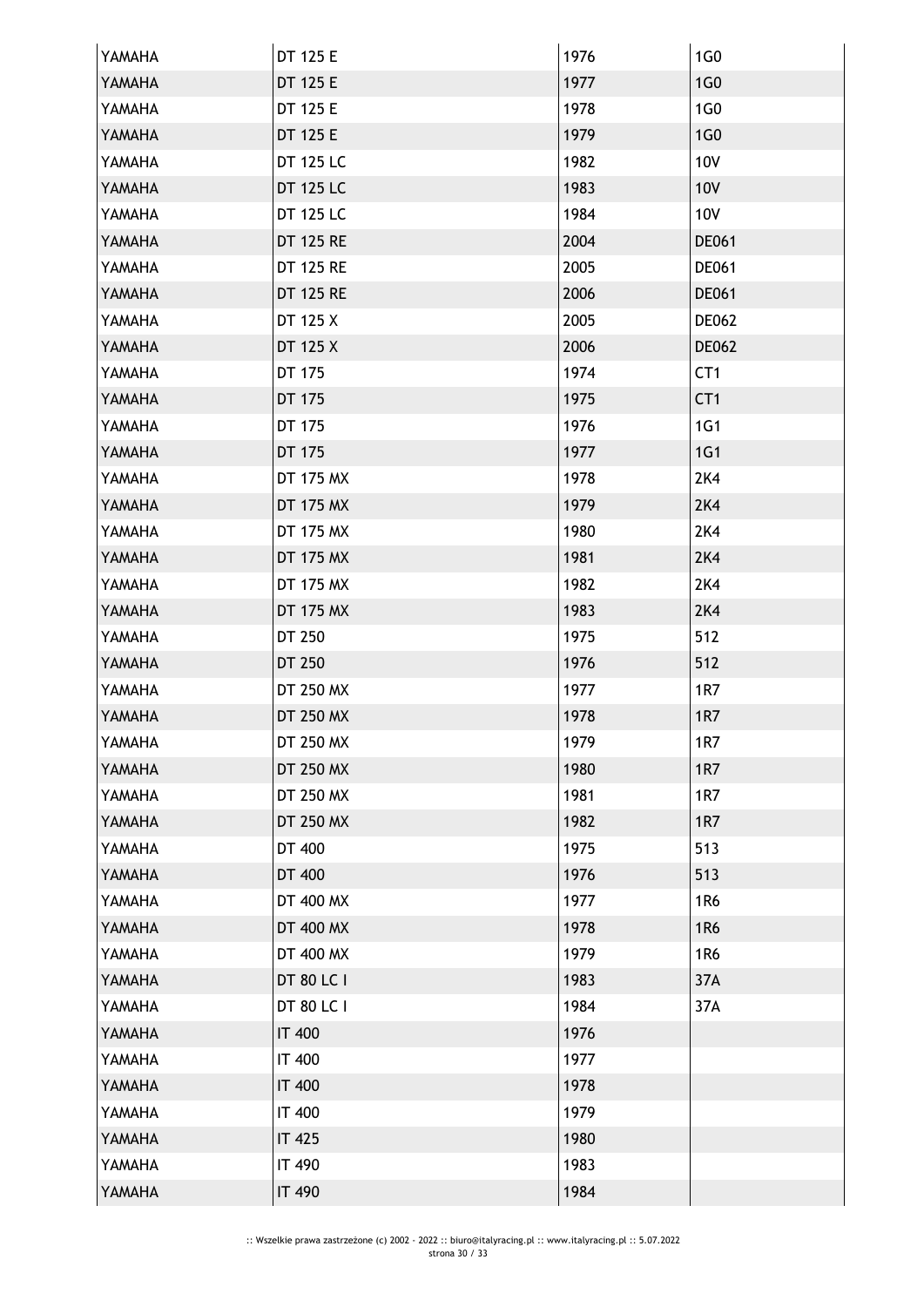| YAMAHA | <b>IT 490</b>     | 1985 |                 |
|--------|-------------------|------|-----------------|
| YAMAHA | <b>RD 125</b>     | 1978 | 2R6             |
| YAMAHA | <b>RD 125</b>     | 1979 | 2R6             |
| YAMAHA | <b>RD 125 DX</b>  | 1976 | AS3             |
| YAMAHA | <b>RD 125 DX</b>  | 1977 | AS3             |
| YAMAHA | <b>RD 125 DX</b>  | 1978 |                 |
| YAMAHA | <b>RD 125 DX</b>  | 1979 |                 |
| YAMAHA | <b>RD 125 LC</b>  | 1982 | <b>10W</b>      |
| YAMAHA | <b>RD 125 LC</b>  | 1983 | 10W             |
| YAMAHA | <b>RD 125 LC</b>  | 1984 | <b>10W</b>      |
| YAMAHA | <b>RD 200</b>     | 1978 | 1E8             |
| YAMAHA | <b>RD 200</b>     | 1979 | <b>1E8</b>      |
| YAMAHA | <b>RD 200</b>     | 1980 | <b>1E8</b>      |
| YAMAHA | <b>RD 200 DX</b>  | 1975 |                 |
| YAMAHA | <b>RD 200 DX</b>  | 1976 | 397             |
| YAMAHA | <b>RD 200 DX</b>  | 1977 | 397             |
| YAMAHA | <b>RD 200 DX</b>  | 1978 |                 |
| YAMAHA | <b>RD 200 DX</b>  | 1979 |                 |
| YAMAHA | <b>RD 200 DX</b>  | 1980 |                 |
| YAMAHA | <b>RD 250</b>     | 1976 | 1A2             |
| YAMAHA | <b>RD 250</b>     | 1977 | 1A2             |
| YAMAHA | <b>RD 250</b>     | 1978 | 1A2             |
| YAMAHA | <b>RD 250</b>     | 1979 | 1A2             |
| YAMAHA | <b>RD 250 LC</b>  | 1980 | 4L1             |
| YAMAHA | <b>RD 250 LC</b>  | 1981 | 4L1             |
| YAMAHA | <b>RD 250 LC</b>  | 1982 | 4L1             |
| YAMAHA | <b>RD 250 LC</b>  | 1983 | 4L1             |
| YAMAHA | RD 350            | 1975 | 521             |
| YAMAHA | <b>RD 350 LC</b>  | 1980 | 4L0             |
| YAMAHA | <b>RD 350 LC</b>  | 1981 | 4L0             |
| YAMAHA | <b>RD 350 LC</b>  | 1982 | 4L0             |
| YAMAHA | RD 350 LC YPVS    | 1983 | 31K             |
| YAMAHA | RD 350 LC YPVS    | 1984 | 31K             |
| YAMAHA | RD 350 LC YPVS    | 1985 | 31K             |
| YAMAHA | RD 350 LC YPVS    | 1986 | 1WX             |
| YAMAHA | RD 350 LC YPVS    | 1987 | 1WX             |
| YAMAHA | RD 350 LC YPVS    | 1988 | 1WX             |
| YAMAHA | RD 350 LC YPVS    | 1989 | 1WX             |
| YAMAHA | <b>RD 400</b>     | 1976 | 1A3             |
| YAMAHA | <b>RD 400</b>     | 1977 | 1A3             |
| YAMAHA | <b>RD 400</b>     | 1978 | 1A3             |
| YAMAHA | <b>RD 400</b>     | 1979 | 1A3             |
| YAMAHA | <b>RD 80 LC I</b> | 1982 | 10 <sub>X</sub> |
| YAMAHA | <b>RD 80 LC I</b> | 1983 | 10X             |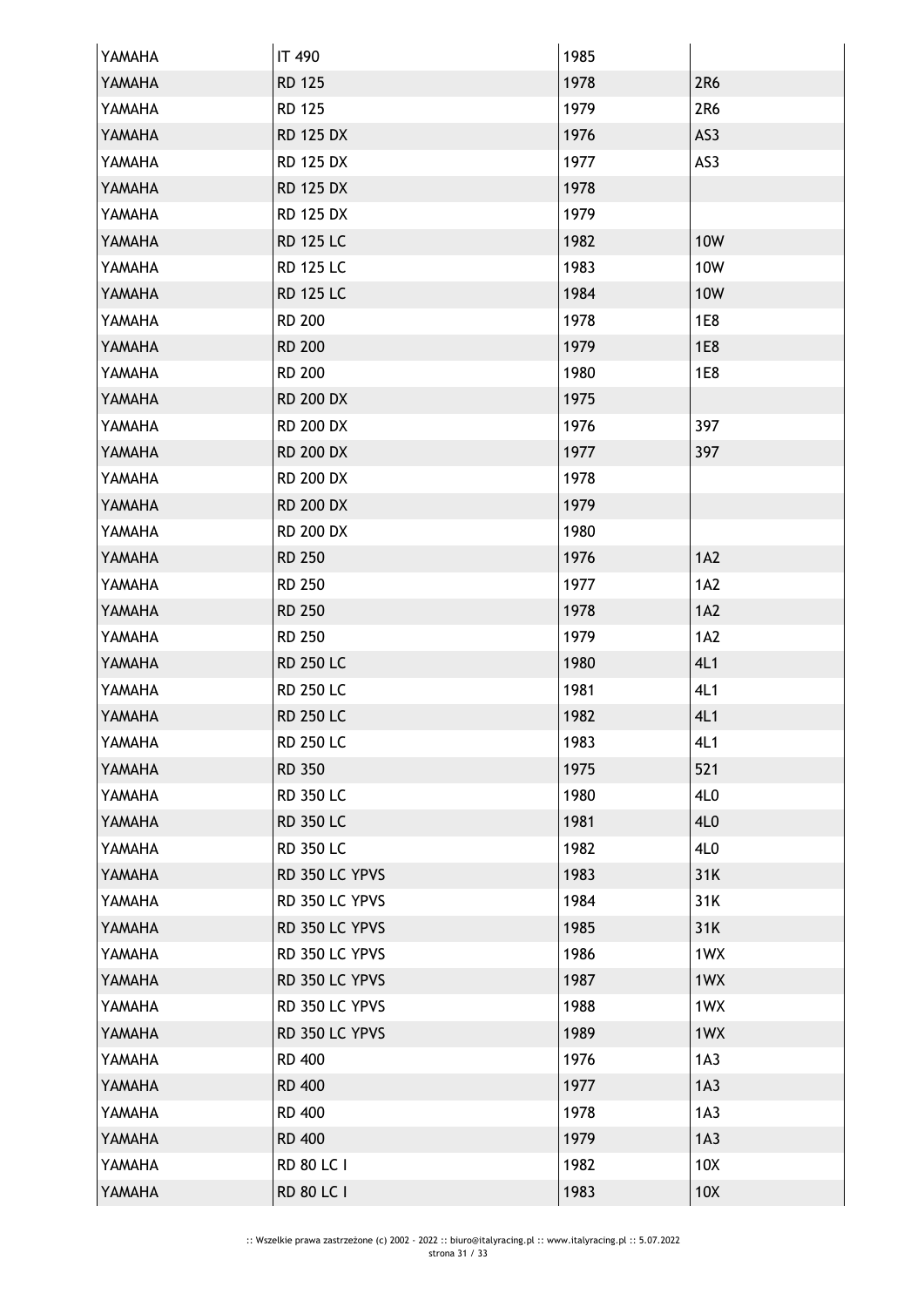| YAMAHA | RD 80 LC I         | 1984 | 10X   |
|--------|--------------------|------|-------|
| YAMAHA | <b>RD 80 LC II</b> | 1983 | 30W   |
| YAMAHA | <b>RD 80 LC II</b> | 1984 | 30W   |
| YAMAHA | <b>RD 80 LC II</b> | 1985 | 30W   |
| YAMAHA | <b>RD 80 LC II</b> | 1986 | 30W   |
| YAMAHA | <b>TZR 50</b>      | 1997 |       |
| YAMAHA | <b>TZR 50</b>      | 1998 |       |
| YAMAHA | <b>TZR 50</b>      | 1999 |       |
| YAMAHA | <b>TZR 50</b>      | 2000 |       |
| YAMAHA | <b>TZR 50</b>      | 2001 |       |
| YAMAHA | <b>TZR 50</b>      | 2002 |       |
| YAMAHA | <b>TZR 50</b>      | 2003 |       |
| YAMAHA | XS 650             | 1975 | 447   |
| YAMAHA | XS 650             | 1976 | 447   |
| YAMAHA | YFS 200 Blaster    | 1988 |       |
| YAMAHA | YFS 200 Blaster    | 1989 |       |
| YAMAHA | YFS 200 Blaster    | 1990 |       |
| YAMAHA | YFS 200 Blaster    | 1991 |       |
| YAMAHA | YFS 200 Blaster    | 1992 |       |
| YAMAHA | YFS 200 Blaster    | 1993 |       |
| YAMAHA | YFS 200 Blaster    | 1994 |       |
| YAMAHA | YFS 200 Blaster    | 1995 |       |
| YAMAHA | YFS 200 Blaster    | 1996 |       |
| YAMAHA | YFS 200 Blaster    | 1997 |       |
| YAMAHA | YFS 200 Blaster    | 1998 |       |
| YAMAHA | YFS 200 Blaster    | 1999 |       |
| YAMAHA | YFS 200 Blaster    | 2000 | 3JM   |
| YAMAHA | YFS 200 Blaster    | 2001 | 3JM   |
| YAMAHA | YFS 200 Blaster    | 2002 | 3JM   |
| YAMAHA | YFS 200 Blaster    | 2003 | AG02W |
| YAMAHA | YFS 200 Blaster    | 2004 | AG02W |
| YAMAHA | YFS 200 Blaster    | 2005 | AG02W |
| YAMAHA | YFS 200 Blaster    | 2006 | AG02W |
| YAMAHA | YFZ 350 Banshee    | 1993 |       |
| YAMAHA | YFZ 350 Banshee    | 1994 |       |
| YAMAHA | YFZ 350 Banshee    | 1995 |       |
| YAMAHA | YFZ 350 Banshee    | 1996 |       |
| YAMAHA | YFZ 350 Banshee    | 1997 |       |
| YAMAHA | YFZ 350 Banshee    | 1998 |       |
| YAMAHA | YFZ 350 Banshee    | 1999 |       |
| YAMAHA | YFZ 350 Banshee    | 2000 | 3GG   |
| YAMAHA | YFZ 350 Banshee    | 2001 | 3GG   |
| YAMAHA | YFZ 350 Banshee    | 2002 | 3GG   |
| YAMAHA | YFZ 350 Banshee    | 2003 | 3GG   |